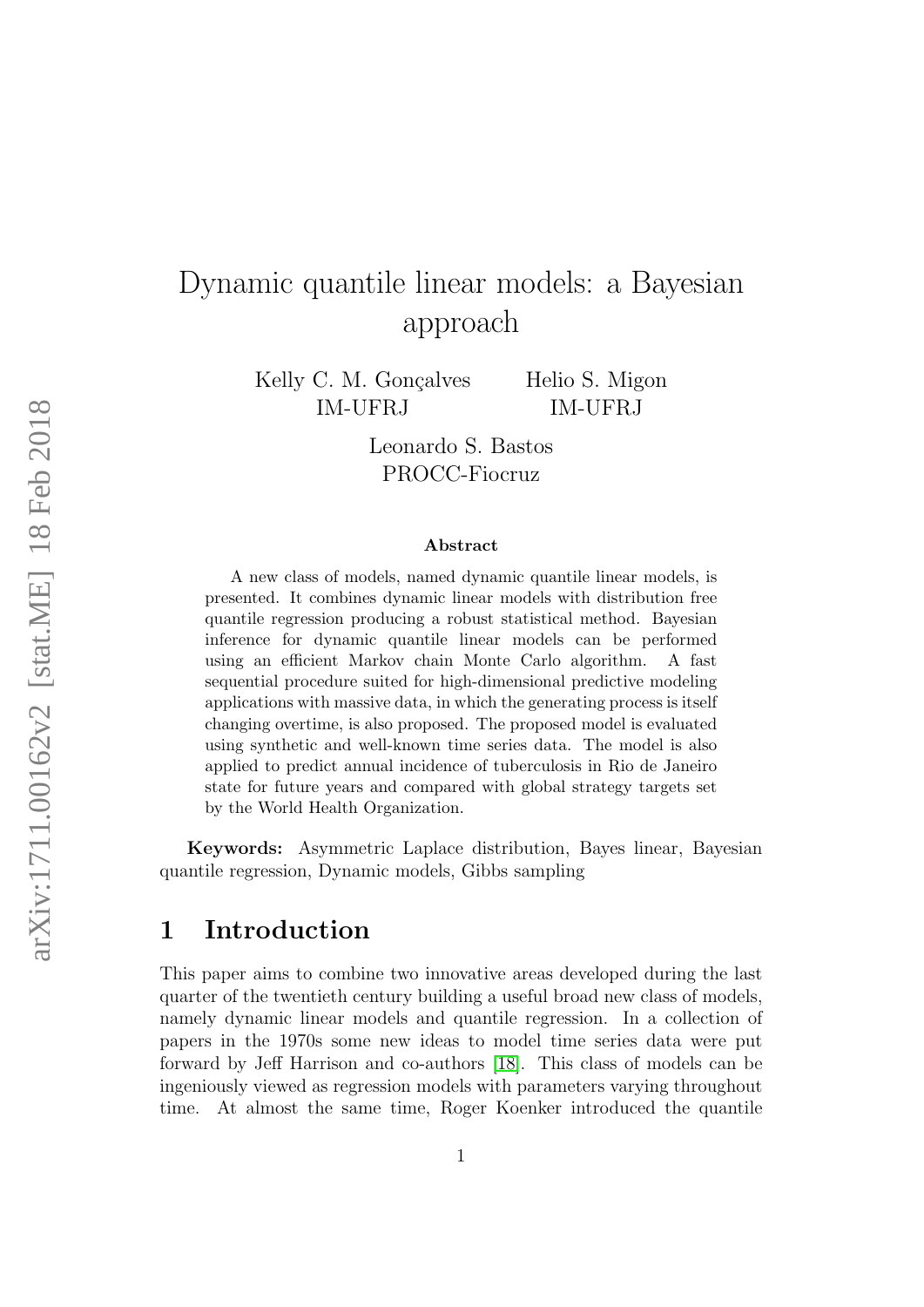regression models, generalizing the  $L_1$  regression, a robust procedure that has since been successfully applied to a range of statistical models [\[21\]](#page-34-0). It provides richer information on the effects of the predictors than does the traditional mean regression and it is very insensitive to heteroscedasticity and outliers, accommodating the non-normal errors often encountered in practical applications.

The inferential approaches are, nevertheless, completely distinct. While the first contribution follows the Bayesian paradigm, the other resorts to optimization techniques to solve the stated minimization problem, and its inference is theoretically founded on large sample theory. In the next paragraphs, we state the main novelties in both consolidated areas.

Dynamic linear models (DLM) are part of a broad class of models with time varying parameters, useful for modeling and forecasting time series and regression data. They were introduced by [\[18\]](#page-33-0) and extended to generalized linear models by [\[49\]](#page-36-0). A hierarchical version was later introduced by [\[14\]](#page-33-1). A deeper treatment of the subject can be found in [\[48,](#page-36-1) [9,](#page-33-2) [31,](#page-35-0) [34\]](#page-35-1) and [\[35\]](#page-35-2). During the last 30 years, many contributions, methodological and computational, have been introduced. The advent of stochastic simulation techniques stimulated applications of the state space methodology to model complex stochastic structures, like dynamic spatiotemporal models [\[15\]](#page-33-3), dynamic survival models [\[3\]](#page-32-0), dynamic latent factor models [\[28\]](#page-34-1), and multiscale modeling [\[11,](#page-33-4) [12\]](#page-33-5). A number of papers have recently appeared on the application of DLM to hydrology [\[10\]](#page-33-6), intraday electricity load [\[30\]](#page-34-2), finance [\[55\]](#page-37-0), insurance and many other areas. The relative ease with which Markov chain Monte Carlo (MCMC) methods can be used to obtain the posterior distributions, even in complex situations, has made Bayesian inference very useful and attractive, but at the expense of losing the sequential analysis of both states and parameters. Moreover, some fast computing alternatives exploring analytical approximations can be seen in [\[8\]](#page-33-7) and [\[43\]](#page-36-2). Another advantage of our approximation procedure is that it provides the marginal likelihood sequentially as new data arrive. This is essential to perform sequential model monitoring and model selection [\[47\]](#page-36-3).

The quantile regression models were introduced in the 1970s by [\[21\]](#page-34-0). A simple minimization problem yielding the ordinary sample quantiles in the location model was shown to generalize naturally to the linear model, generating a broad new class of models named "quantile regression models". The  $\tau$ -th quantile regression,  $\tau \in (0,1)$ , is defined as any solution to the minimization of the expected value of a very special loss function, usually called the check function. Contrary to the commonly used quadratic loss function for mean regression estimation, the quantile regression links to a special class of loss functions that have robust properties. A good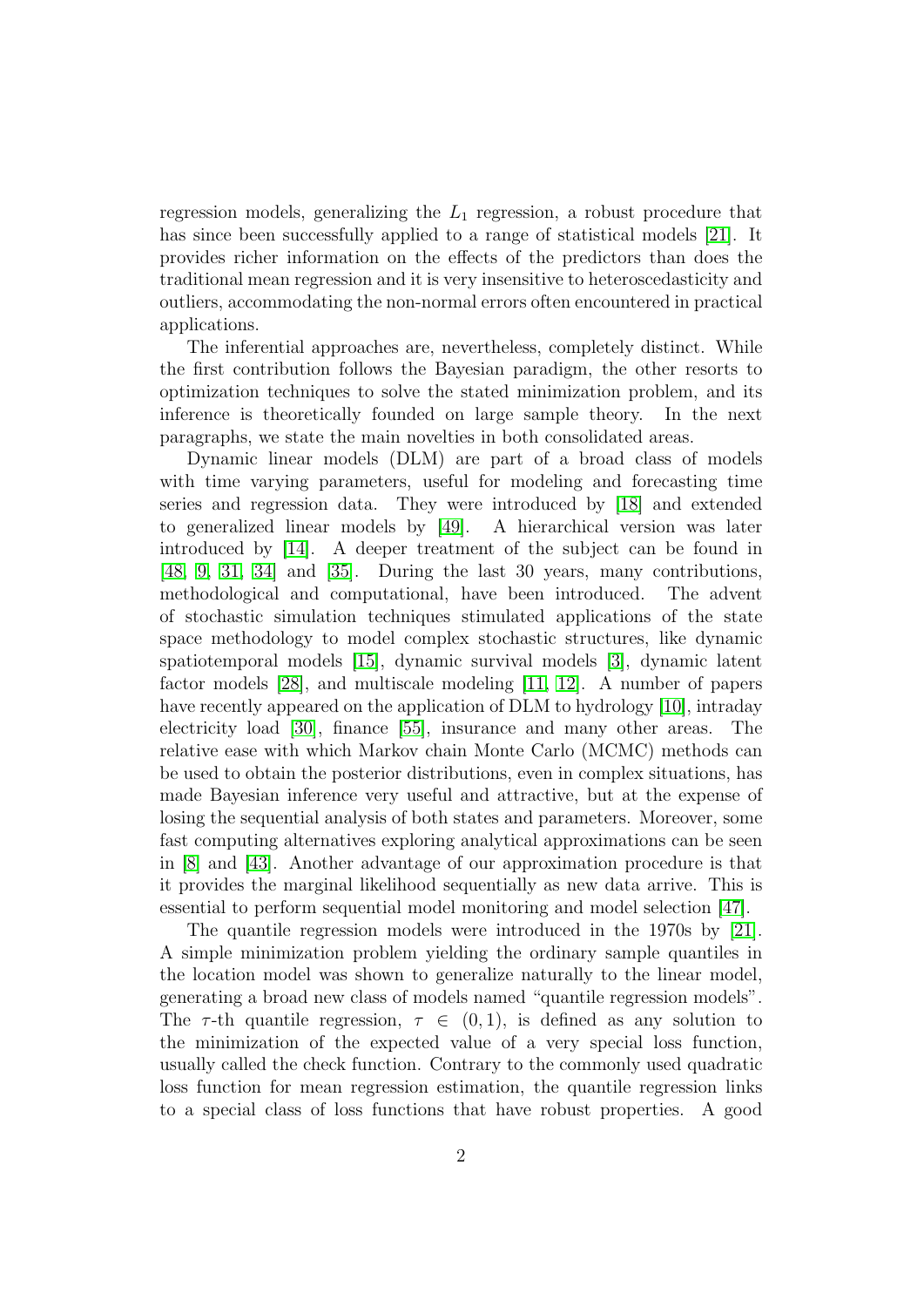comprehensive revision of quantile regression can be found in [\[20\]](#page-34-3).

This is a straightforward generalization of the minimization involved in ordinary regression. The estimator which minimizes the sum of absolute residuals is an important special case ( $\tau = 1/2$ ), often called the  $L_1$  regression or the median regression. It is surprising how long it took to recognize that irrespective of the actual distribution of the data, Bayesian inference for quantile regression proceeds by forming the likelihood function based on the asymmetric Laplace distribution [\[52\]](#page-36-4).

The recent literature includes a large number of papers on foundations of quantile regression, including advances in nonparametric [\[16,](#page-33-8) [6,](#page-32-1) [46,](#page-36-5) [19\]](#page-34-4). In Bayesian foundations, [\[1\]](#page-32-2) discuss prior elicitation, and [\[51\]](#page-36-6) evaluate the asymptotic validity of posterior inference for Bayesian quantile regression. [\[54\]](#page-37-1) add random effects to account for over-dispersion caused by unobserved heterogeneity or for correlation in longitudinal data. Varying covariate effects based on quantile regression is explored in [\[33\]](#page-35-3), including a new perspective on variable selection. A quantile regression method for hierarchical linear models is presented in [\[53\]](#page-36-7). Inference in the context of quantile regression process is explored in [\[56\]](#page-37-2), in a setting with a large number of small heterogeneous clusters. They provide consistent estimates of the asymptotic covariance function of that process.

Quantile regression is applied to temporal and spatially referenced data as a flexible and interpretable method of simultaneously detecting changes in several features of the distribution of some variables. A method based on estimating the conditional distribution was given by [\[5\]](#page-32-3) and quantile autoregression was introduced by [\[22\]](#page-34-5). [\[41\]](#page-35-4) developed a spatial quantile regression model that allows the covariates to affect the entire conditional distribution, rather than just the mean, and this conditional distribution is allowed to vary smoothly from site-to-site. Another reference in the context of spatially referenced data is [\[29\]](#page-34-6). [\[39\]](#page-35-5) developed a spatiotemporal model where each spatial location has its own quantile function that evolves linearly over time, and the quantile functions are smoothed spatially using Gaussian process priors. [\[40\]](#page-35-6) proposed a semi-parametric quantile regression model for censored survival data.

Applications of quantile regression have become widespread in recent years. A general discussion of using quantile regression for return-based analysis was given by [\[45\]](#page-36-8) and [\[2\]](#page-32-4). Quantile regression for rate making in the framework of heterogeneous insurance portfolios was applied by [\[25\]](#page-34-7). A spatiotemporal quantile regression model for the analysis of emergency department-related medical expenditures was developed by [\[32\]](#page-35-7). A Bayesian quantile ordinal model was proposed by [\[37\]](#page-35-8) and applied to a public opinion survey on tax policies. A Bayesian quantile regression model for insurance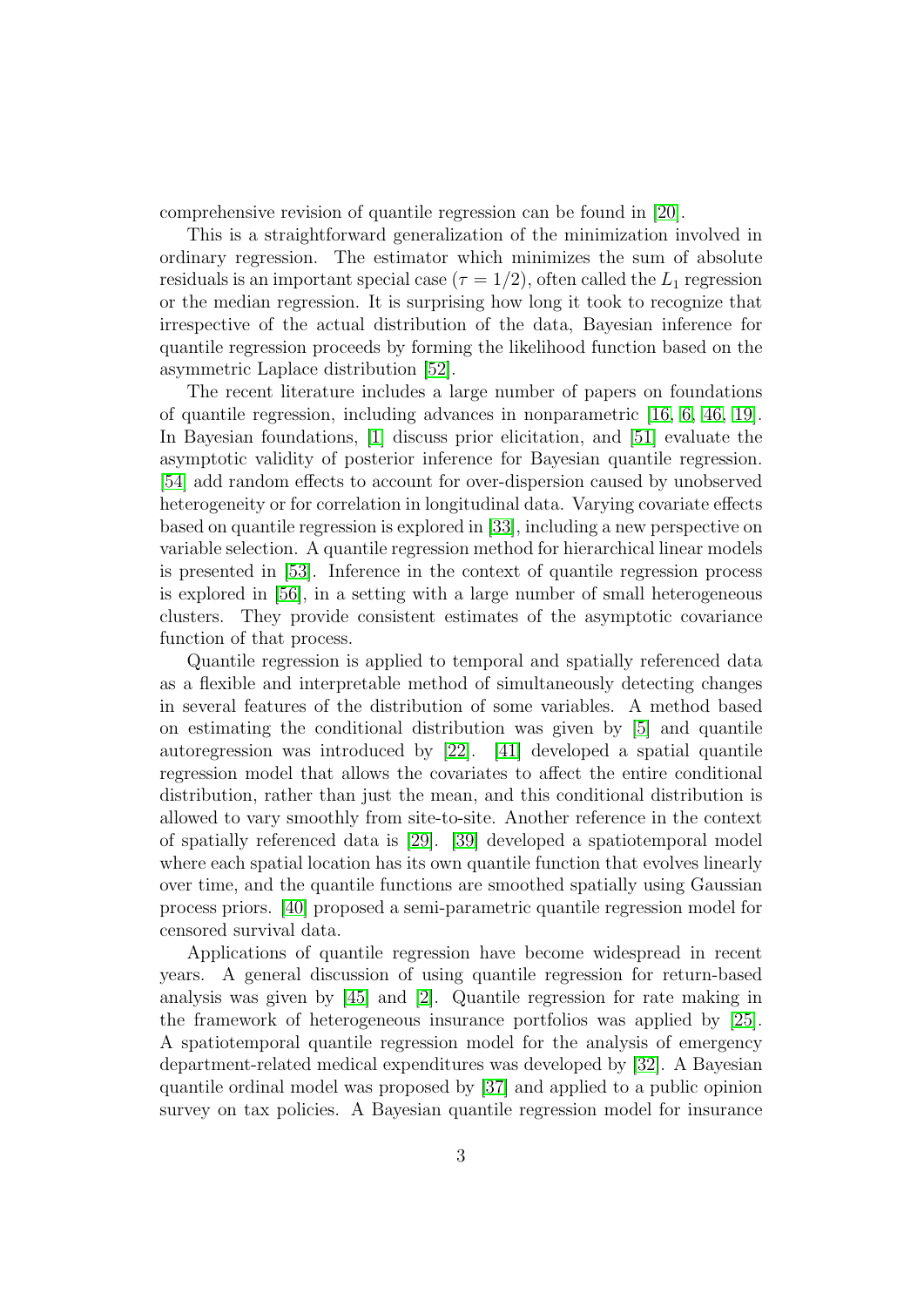company cost data, introduced by [\[44\]](#page-36-9), enables the modeling of different quantiles of the cost distribution as opposed to just the center and also helps to estimate the cost-to-output functional relationship at a firm level by borrowing information across firms. [\[27\]](#page-34-8) presented a model for residual lifetime with longitudinal biomarkers.

We extend the dynamic linear models to a new class, named dynamic quantile linear models, where a linear function of the state parameters is set equal to a quantile of the response variable at time  $t, y_t$ , similar to the quantile regression of [\[20\]](#page-34-3). This method is suited for high-dimensional predictive modeling applications with massive data in which the generating process itself changes over time. Our proposal keeps the most relevant characteristics of DLM such as: (i) all relevant information sources are used: history, factual or subjective experiences, including knowledge of forthcoming events; (ii) everyday forecasting is generated by a statistical model and exceptions can be taken into account as an anticipative or retrospective base; (iii) what happened and what if analysis are easily accommodated; and (iv) the model can be decomposed into independent components describing particular features of the process under study.

We introduce the inference via Markov chain Monte Carlo (MCMC) methods, and also via an alternative approach based on normal approximations and Bayes linear estimation, as used in [\[49\]](#page-36-0), which besides being computationally faster than MCMC, allows sequential analysis of the data.

The remainder of the paper is organized as follows. Section 2 explores in more details the dynamic quantile linear model. Section 3 presents our efficient MCMC algorithm and the sequential approach for the dynamic quantile linear modeling. Section 4 illustrates the proposed method with synthetic data, and also presents some results of the well-known time series of quarterly gas consumption in the UK from 1960 to 1986 and the annual flow of the Nile River at Aswan from 1871 to 1970. The model is also applied to time series data on tuberculosis in Rio de Janeiro state, Brazil, from 2001 to 2015. We also predict the incidence for future years and compare the results with those of the global tuberculosis strategy targets established. Finally, Section 5 concludes with discussion of the paper and some possible extensions.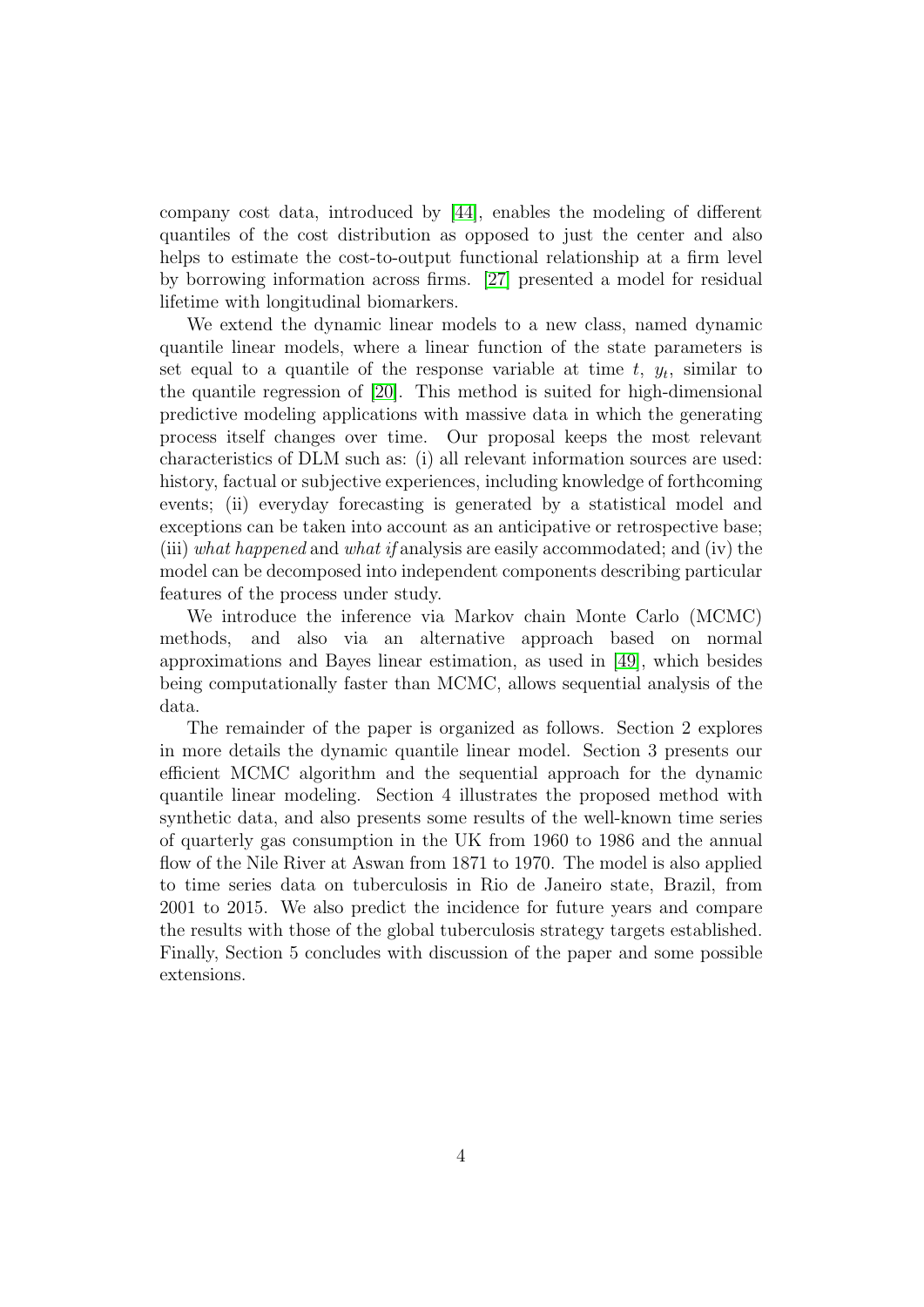## 2 Dynamic quantile linear model

The  $\tau$ -th quantile of a random variable  $y_t$  at time t can be represented as a linear combination of explanatory variables,

$$
\mathbb{Q}_{\tau}(y_t) = \mathbf{F}'_t \boldsymbol{\theta}_t^{(\tau)},
$$

where  $\mathbb{Q}_{\tau}(y_t)$  is the  $\tau$ -quantile of  $y_t$ , formally defined as  $\mathbb{Q}_{\tau}(y_t) = \inf\{y^* :$  $P(y_t \lt y^*) \ge \tau$ , for  $0 \lt \tau \lt 1$ .  $\mathbf{F}_t$  is a  $p \times 1$  vector of explanatory variables at time t, and  $\boldsymbol{\theta}_t^{(\tau)}$  $t<sup>{(\tau)}</sup>$ </sup> is a  $p \times 1$  vector of coefficients depending on  $\tau$  and t. From now on, the superscript  $\tau$  will be omitted in order to keep the notation as simple as possible.

For a given time t, [\[21\]](#page-34-0) defined the  $\tau$ -th quantile regression estimator of  $\theta_t$  as any solution of the quantile minimization problem

$$
\min_{\boldsymbol{\theta}_t} \rho_{\tau} \left( y_t - \mathbf{F}'_t \boldsymbol{\theta}_t \right),
$$

where  $\rho_{\tau}$ (.) is the loss (or check) function defined by  $\rho_{\tau}(u) = u(\tau - I(u < 0)),$ with  $I(\cdot)$  denoting the indicator function. Minimizing the loss function  $\rho_{\tau}(\cdot)$ is equivalent to maximizing the likelihood function of an asymmetric Laplace  $(\mathcal{A}\mathcal{L})$  distribution, as pointed out by [\[52\]](#page-36-4). However, instead of maximizing the likelihood, as [\[52\]](#page-36-4), we derive the posterior distribution of the  $\tau$ -th quantile regression coefficients at time t using the  $AL$ . Therefore, regardless the distribution of  $y_t$ , it is enough to assume that:

$$
y_t | \mu_t, \phi, \tau \sim \mathcal{AL}(\mu_t, \phi^{-1/2}, \tau), \quad y_t \in \mathbb{R}, \qquad t = 1, 2, \dots, T,
$$
 (1)

where  $\mu_t = \mathbf{F}'_t \theta_t \in \mathbb{R}$  is a location parameter,  $\phi^{-1/2} > 0$  is a scale parameter, and  $\tau \in (0, 1)$  is a skewness parameter representing the quantile of interest. In dynamic modeling, one goal is also to obtain the predictive distribution. This can be done in a robust fashion using a grid of values of  $\tau \in (0,1)$  to describe the full predictive distribution of  $y_t$ . Nevertheless, in this paper, we focus on providing precise inference about the linear predictor  $\mu_t$  for each  $\tau$ -th quantile.

In a dynamic linear model, the states at time t depend on the states at time  $t-1$  according to an evolution equation  $\boldsymbol{\theta}_t = \mathbf{G}_t \boldsymbol{\theta}_{t-1} + w_t$ , where  $\mathbf{G}_t$ is a  $(p \times p)$  matrix describing the evolution parameters and  $w_t$  is a Gaussian error with variance matrix  $W_t$ . Therefore the proposed dynamic quantile linear model (DQLM) is defined as

<span id="page-4-0"></span>
$$
y_t | \boldsymbol{\theta}_t, \phi, \tau \sim \mathcal{AL}\left(\mathbf{F}_t' \boldsymbol{\theta}_t, \phi^{-1/2}, \tau\right),
$$
  

$$
\boldsymbol{\theta}_t | \boldsymbol{\theta}_{t-1}, \mathbf{W}_t \sim N_p(\mathbf{G}_t \boldsymbol{\theta}_{t-1}, \mathbf{W}_t), \quad t = 1, 2, ..., T.
$$
 (2)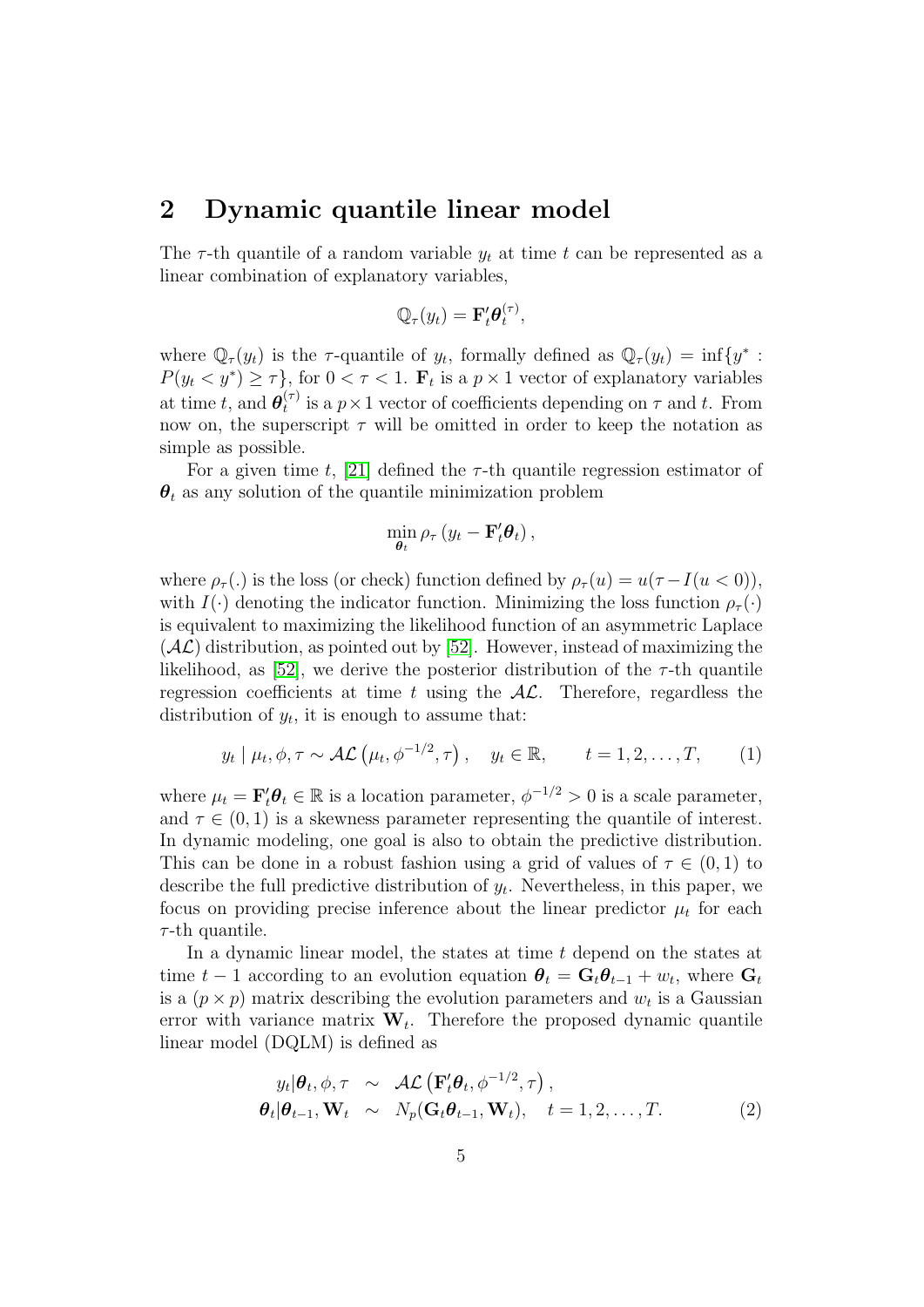In the next section, we present two methods of inference for the proposed model. In the first one, we extend the algorithm proposed by [\[24\]](#page-34-9) for Bayesian (static) quantile regression and propose an efficient MCMC algorithm to sample from the posterior distribution of the unknown quantities of the dynamic quantile linear model [\(2\)](#page-4-0). The second one is a computationally cheaper alternative that explores analytical approximations and Bayes linear optimality. An advantage of the last one is that it provides the marginal likelihood sequentially as new data arrive.

## 3 Posterior inference for the DQLM

### 3.1 Efficient MCMC algorithm

[\[23\]](#page-34-10) presented a location-scale mixture representation of the  $AL$  that allows finding analytical expressions for the conditional posterior densities of the model. In this way, if a random variable follows an asymmetric Laplace distribution, i.e.  $y_t | \mu_t, \phi, \tau \sim \mathcal{AL}(\mu_t, \phi^{-1/2}, \tau)$ , then we can write  $y_t$  using the following mixture representation:

<span id="page-5-1"></span>
$$
y_t | \mu_t, U_t, \phi, \tau \sim N(\mu_t + a_{\tau} U_t, b_{\tau} \phi^{-1/2} U_t), U_t | \phi \sim Ga(1, \phi^{1/2}),
$$
 (3)

where  $a_{\tau} = \frac{1-2\tau}{\tau(1-\tau)}$  $\frac{1-2\tau}{\tau(1-\tau)}$  and  $b_{\tau} = \frac{2}{\tau(1-\tau)}$  $\frac{2}{\tau(1-\tau)}$  are constants that depend only on  $\tau$ .

Therefore, the dynamic quantile linear model [\(2\)](#page-4-0) can be rewritten as the following hierarchical model:

<span id="page-5-0"></span>
$$
y_t | \theta_t, U_t, \phi, \tau \sim N \left( \mathbf{F}_t' \theta_t + a_\tau U_t, b_\tau \phi^{-1/2} U_t \right),
$$
  
\n
$$
\theta_t | \theta_{t-1}, \mathbf{W}_t \sim N_p \left( \mathbf{G}_t \theta_{t-1}, \mathbf{W}_t \right),
$$
  
\n
$$
U_t | \phi \sim Ga(1, \phi^{1/2}),
$$
\n(4)

for  $t = 1, \ldots, T$ . To allow for some flexibility in the model [\(4\)](#page-5-0), we can even assume that  $\phi^{-1/2}$  changes with time, which can be done in logarithmic scale according to a random walk or using the discounted variance learning through the multiplicative gamma-beta-gamma model [\[48,](#page-36-1) chapter 10, p. 357].

The model is completed with a multivariate normal prior for  $\theta_0$ ,  $\theta_0 \sim N_p(\mathbf{m}_0, \mathbf{C}_0)$ , an independent inverse gamma prior for  $\phi^{-1/2}$ ,  $\phi^{-1/2} \sim IGa(n_{\phi}/2, s_{\phi}/2)$ , and an inverse Wishart prior for  $W_t$ ,  $W_t \sim$  $IWishart(n_w, \mathbf{S}_w).$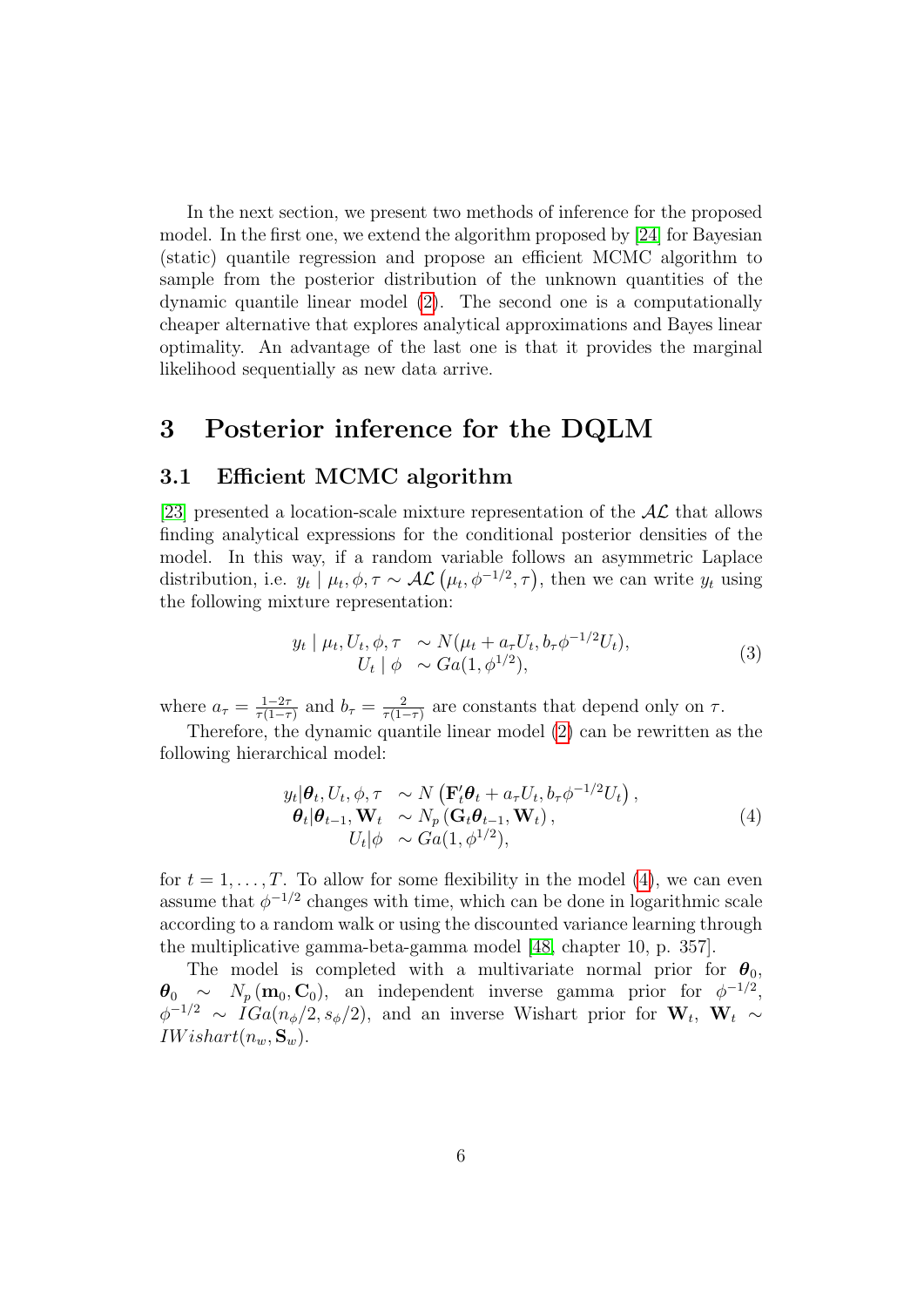The posterior distribution of the parameters in the model [\(4\)](#page-5-0) is given by

<span id="page-6-0"></span>
$$
\pi(\boldsymbol{\Theta}, \mathbf{U}, \mathbf{W}, \phi \mid \mathcal{D}_T) \propto \prod_{t=1}^T \left[ \pi(y_t | \boldsymbol{\theta}_t, U_t, \phi) \pi(\boldsymbol{\theta}_t | \boldsymbol{\theta}_{t-1}, \mathbf{W}_t) \pi(U_t) \pi(\mathbf{W}_t) \right] \tag{5}
$$

$$
\pi(\phi^{-1/2}) \pi(\boldsymbol{\theta}_0),
$$

where  $\mathcal{D}_t = \{ \mathcal{D}_{t-1} \cup I_t \cup y_t \}$  represents all information until time t, for  $t = 1, 2, \ldots, T$ . The quantity  $I_t$  represents all external information at time t. If there is no external information at time t, then  $I_t = \emptyset$ . All prior information is summarized in  $\mathcal{D}_0 = I_0$  containing all hyper parameters associated with the prior distributions. The unknown quantities are defined as follows:  $\Theta =$  $(\boldsymbol{\theta}_0, \boldsymbol{\theta}_1, \dots, \boldsymbol{\theta}_T), \mathbf{U} = (U_1, U_2, \dots, U_T), \mathbf{W} = (\mathbf{W}_1, \mathbf{W}_2, \dots, \mathbf{W}_T).$ 

We can sample from the posterior distribution [\(5\)](#page-6-0) through an MCMC algorithm. Our starting point is the efficient Gibbs sampler for Bayesian (static) quantile regression proposed by [\[24\]](#page-34-9). The dynamic coefficients are then sampled using a forward filtering backward sampling (FFBS) algorithm [\[7,](#page-32-5) [13,](#page-33-9) [42\]](#page-35-9). Theorem [3.1](#page-6-1) displays the full conditionals and the sampling algorithm.

<span id="page-6-1"></span>**Theorem 3.1** Let  $\Phi = (\mathbf{u}, \mathbf{W}, \mathbf{\Theta}, \phi, t = 1...T))$ . A Gibbs sampling algorithm for the dynamic quantile model in  $(4)$  involves two main steps:

1. First, sample  $\phi^{-1/2}$ ,  $u_t$ , and  $\mathbf{W}_t$  for  $t = 1, \ldots, T$  from their full conditional distributions:

(i) 
$$
\phi^{-1/2} | \mathcal{D}_T, \Theta, \mathbf{U} \sim IGa \left( n_{\phi}^*/2, s_{\phi}^*/2 \right), \text{ where } n_{\phi}^* = n_{\phi} + 3T \text{ and } s_{\phi}^* = s_{\phi} + \sum_{t=1}^T \frac{(y_t - \mathbf{F}'_t \theta_t - a_{\tau} U_t)^2}{b_{\tau} U_t} + 2 \sum_{t=1}^T U_t.
$$

- (*ii*)  $U_t$  |  $\mathcal{D}_T, \theta_t, \phi \sim \mathcal{GIG}(\chi_t^*, \kappa_t^*, \frac{1}{2})$  $\left(\frac{1}{2}\right)$ , where  $\chi_t^* = \frac{(y_t - \mathbf{F}_t'\boldsymbol{\theta}_t)^2}{b_\tau\phi^{-1/2}}$  and  $\kappa_t^* = \frac{a_\tau^2}{b_\tau \phi^{-1/2}} + \frac{2}{\phi^{-1/2}}$  and GIG is the generalized inverse Gaussian distribution.
- (iii)  $\mathbf{W}_t \mid \mathcal{D}_T, \theta_t \sim \textit{IWishart}(n_w^*, \mathbf{S}_w^*)$ , where  $n_w^* = n_w + p + 1$  and  $\mathbf{S}_w^* = \mathbf{S}_w + \left(\boldsymbol{\theta}_t - \mathbf{G}_t \boldsymbol{\theta}_{t-1}\right)'(\overset{\sim}{\boldsymbol{\theta}_t} - \overset{\sim}{\mathbf{G}}_t \boldsymbol{\theta}_{t-1}).$
- 2. Next, use the FFBS method to sample from  $\pi(\theta \mid \cdot)$ :
	- (i) Forward filtering: for  $t = 1, \ldots, T$  calculate

$$
\mathbf{m}_t = \mathbf{a}_t + \mathbf{R}_t \mathbf{F}_t q_t^{-1} (y_t - f_t) \text{ and } \mathbf{C}_t = \mathbf{R}_t - \mathbf{R}_t \mathbf{F}_t q_t^{-1} \mathbf{F}_t' \mathbf{R}_t,
$$

with  $\mathbf{a}_t = \mathbf{G}_t \mathbf{m}_{t-1}$ ,  $\mathbf{R}_t = \mathbf{G}_t \mathbf{C}_{t-1} \mathbf{G}'_t + \mathbf{W}_t$ ,  $f_t = \mathbf{F}'_t \mathbf{a}_t + U_t a_{\tau}$  and  $q_t = \mathbf{F}_t' \mathbf{R}_t \mathbf{F}_t + b_\tau U_t \phi^{-1/2}.$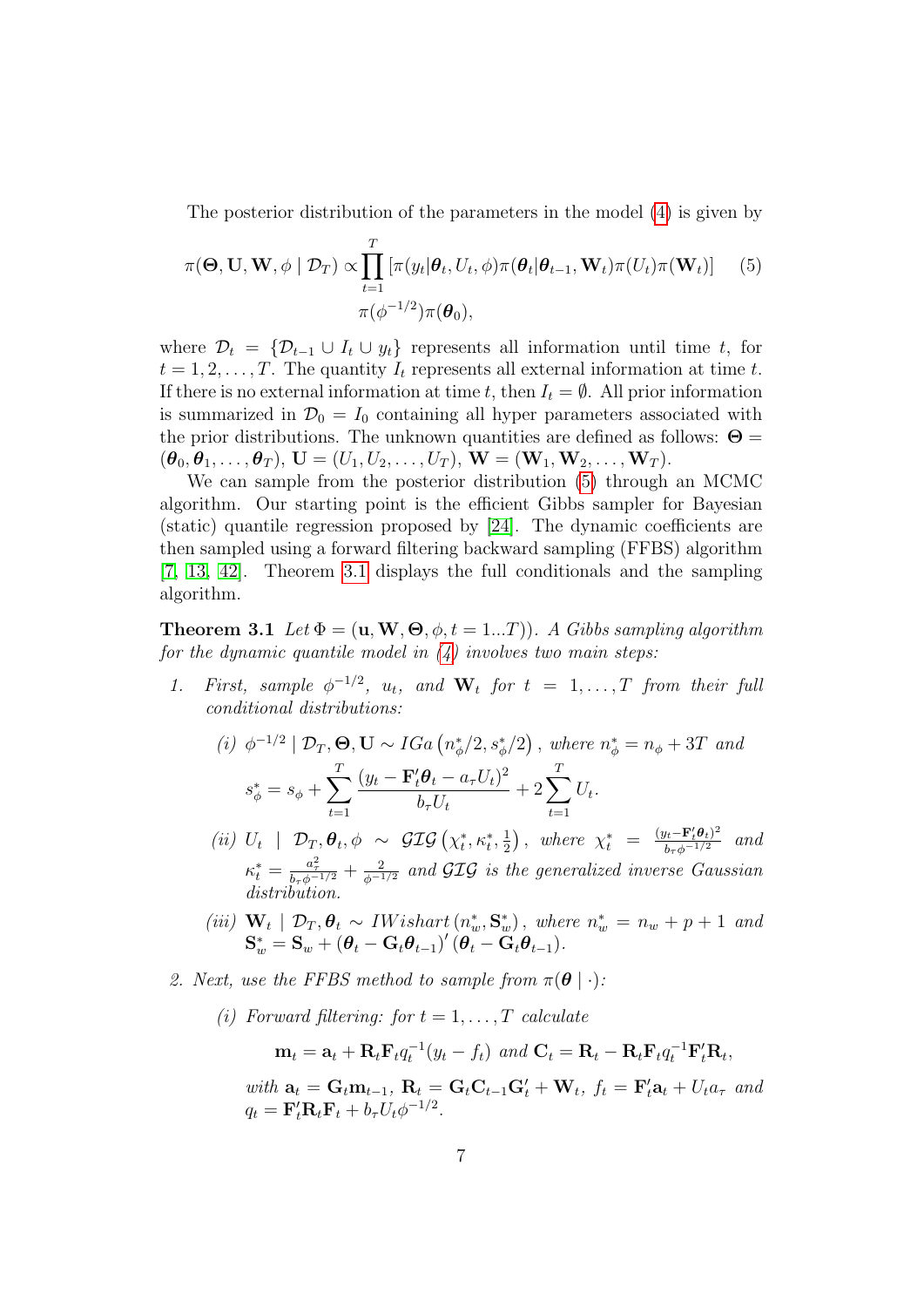(ii) Backward sampling: sample  $\theta_T \sim N_p(\mathbf{m}_T, \mathbf{C}_T)$  and for  $t = T 1, \ldots, 0$  sample  $\boldsymbol{\theta}_t \sim N_p(\mathbf{h}_t, \mathbf{H}_t)$ , where

$$
\mathbf{h}_t = \mathbf{m}_t + \mathbf{C}_t \mathbf{G}_t^{\prime} \mathbf{R}_{t+1}^{-1} (\boldsymbol{\theta}_{t+1} - \mathbf{a}_{t+1}) \text{ and } \mathbf{H}_t = \mathbf{C}_t - \mathbf{C}_t \mathbf{G}_t^{\prime} \mathbf{R}_{t+1}^{-1} \mathbf{G}_t \mathbf{C}_t.
$$

In place of assuming an inverse Wishart prior for  $W_t$  it is also possible to use a discount factor  $\delta \in (0,1)$  subjectively assessed, controlling the loss of information. In this case the unique difference is that  $\mathbf{R}_t$  is recalculated according to a discount factor  $\delta$  such as  $\mathbf{W}_t = \frac{1-\delta}{\delta} \mathbf{G}_t \mathbf{C}_{t-1} \mathbf{G}'_t$ . Hence,  $\mathbf{R}_t$  can be rewritten as  $\mathbf{R}_t = \frac{1}{\delta} \mathbf{G}_t \mathbf{C}_{t-1} \mathbf{G}_t'$ .

The full conditional distribution of  $U_t$  is obtained using Lemma [3.1,](#page-7-0) which shows that the generalized inverse Gaussian distribution  $(\mathcal{GIG})$  is conjugate to the normal distribution in a normal location-scale mixture model.

<span id="page-7-0"></span>**Lemma 3.1** Let  $y = (y_1, \ldots, y_n)$  be a normal random sample with likelihood function  $\pi(\mathbf{y}|U) = \prod_{i=1}^{n} N(y_i|a+bU, cU)$  and suppose that the prior distribution for U is  $\mathcal{GIG}(\chi,\kappa,\lambda)$ . Then, the posterior distribution  $U \mid \mathbf{y} \sim$  $GIG(\chi^*, \kappa^*, \lambda^*)$ , where  $\chi^* = \chi + c^{-1} \sum_{i=1}^n (y_i - a)^2$ ,  $\kappa^* = nb^2c^{-1} + 2\kappa$  and  $\lambda^* = \lambda - n/2.$ 

The proof of this result is immediate and is omitted in the text. Moreover, note that a  $Ga(\alpha, \beta)$  distribution is a particular case of a  $\mathcal{GIG}$  with  $\chi = 0$ ,  $\kappa = 2\beta$  and  $\lambda = \alpha$ .

### 3.2 Approximated dynamic quantile linear model

On the other hand, considering that data arrive sequentially, we propose an efficient and fast sequential inference procedure obtained with a closedform solution, in order to update inference on unknown parameters online.

The approach also explores the mixture representation of the  $AL$ described in [\(3\)](#page-5-1). Hence, posterior computation can be conveniently carried out using conventional Bayesian updating, conditional on the gamma random variable  $U_t$ . We also use a normal approximation to  $U_t$ 's distribution in the logarithm scale, introducing explicit dynamic behavior, once again, generalizing the model presented in [\(4\)](#page-5-0).

<span id="page-7-1"></span>The normal approximation to the gamma distribution, described in [\[4\]](#page-32-6), is presented below and the proof is presented in Appendix A.

Lemma 3.2 Using the Kullback-Leibler divergence, in a large class of transformations, we have: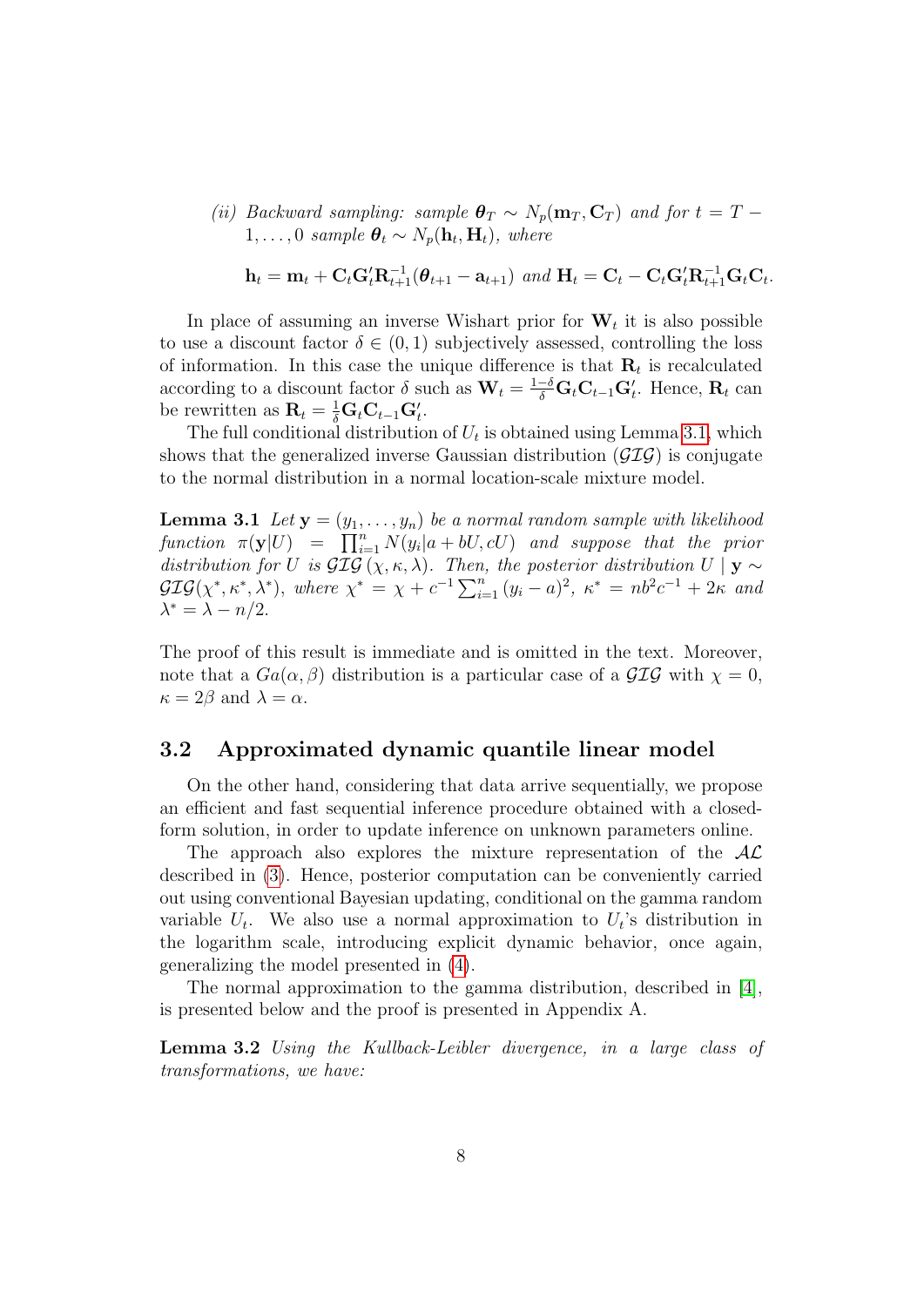- (i) The best transformation, to approximate  $\theta \sim Ga(a, b)$  for a normal distribution is  $\zeta(\theta) = \log(\theta)$ . Then  $\zeta \simeq N[E(\zeta), V(\zeta)]$ , where  $E(\zeta) \simeq$  $\log\left(\frac{a}{b}\right)$  $\frac{a}{b}$ ) —  $\frac{1}{2a}$  $\frac{1}{2a}$  and  $V(\zeta) \simeq \frac{1}{a}$  $\frac{1}{a}$ .
- (ii) If  $\zeta \sim N[E(\zeta), V(\zeta)]$  then  $\theta = exp(\zeta)$  is such that  $E(\theta) \simeq$  $\exp\left[E(\zeta) + V(\zeta)/2\right]$  and  $V(\theta) \simeq \exp\left[2E(\zeta) + V(\zeta)\right] V(\zeta)$ .

Therefore, an approximate conditional normal dynamic quantile regression is obtained as:

<span id="page-8-0"></span>
$$
y_t | \boldsymbol{\theta}_t, u_t, \phi \sim N \left( \mathbf{F}_t' \boldsymbol{\theta}_t + a_\tau \phi^{-1/2} \exp(u_t), \phi^{-1} b_\tau \exp(u_t) \right),
$$
  

$$
\boldsymbol{\theta}_t | \boldsymbol{\theta}_{t-1}, \mathbf{W}_t, \phi \sim N_p \left( \mathbf{G}_t \boldsymbol{\theta}_{t-1}, \phi^{-1} \mathbf{W}_t \right),
$$
  

$$
u_t | u_{t-1}, W_{u,t}, \phi \sim N \left( u_{t-1}, \phi^{-1} W_{u,t} \right).
$$
 (6)

where  $u_t = \log(U_t)$ , with  $U_t \sim Ga(a, b)$ . Model [\(6\)](#page-8-0) is more flexible than model [\(4\)](#page-5-0) because it allows  $u_t$  to change with time according to a random walk. Furthermore, the scale parameter here is introduced in all the model equations.

The model is completed assuming the following independent prior distributions:  $\boldsymbol{\theta}_0 \sim N_p(\mathbf{m}_0, \phi^{-1}\mathbf{C}_0)$ ,  $u_0 \sim N(m_{u,0}, \phi^{-1}C_{u,0})$  and  $\phi^{-1} \sim$  $Ga(n_0/2, d_0/2)$ . The model in [\(4\)](#page-5-0) can be viewed as a particular case of proposal [\(6\)](#page-8-0) assuming that  $W_{u,t} = 0, \forall t, m_{u,0} = -1/2$  and  $C_{u,0} = 1$ .

The inference procedure is described below. First we present all results conditional on both  $u_t$  and  $\phi$  and later we integrate out those quantities.

#### 3.2.1 Normal conditional model

We start the inference procedure by exploiting the advantage that, conditional on  $u_t$  and  $\phi$ , we have normal distributions in one-step forecast and posterior distributions of  $\theta_t$  at time t, so all the properties of a normal model can be used here. The dependence on  $u_t$  appears first due to the one-step forecast distribution at time  $t$  and it will appear in the posterior distribution as time passes. Let us define  $u_{1:t} = (u_1, \ldots, u_t)$ . Theorem [3.2](#page-8-1) presents the main steps in the inference procedure conditional on  $u_t$ .

<span id="page-8-1"></span>Theorem 3.2 Assuming that the states' posterior distribution at time  $t - 1$ is  $\theta_{t-1} | \mathcal{D}_{t-1}, u_{1:(t-1)}, \mathbf{W}_t, \phi \sim N[\mathbf{m}_{t-1}, \phi^{-1}\mathbf{C}_{t-1}]$  and the conditions defining model [\(6\)](#page-8-0), it follows that the prior distribution of  $\theta_t$  and the conditional predictive distribution for any time t, given  $u_t$  and  $\phi$ , are respectively:

<span id="page-8-2"></span>
$$
\theta_t | \mathcal{D}_{t-1}, u_{1:(t-1)}, \mathbf{W}_t, \phi \sim N_p[\mathbf{a}_t, \phi^{-1} \mathbf{R}_t], \ny_t | \mathcal{D}_{t-1}, u_{1:t}, \mathbf{W}_t, \phi \sim N[f_t(u_t), \phi^{-1} q_t(u_t)],
$$
\n(7)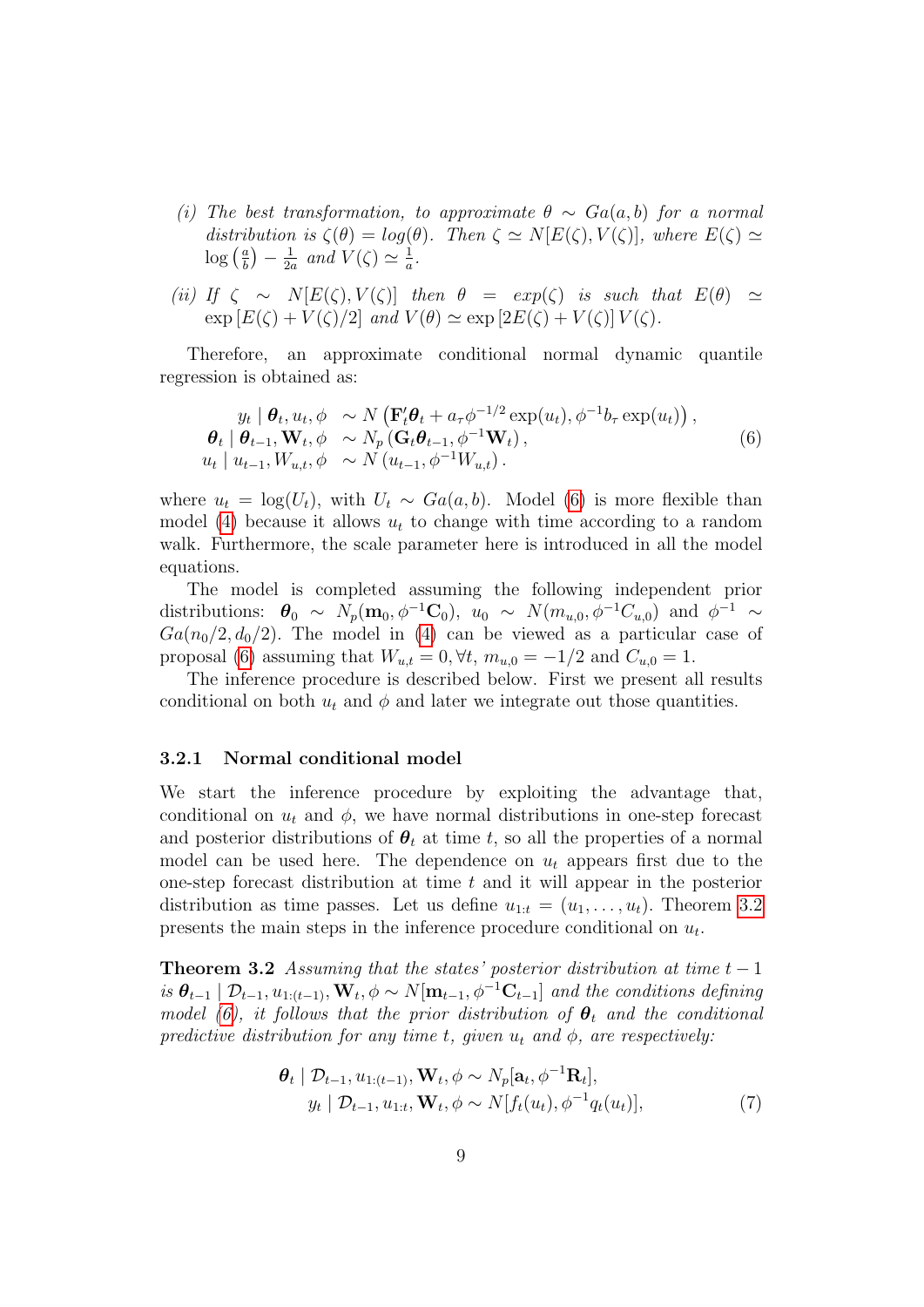with  $\mathbf{a}_t = \mathbf{G}_t \mathbf{m}_{t-1}$  and  $\mathbf{R}_t = \mathbf{G}_t \mathbf{C}_{t-1} \mathbf{G}_t + \mathbf{W}$ ,  $f_t(u_t) = \mathbf{F}'_t \mathbf{a}_t + a_\tau \phi^{-1/2} \exp(u_t)$ and  $q_t(u_t) = \mathbf{F}_t' \mathbf{R}_t \mathbf{F}_t + b_\tau \exp(u_t)$ . The conditional joint covariance between  $y_t$  and  $\boldsymbol{\theta}_t$ , given  $D_{t-1}, u_{1:t}, \phi$ , is easily obtained as  $\mathbf{R}_t \mathbf{F}_t$  completing the joint normal prior for  $\theta_t$  and  $y_t$ . Therefore, the posterior density of  $\theta_t$  follows as:

$$
\boldsymbol{\theta}_t \mid \mathcal{D}_t, u_{1:t}, \mathbf{W}_t, \phi \sim N_p(\mathbf{m}_t(u_t), \phi^{-1}\mathbf{C}_t(u_t)), \tag{8}
$$

where  $\mathbf{m}_t(u_t) = \mathbf{a}_t + \mathbf{R}_t \mathbf{F}_t q_t(u_t)^{-1} (y_t - f_t(u_t))$  and  $\mathbf{C}_t(u_t) = \mathbf{R}_t$  $\mathbf{R}_t \mathbf{F}_t q_t(u_t)^{-1} \mathbf{F}_t' \mathbf{R}_t.$ 

It is worth pointing out that mean and variance of the predictive and the state posterior distributions are functions of  $u_t$ , as reinforced by the notation used. However, since  $u_t$  is unknown for all  $t$ , we must find those distributions marginal on them. We will do this sequentially in the one-step forecast distribution in  $(7)$  for each time t.

#### 3.2.2 Marginalizing on  $u_t$

From now on, we will rewrite the time evolution equation in model [\(6\)](#page-8-0) as  $\boldsymbol{\theta}_t^*$  $_t^*$  |  $\boldsymbol{\theta}_t^*$  $_{t-1}^{\ast},\mathbf{W}_{t}^{\ast},\phi\,\sim\,N_{p+1}\left(\mathbf{G}_{t}^{\ast}\boldsymbol{\theta}_{t}^{\ast}\right)$  $_{t-1}^{*},\phi^{-1}\mathbf{W}_{t}^{*}$ ), where  $\boldsymbol{\theta}_{t}^{*} = (\boldsymbol{\theta}_{t},u_{t})^{\prime}, \; \mathbf{G}_{t}^{*} =$ BlockDiag  $(G_t, 1)$  and  $W_t^* = \text{BlockDiag}(W_t, W_{u,t})$  with prior distribution given by  $\boldsymbol{\theta}_0^*$ given by  $\hat{\theta}_0^*$  |  $\mathcal{D}_0$ ,  $\phi \sim (\mathbf{m}_0^*, \phi^{-1} \mathbf{C}_0^*)$ , where  $\mathbf{m}_0^* = (\mathbf{m}_0, m_{u,0})'$  and  $\mathbf{C}_0^* = \left(\begin{array}{cc} \mathbf{C}_0 & \mathbf{\Lambda}_0 \end{array}\right)$  $\Lambda_0'$   $C_{u,0}$  $\setminus$ .

Assuming the posterior distribution at time  $t-1, \theta_t^*$  $_{t-1}^*$  |  $\mathcal{D}_{t-1}, \mathbf{W}_t^*, \phi \sim$  $N_{p+1}(\mathbf{m}_{t-1}^*, \phi^{-1}\mathbf{C}_{t-1}^*)$ . By evolution, it follows that  $\boldsymbol{\theta}_t^*$  $t^*$  | D<sub>t−1</sub>,  $\mathbf{W}_t^*, \phi$  ~  $N_{p+1}(\mathbf{a}_t^*, \phi^{-1}\mathbf{R}_t^*)$ , with  $\mathbf{a}_t^* = \mathbf{G}_t^* \mathbf{m}_{t-1}^*$  and  $\mathbf{R}_t^* = \mathbf{G}_t^* \mathbf{C}_{t-1}^* \mathbf{G}_t^* + \mathbf{W}_t^*$ .

In particular, we have that  $u_t | \mathcal{D}_{t-1}, W_{u,t}, \phi \sim N(a_{u,t}, \phi^{-1}R_{u,t})$  and the result (ii) leads to this distribution in the original (gamma) scale as:

$$
U_t | \mathcal{D}_{t-1}, W_{u,t}, \phi \sim Ga(\alpha_t, \beta_t), \tag{9}
$$

where  $\alpha_t = \phi R_{u,t}^{-1}$  and  $\beta_t = \exp(-a_{u,t})\phi R_{u,t}^{-1}$ .

Thus, we have that the one-step forecast distribution in [\(7\)](#page-8-2) can be seen as a normal-gamma mean-variance mixture, with the following different features from those stated in [\(3\)](#page-5-1): (i)  $U_t$  in this case is gamma distributed with shape parameter different from 1; and (ii)  $q_t(u_t)$  is a linear function of  $u_t$  with non null linear coefficient. These comments lead us to a recent class of distributions, a variant of the  $A\mathcal{L}$ , as described in Theorem [3.3.](#page-9-0)

<span id="page-9-0"></span>**Theorem 3.3** The one-step ahead forecast distribution, conditional on  $\phi$ and marginalized on  $u_t$  arises as the convolution of independent normal and generalized asymmetric Laplace distribution  $(\mathcal{GAL})$ . It can be represented as

$$
y_t = \zeta_t + \epsilon_t,
$$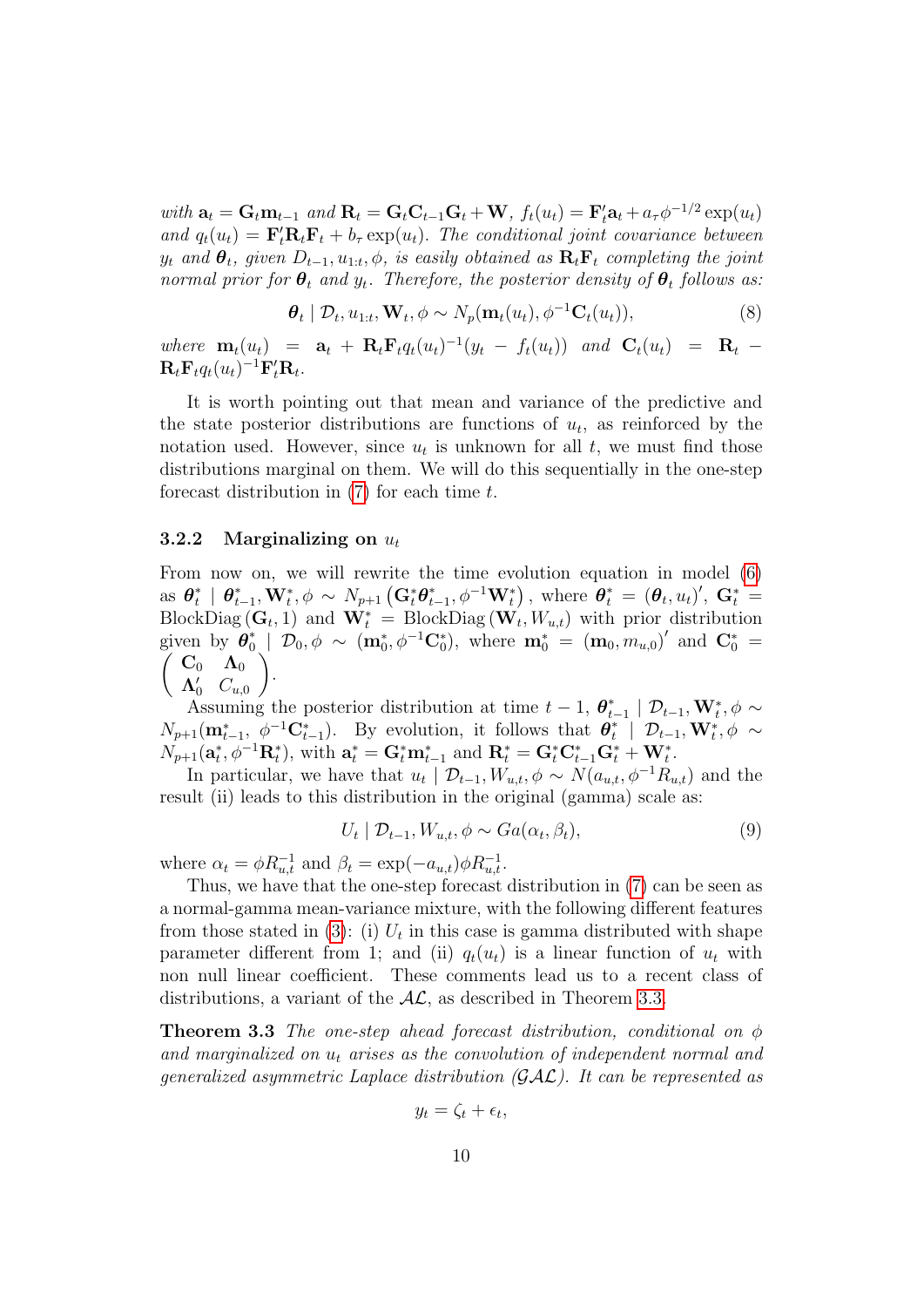where  $\zeta_t \sim \mathcal{GAL}(\mathbf{F}_t'\mathbf{a}_t, a_\tau \phi^{-1/2}\beta_t^{-1}, b_\tau \phi^{-1}\beta_t^{-1}, \alpha_t)$  and  $\epsilon_t \sim N(0, \phi^{-1}\mathbf{F}_t'\mathbf{R}_t\mathbf{F}_t)$ . We will refer to this as an  $\mathcal{N} \mathcal{G} \mathcal{A} \mathcal{L}$  distribution.

A brief presentation of the  $N \mathcal{GAL}$  distribution, its moments the characteristic function, and the proof of Theorem [3.3](#page-9-0) are presented in Appendix B. Although, the  $N \mathcal{GAL}$  distribution suffers from a lack of closedform expressions for its probability density and cumulative distribution functions, they can be efficiently determined using numerical integration as discussed in Appendix B. In particular, the one-step ahead forecast mean and variance marginal on  $u_t$ , can be easily obtained through properties of conditional mean and variance as:

$$
E(y_t | \mathcal{D}_{t-1}, \phi) = E [E (y_t | \mathcal{D}_{t-1}, U_t) | \mathcal{D}_{t-1}] = \mathbf{F}'_t \mathbf{a}_t + a_\tau \phi^{-1/2} E (U_t | \mathcal{D}_{t-1})
$$
  
\n
$$
= \mathbf{F}'_t \mathbf{a}_t + a_\tau \phi^{-1/2} \alpha_t / \beta_t = f_t, \text{ and}
$$
  
\n
$$
V (y_t | \mathcal{D}_{t-1}, \phi) = E [V (y_t | \mathcal{D}_{t-1}, U_t) | \mathcal{D}_{t-1}] + V [E (y_t | \mathcal{D}_{t-1}, U_t) | \mathcal{D}_{t-1}]
$$
  
\n
$$
= \phi^{-1} [\mathbf{F}'_t \mathbf{R}_t \mathbf{F}_t + b_\tau E (U_t | \mathcal{D}_{t-1})] + a_\tau^2 \phi^{-1} V (U_t | \mathcal{D}_{t-1})
$$
  
\n
$$
= \phi^{-1} (\mathbf{F}'_t \mathbf{R}_t \mathbf{F}_t + b_\tau \alpha_t / \beta_t + a_\tau^2 \alpha_t / \beta_t^2) = \phi^{-1} q_t.
$$

The recurrences for posterior mean and variance may also be derived using approaches that do not invoke the normal assumption, since they possess strong optimality properties that are derived when the distributions are only partially specified in terms of means and variances. The Bayes linear estimation procedure, presented in [\[48,](#page-36-1) Chap. 4], provides an alternative estimate that can be viewed as an approximation to the optimal procedure. Theorem [3.4](#page-10-0) presents the main steps in the inference procedure now marginal on  $u_t$ .

<span id="page-10-0"></span>**Theorem 3.4** The joint distribution of  $\theta_t^*$  and  $y_t$  is partially described using its first and second moments, as follows:

$$
\begin{pmatrix}\n\boldsymbol{\theta}_{t}^{*} \mid D_{t-1}, \mathbf{W}_{t}^{*}, \phi\n\end{pmatrix} \sim \begin{bmatrix}\n\mathbf{a}_{t}^{*} \\
f_{t}\n\end{bmatrix}, \phi^{-1} \begin{pmatrix}\n\mathbf{R}_{t}^{*} & \mathbf{A}_{t} q_{t} \\
q_{t} \mathbf{A}_{t}^{\prime} & q_{t}\n\end{pmatrix},
$$
\nwhere  $\mathbf{A}_{t} = q_{t}^{-1} \begin{pmatrix}\n\mathbf{R}_{t} \mathbf{F}_{t} + \phi^{-1/2} a_{\tau} \exp(a_{u,t}) \mathbf{\Lambda}_{t} \\
\mathbf{\Lambda}_{t}^{\prime} \mathbf{F}_{t} + \phi^{-1/2} a_{\tau} \exp(a_{u,t}) R_{u,t}\n\end{pmatrix}$  and  $\mathbf{\Lambda}_{t} = \mathbf{G}_{t} \mathbf{\Lambda}_{t-1}.$ 

The joint covariance between  $y_t$  and  $\theta_t^*$  $\eta_t^*$ , given  $D_{t-1}$  and  $\phi$ , is obtained using the first order Taylor approximation  $\exp(u_t) \approx \exp(a_{u,t})[1 + u_t - a_{u,t}].$ 

Through the Bayes linear estimation procedure, we get:

$$
\boldsymbol{\theta}_t^* \mid \mathcal{D}_t, \mathbf{W}_t^*, \phi \sim [\mathbf{m}_t^*, \phi^{-1} \mathbf{C}_t^*], \tag{10}
$$

where  $\mathbf{m}_t^* = \mathbf{a}_t^* + \mathbf{A}_t(y_t - f_t)$  and  $\mathbf{C}_t^* = \mathbf{R}_t^* - \mathbf{A}_t q_t \mathbf{A}_t'$  and we can easily return to the normality assumption.

The variance  $\mathbf{W}_{t}^{*}$  can be estimated using a discount factor strategy.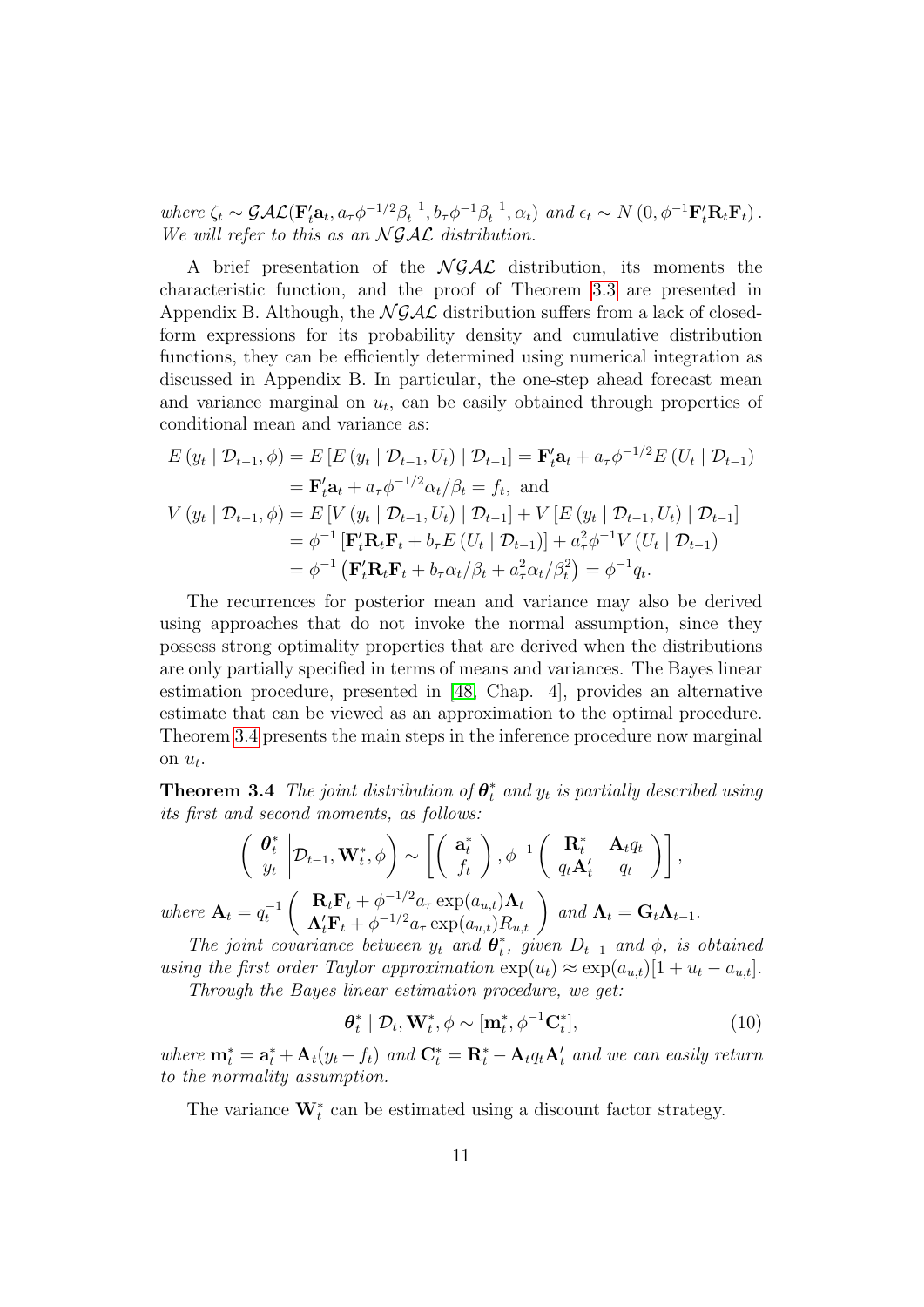#### 3.2.3 Estimating  $\phi$

The steps of the method described above are conditional on  $\phi$ . In the case where  $\phi$  is unknown a practical solution is to use a plug-in estimator for  $\phi$ obtained from the maximum a posteriori estimation.

The posterior distribution of  $\phi$  given the observed data is given by:

<span id="page-11-2"></span>
$$
p(\phi \mid \mathcal{D}_T) = \prod_{t=1}^T p(y_t \mid \mathcal{D}_{t-1}, \phi) p(\phi \mid \mathcal{D}_0), \tag{11}
$$

where  $p(y_t | \mathcal{D}_{t-1}, \phi)$  is the predictive distribution conditional on  $\phi$ .

Closed-form expressions for the density function of the family of  $N \mathcal{GAL}$ distributions are not available as far as we know. However, the density and the cumulative distribution function can be obtained numerically using the convolution form or the inversion of the characteristic function. In particular, using the convolution to represent the density function, we get:

<span id="page-11-0"></span>
$$
p(y_t | \mathcal{D}_{t-1}, \phi) = \int_{-\infty}^{\infty} p_{\epsilon}(y_t - z) p_{\zeta}(z) dz,
$$
 (12)

where  $p_{\zeta}(\cdot)$  is the density of the  $\mathcal{GAL}$  distribution, and  $p_{\epsilon}(\cdot)$  is the density of a normal distribution with mean 0 and variance c. Using the inversion of the characteristic function, we get:

<span id="page-11-1"></span>
$$
p(y_t | \mathcal{D}_{t-1}, \phi) = \frac{1}{2\pi} \int_{-\infty}^{\infty} e^{-isy_t} \varphi(s) ds,
$$
\n(13)

where  $\varphi(.)$  is the characteristic function of the  $\mathcal{N} \mathcal{G} \mathcal{A} \mathcal{L}$  distribution.

The integrals [\(12\)](#page-11-0) and [\(13\)](#page-11-1) can be evaluated numerically using current quadrature methods. For example, [\[26\]](#page-34-11) discussed numerical integration using Gaussian quadrature and adaptive rules, which dynamically concentrate the computational work in the sub regions where the integrand is most irregular, and the Monte Carlo method. They concluded that adaptive Gauss-Kronrod quadrature performed best in their examples.

A brief summary of the algorithm is stated in the following steps:

- (1) for  $k = 0$  give an initial value  $\phi^{-1(0)}$ ;
- (2) calculate for  $t = 1, \ldots, T$ :
	- (i)  $\mathbf{a}_t^* = \mathbf{G}_t^* \mathbf{m}_{t-1}^*$ ,  $\mathbf{R}_t^* = \mathbf{G}_t^* \mathbf{C}_{t-1}^* \mathbf{G}_t^* + \mathbf{W}_t^*$ ,  $\alpha_t = \phi R_{u,t}^{-1}$  and  $\beta_t =$  $\exp(-a_{u,t})\phi R_{u,t}^{-1};$
	- (ii)  $f_t = \mathbf{F}'_t \mathbf{a}_t + a_\tau \phi^{-1/2} \alpha_t / \beta_t$  and  $q_t = (\mathbf{F}'_t \mathbf{R}_t \mathbf{F}_t + b_\tau \alpha_t / \beta_t + a_\tau^2 \alpha_t / \beta_t^2);$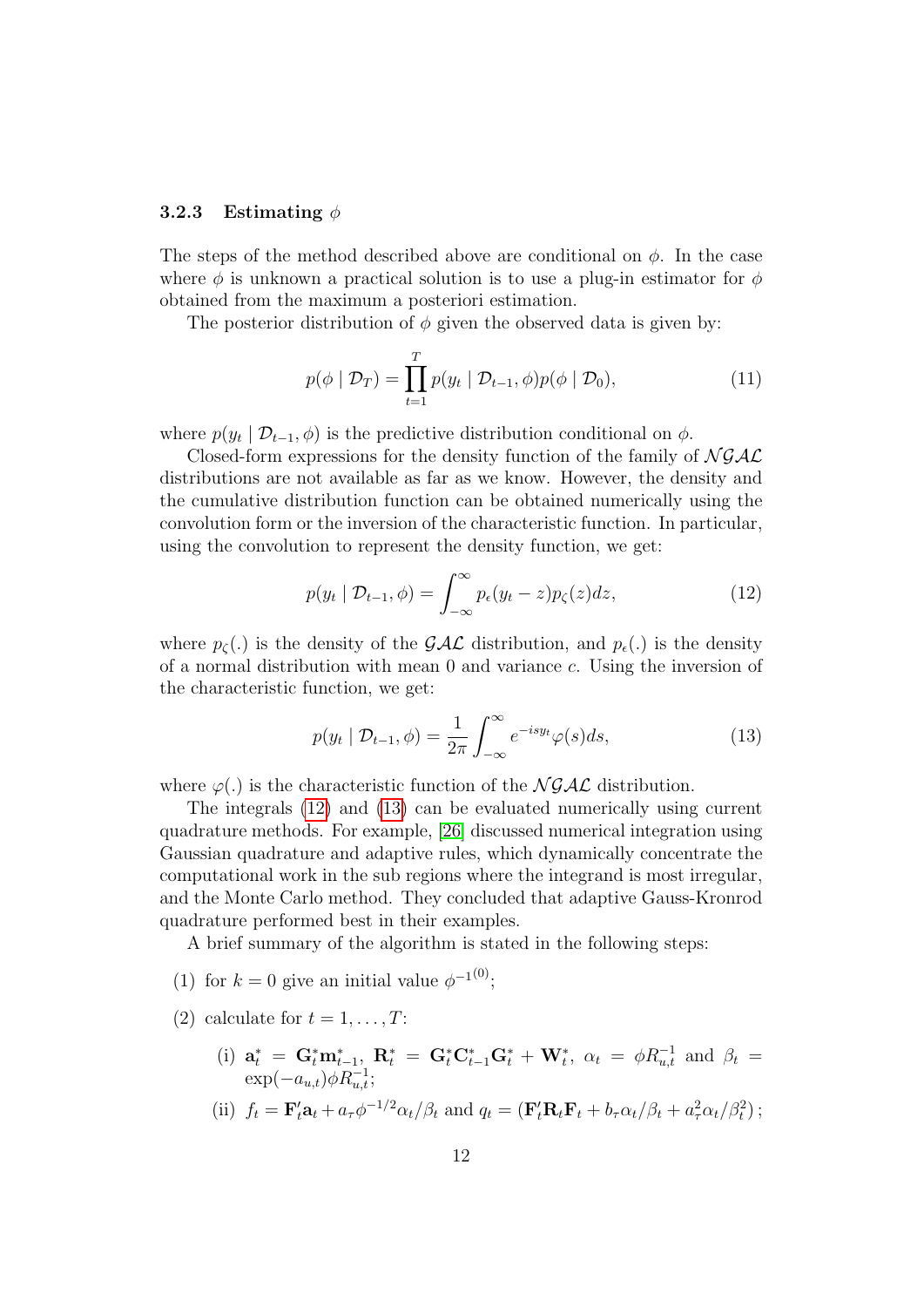- (iii) get  $p(y_t | \mathcal{D}_{t-1}, \phi^{(k)})$  numerically using [\(12\)](#page-11-0) or [\(13\)](#page-11-1);
- (iv) calculate  $\mathbf{m}_t^* = \mathbf{a}_t^* + \mathbf{A}_t(y_t f_t)$  and  $\mathbf{C}_t^* = \mathbf{R}_t^* \mathbf{A}_t q_t \mathbf{A}_t'$ , where  $\mathbf{A}_t$ is a function of  $\phi^{-1(k)}$ .
- (3) do  $k = k + 1$  and get  $\phi^{-1(k)}$  maximizing  $p(\phi | \mathcal{D}_t)$  in [\(11\)](#page-11-2).
- (4) repeat (2) and (3) until convergence is achieved.

## 4 Applications

To illustrate the performance of the proposed model and inference procedures, we apply the method to some synthetic data and well-known time series data. Then, we apply it to the incidence of tuberculosis in Rio de Janeiro, in which it is important to assess if public health policies are effective, not only in reducing the trend in the number of cases, but also the variability of total cases. Moreover, the upper quantiles may be useful to detect an epidemic.

Although the approximated method presents less computing burden and keeps the relevant sequential analysis of the data, we interchange the use of the MCMC approach with the approximate method in the following applications.

### 4.1 Artificial data examples

In order to assess the efficiency of the proposed sequential procedure and the convergence of the MCMC estimation, two artificial datasets were generated. The proposed model was fitted to these datasets and its estimates were then compared to the true values used in the dataset generation process.

In both studies a non-informative prior distribution is assumed for the parametric vector with:  $m_0 = 0$ ,  $C_0 = 10^5$ ,  $n_\phi = 0.001$ ,  $s_\phi = 0.001$ . We take two approaches to deal with the evolution variance: (i) we set an inverse Wishart prior distribution for  $\delta = 0.95$ ; and (ii) we apply a discount factor δ = 0.95 setting  $W_t = C_t(1 - \delta)/δ$  [\[48,](#page-36-1) p. 51].

The results shown hereafter for the MCMC algorithm correspond to 5,000 MCMC sweeps, after a burn-in of 1,000 iterations and the chain thinning by taking every 4th sample value.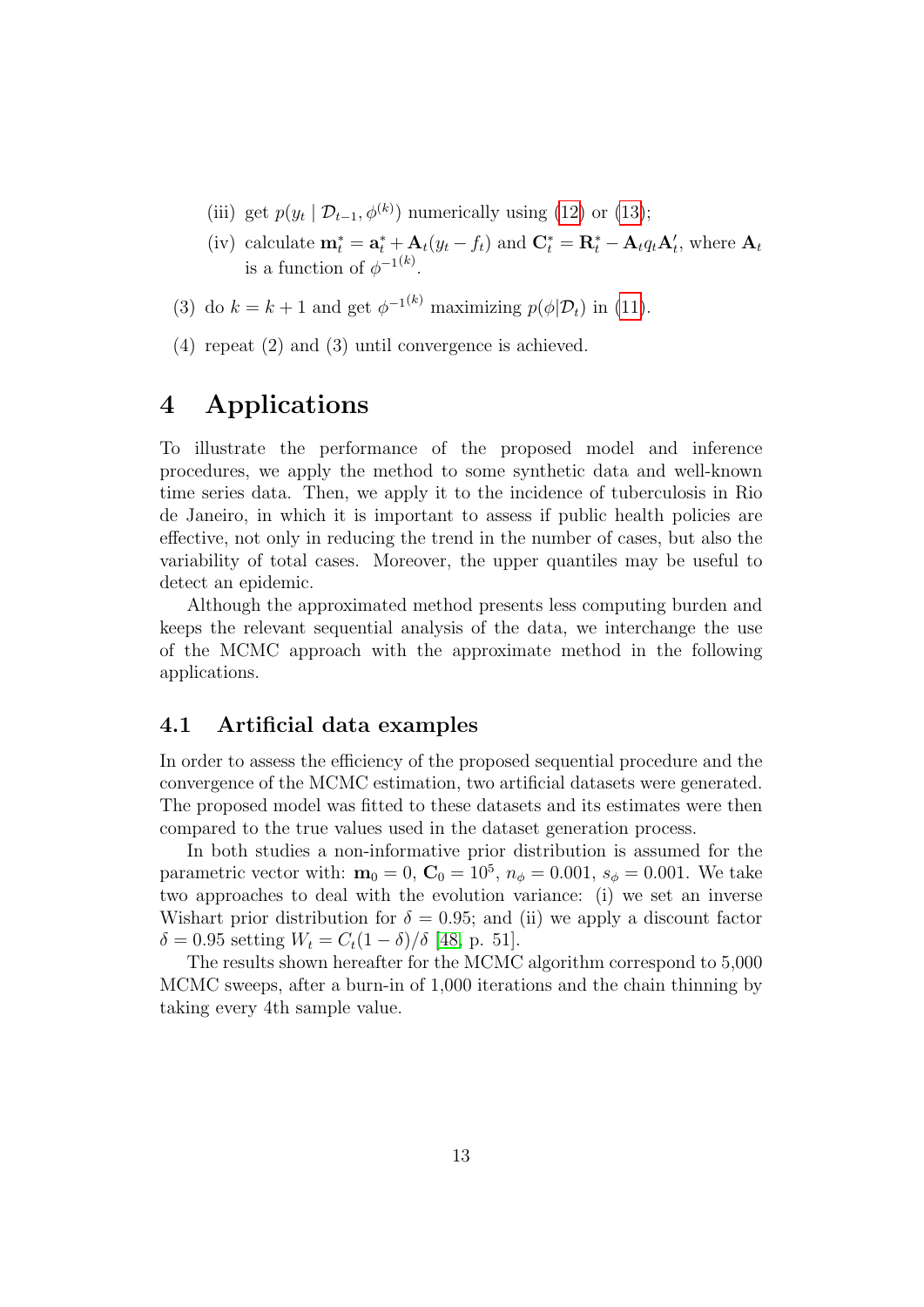#### 4.1.1 Trend and seasonal DLM

An artificial time series of size  $T = 100$  was generated for a Gaussian dynamic linear model, with the specification  $\mathbf{F} = (1, 0, 1, 0)$  and  $\mathbf{G} = \begin{pmatrix} \mathbf{L_2} & \mathbf{0} \\ \mathbf{0} & \mathbf{I} \end{pmatrix}$  $\mathbf{0} \quad \mathbf{J_2}(\omega)$  $\setminus$ , where  $\mathbf{L}_2 =$  $\begin{pmatrix} 1 & 1 \\ 0 & 1 \end{pmatrix}$  and  $\mathbf{J_2}(\omega) = \begin{pmatrix} cos(\omega) & sin(\omega) \\ -sin(\omega) & cos(\omega) \end{pmatrix}$  $-sin(\omega) \cos(\omega)$  $\setminus$ , with  $\omega = \frac{2\pi}{12}$ . This corresponds to a second-order polynomial model with a harmonic component. We arbitrarily fixed  $V = 49$  and  $\mathbf{W} = \begin{pmatrix} \mathbf{W_2} & \mathbf{0} \\ \mathbf{0} & \mathbf{I} \end{pmatrix}$  $0 \quad I_2$  $\setminus$ , where  $\bf{W}_2 =$  $\left(\begin{array}{cc} 0.02 & 0.01 \\ 0.01 & 0.01 \end{array}\right)$  and  $\mathbf{I}_{\mathbf{n}\times\mathbf{n}}$  is an identity matrix of dimension n.

The DQLM was fitted for  $\tau = 0.10, 0.50$  and 0.90 and both inference approaches proposed in the paper were considered. In the MCMC algorithm, we assumed an inverse Wishart prior distribution for  $W$  with hyperparameters  $n_w = 8$  and  $S_w = 0.1I_4$ , where  $I_4$ . Convergence for all the parameters was achieved. Figures [12](#page-31-0) and [13](#page-32-7) in Appendix C show, respectively, the trace plot with the posterior distribution of parameters  $\theta_t$ 's and the histograms of the posterior densities of some elements of the covariance matrix W.

Panels of Figure [1](#page-14-0) present the posterior summary of the level and seasonal components and the linear predictor  $\mathbf{F}'_t \boldsymbol{\theta}_t$  for each quantile (from left to right  $\tau = 0.10, 0.50, 0.90$ , with the generated time series (points). The posterior mean is represented by the solid line and the 95% credible region by the shaded area.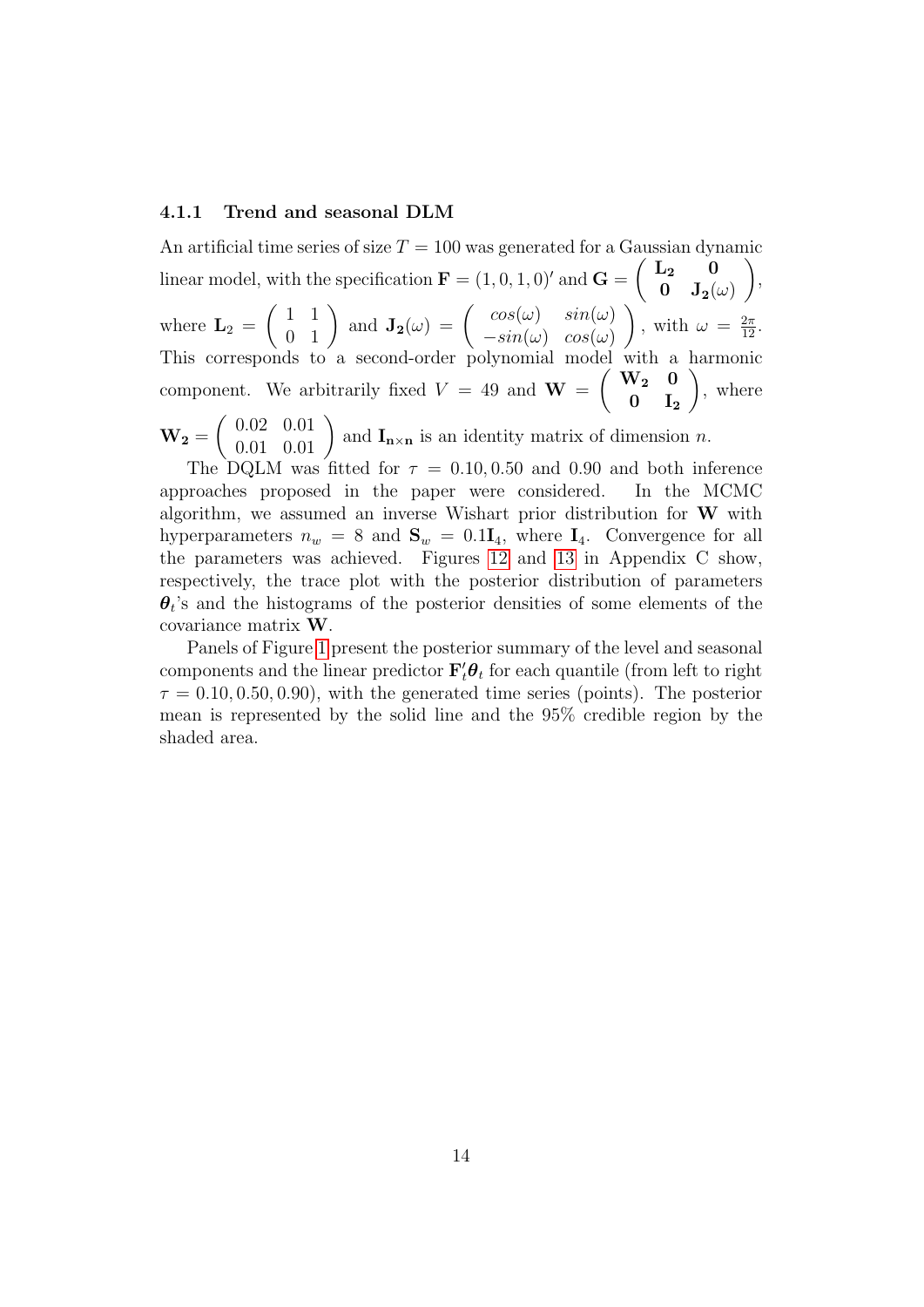

<span id="page-14-0"></span>Figure 1: Smoothed posterior mean (solid line), 95% credible region (shaded area) of the level and seasonal components for each quantile, based on the MCMC output (a) and in the approximated method (b). From left to right  $\tau = 0.10, 0.50, 0.90.$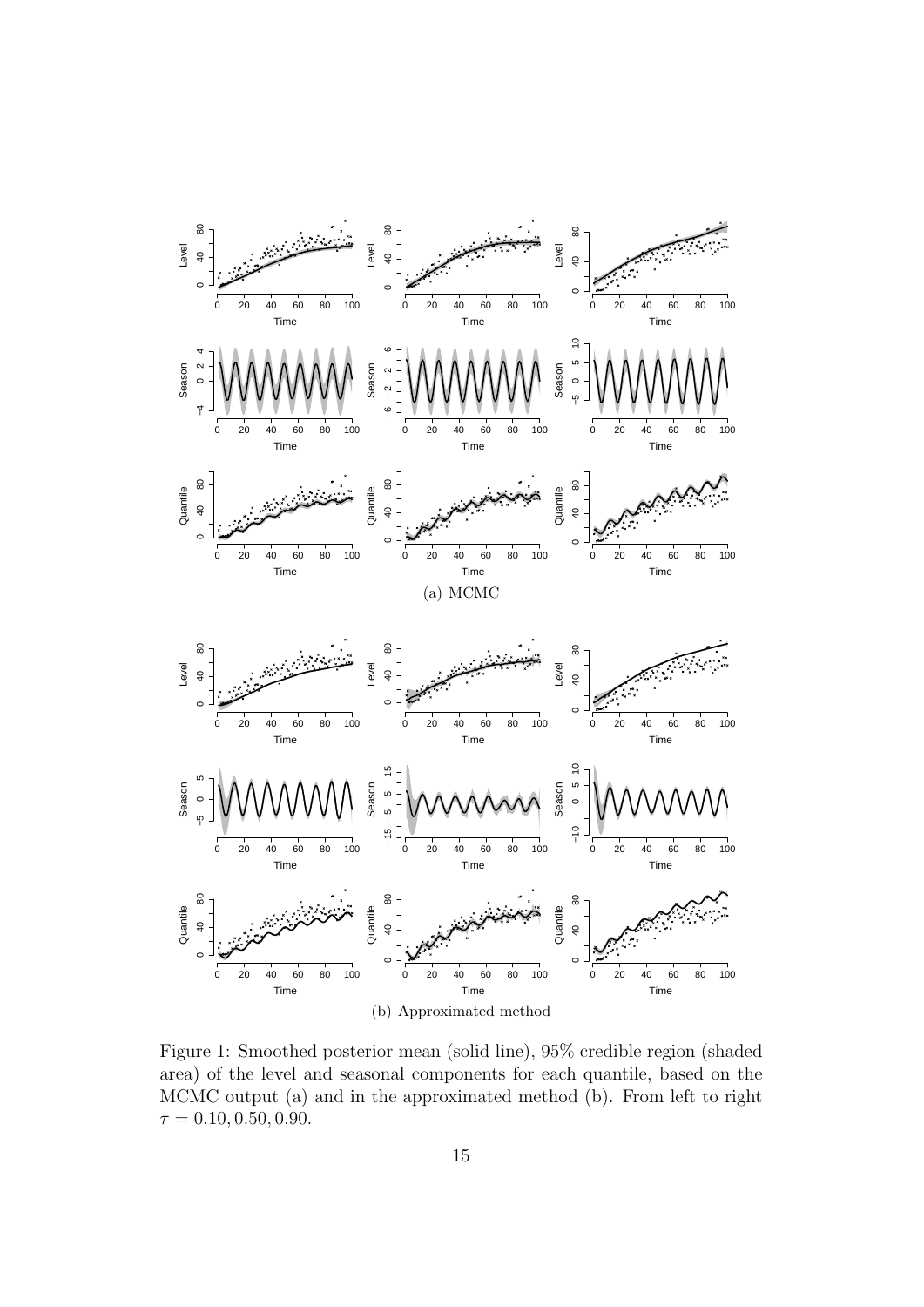Figure [2](#page-15-0) presents the plot of the estimated values of the linear predictor for each quantile under MCMC approach versus the proposed approximated algorithm. The lengths of the segments represent the 95% credibility interval obtained by MCMC approach. We conclude that both methods produce similar results, but while MCMC takes about 5 minutes for 5,000 sweeps for a specific quantile, the approximated method takes seconds. Both algorithms were implemented in the R programming language, version 3.4.1 [\[36\]](#page-35-10), in a computer with an Intel(R) Core(TM)  $i7-7700$  processor 3.60 GHz. This is first evidence of the relevance of the approximated DQLM to deal with a scalable dataset.



<span id="page-15-0"></span>Figure 2: Plot of the estimated values (posterior mean) of the linear predictor under the MCMC inference approach versus the approximated method.

#### 4.1.2 Non-Gaussian artificial dataset

To illustrate how the method works with a non-Gaussian dataset, we generated an artificial dataset from a first order dynamic gamma regression with mean  $\mu_t$ , scale parameter  $\phi$  and a canonical link function  $\eta_t = \log(\mu_t) =$  $\mathbf{F}'_t \boldsymbol{\theta}_t$ . In particular, we generated  $T = 100$  observations assuming  $\mathbf{F}_t =$  $(1, x_t)$ , where  $x_t$  is an auxiliary variable at time  $t, G_t = I_{2 \times 2}$ ,  $W = 0.01 I_{2 \times 2}$ , for all  $t = 1, ..., T$  and  $\phi = 50$ . Each auxiliary variable  $x_t$  was generated independently from a uniform distribution defined in the interval (2,4).

The model [\(4\)](#page-5-0) was fitted to the original data and to the log transformed data, for the quantiles 0.10, 0.50, and 0.90. We particularly choose here to do the inference using only the MCMC algorithm. Although quantile regression is invariant to monotonic transformations, that is, the quantiles of the transformed variable are the transformed quantiles of the original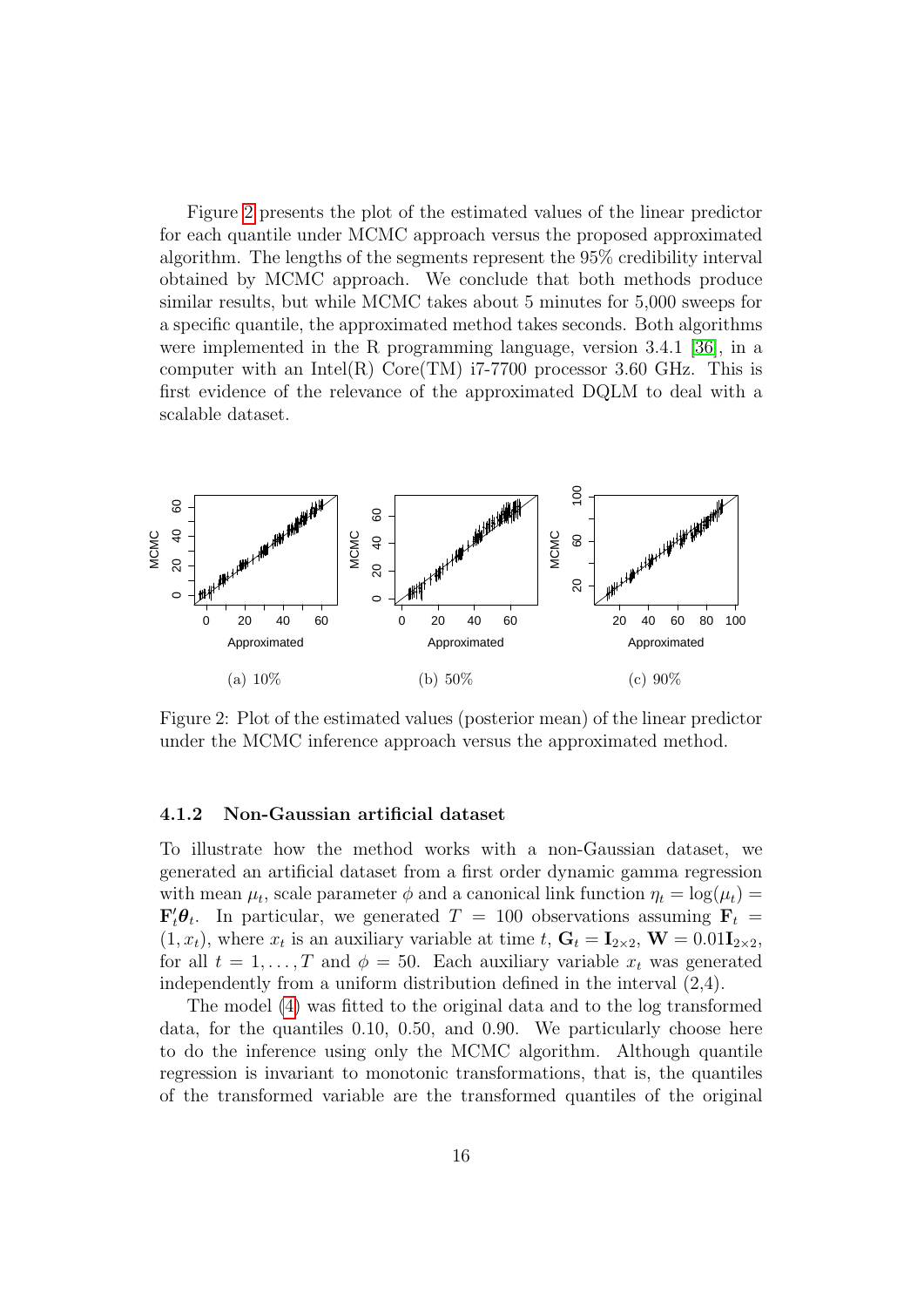variable  $[20,$  chapter 2, p. 34, the estimates of all the involved quantities were noticeably better when the data were transformed.

In order to validate the former result, some simulation studies were developed. Several samples were generated from the gamma model. A simple static model is proposed in this exercise, with  $\mathbf{F}_t = 1$  and  $\mathbf{W}_t = 0$ , for all  $t = 1, \ldots, T$ . Fifty replications of samples of sizes  $T = 100$  and  $T = 250$  were generated using three different levels of skewness.

Figure [3](#page-17-0) reports the empirical nominal coverage of the 95% credibility intervals measured in percentages and the relative mean absolute error (RMAE) for the posterior mean of the quantiles for each case. The RMAE decreases when we apply the  $AL$  to the logarithm of the sample observations and also as the sample size increases or the distribution becomes more symmetrically distributed. The desired nominal level of 95% is best achieved when the logarithm of the sample is considered, mainly as the level of asymmetry decreases. The improvement in the results when using the log transformation is more noticeable as the skeweness decreases.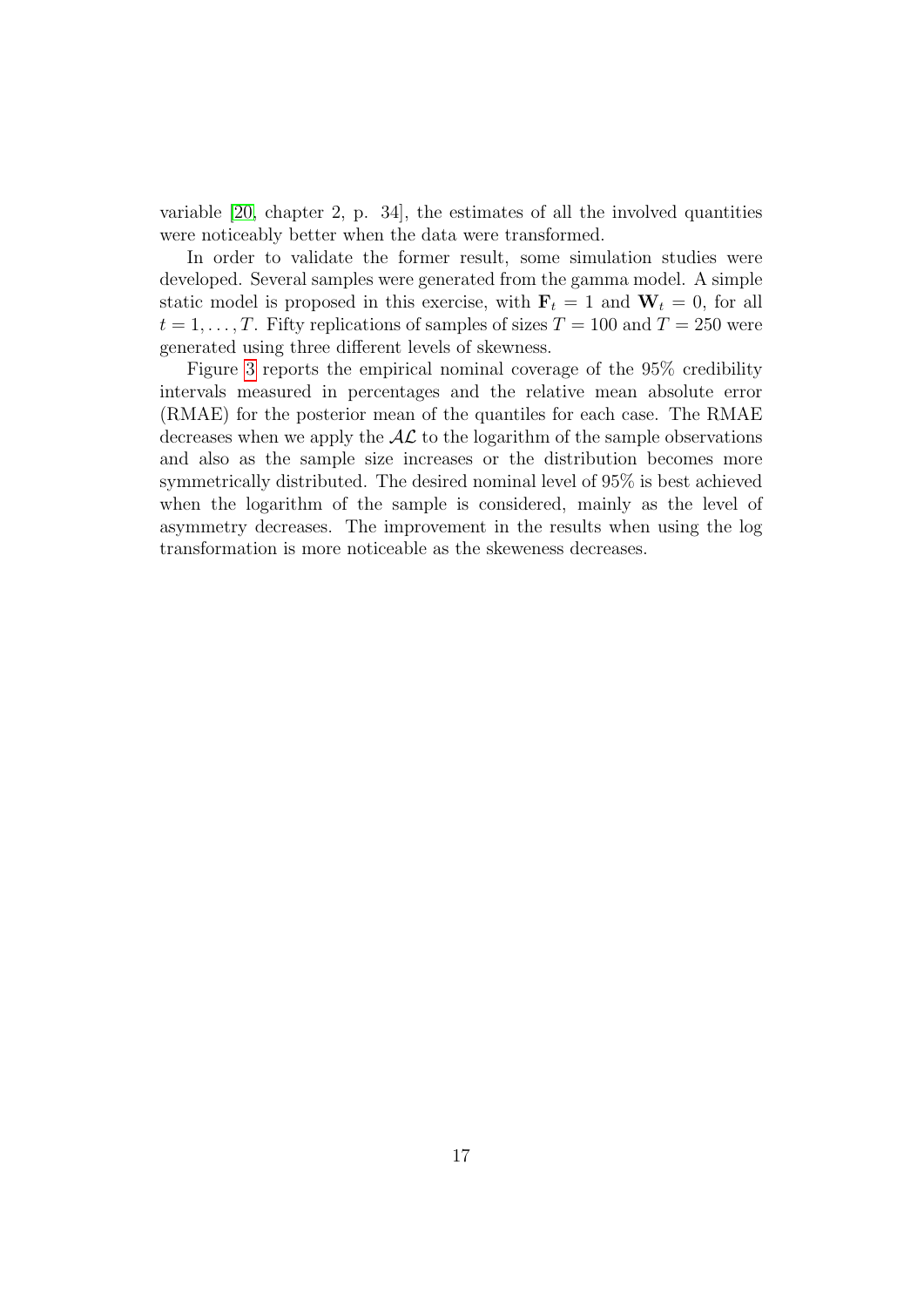

<span id="page-17-0"></span>Figure 3: Empirical nominal coverage of the 95% credibility intervals (%) and the MAE for the posterior mean of the quantiles for each case. The symbols • and  $\blacktriangle$  represent the results obtained when fitting the quantile regression to the logarithm of the observations for  $T = 100$  and  $T = 250$ , respectively.  $\circ$  and  $\Delta$  represent the same results when the quantile regression is applied to the observations on the original scale for  $T = 100$  and  $T = 250$ , respectively.

Those results encourage us, as a future work, to explore in this context the idea of using the  $AL$  distribution for random effects in the link function, instead of applying it to the transformed response variable.

### 4.2 Real data examples

In this section we revisit some classic univariate time series previously analyzed in the literature. In the first example we apply the proposal to the time series of quarterly gas consumption in the UK from 1960 to 1986, in which there is a possible change in the seasonal factor around the third quarter of 1970. The second one is the annual flow of the Nile River at Aswan from 1871 to 1970. This series shows level shifts, so we considered here a model which includes change points or structural breaks. Both datasets are available in the R software [\[36\]](#page-35-10).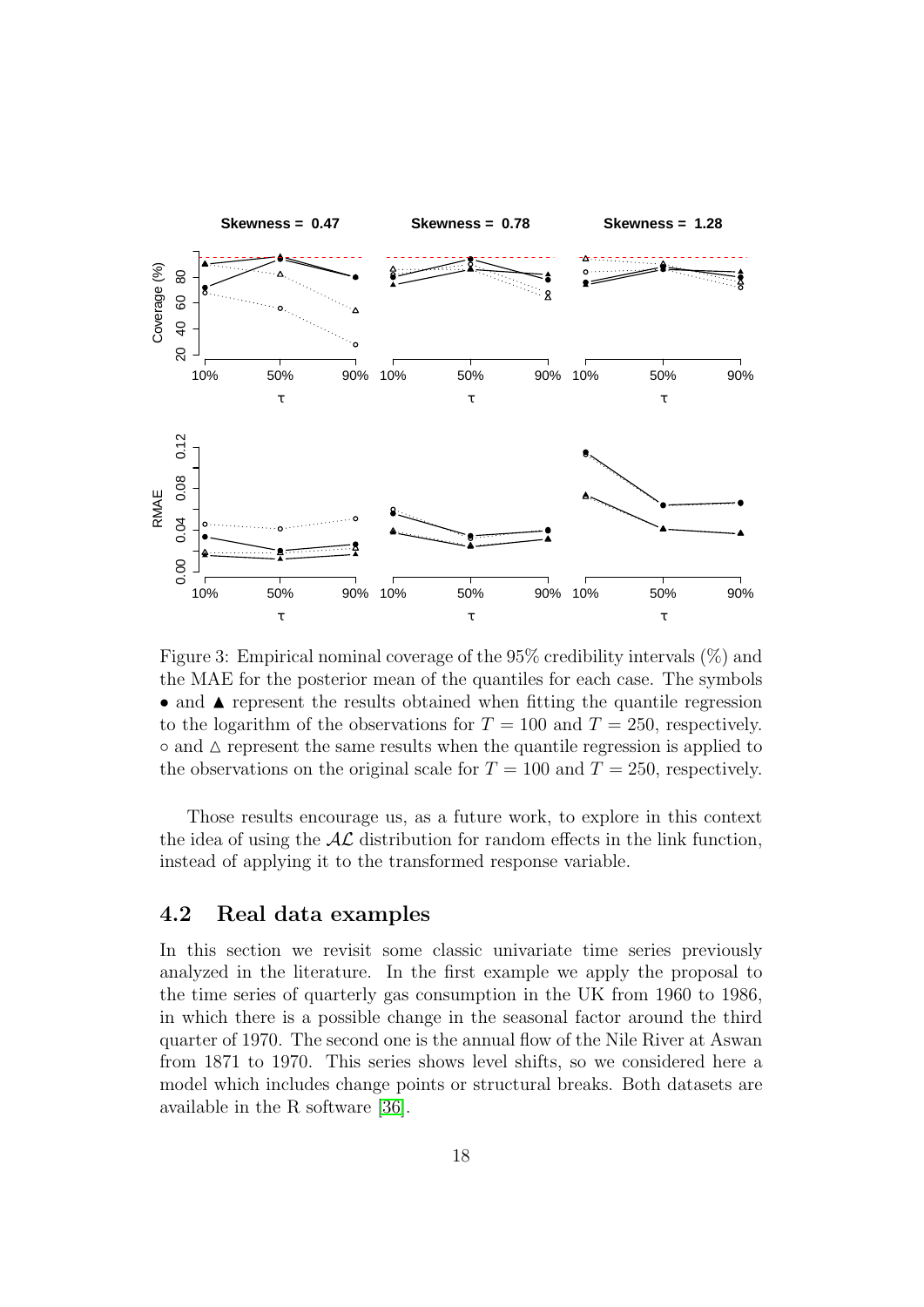#### 4.2.1 UK gas consumption

The following dataset consists of quarterly UK gas consumption from 1960 to 1986 (see Figure [4\)](#page-18-0). The plot of the data suggests a possible change in the seasonal factor around the third quarter of 1970.



<span id="page-18-0"></span>Figure 4: Quarterly UK gas consumption from 1960 to 1986, in millions of therms.

We employ a model built on a local linear trend plus a quarterly seasonal component DLM to analyze the data, that is, we consider  $\mathbf{F}_t = (1, 0, 1, 0, 0)$ '

and 
$$
\mathbf{G}_t = \begin{pmatrix} 1 & 1 & 0 & 0 & 0 \\ 0 & 1 & 0 & 0 & 0 \\ 0 & 0 & -1 & -1 & -1 \\ 0 & 0 & 1 & 0 & 0 \\ 0 & 0 & 0 & 1 & 0 \end{pmatrix}
$$
, for all  $t = 1, ..., 108$ , in model (4).

We fit the DQLM for  $\tau = 0.10, 0.50, 0.90$  to the real dataset on the log scale. Figure [5](#page-19-0) provides a plot of the posterior mean with the MCMC algorithm (in black) and approximated method (in blue) of the trend and seasonal components, together with 95% credibility intervals using MCMC. It is possible to observe the change in the seasonal factor around the third quarter of 1970. Moreover, in terms of the posterior mean both methods are very close to each other.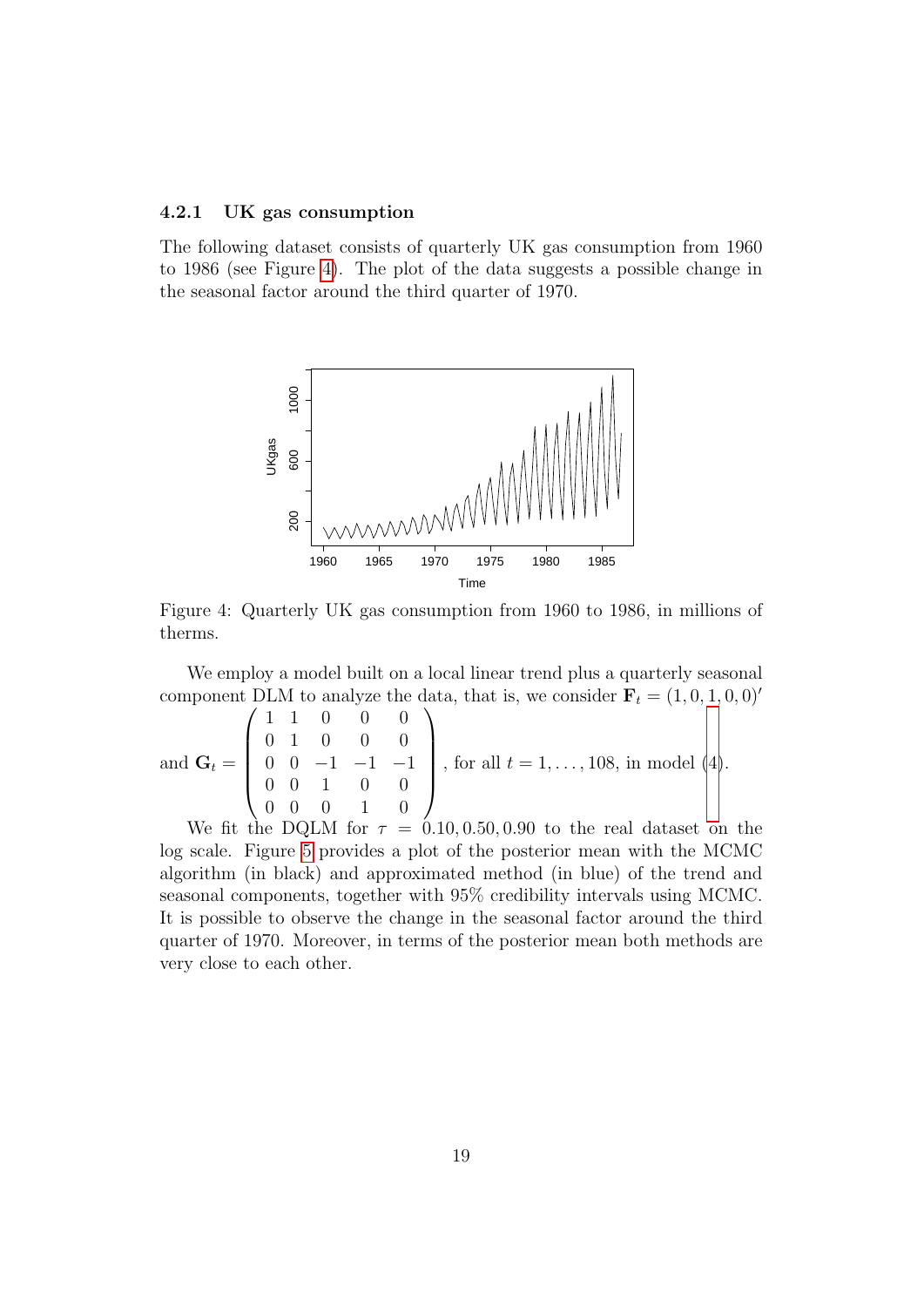

<span id="page-19-0"></span>Figure 5: Posterior mean (solid line), 95% credible region (shaded area) for the level and seasonal components for each quantile.

#### 4.2.2 Nile River flow

The dataset in Figure [6](#page-20-0) corresponds to the measurements of the annual flow of Nile River at Aswan (Egypt) from 1871 to 1970. The time series shows level shifts. The construction of the first dam of Aswan started in 1898 and the second big dam was completed in 1971, which caused enormous changes on the Nile flow and in the vast surrounding area. Thus, in order to capture these possible level changes we consider here a model that does not assume a regular pattern and stability of the underlying system, but can include change points or structural breaks.

A simple way to account for observations that are unusually far from their one step-ahead predicted value is to describe the evolution error using a heavy-tailed distribution. The Student-t distribution family is particularly appealing in this respect for two reasons: (i) the Student-t distribution admits a simple representation as a scale mixture of normal distributions, which allows one to treat a DLM with t-distributed observation errors as a Gaussian DLM, conditional on the scale parameters; and (ii) the FFBS algorithm can still be used. Thus, we consider, the DQLM with evolution characterized by the Student-t distribution, given by:

<span id="page-19-1"></span>
$$
\begin{aligned} \boldsymbol{\theta}_{t} &\sim \text{N}(\mathbf{G}_{t}\boldsymbol{\theta}_{t-1}, \lambda_{t}^{-1}\mathbf{W}), \\ \lambda_{t} &\sim \text{Ga}(\nu/2, \nu/2), t = 1, \dots, T. \end{aligned} \tag{14}
$$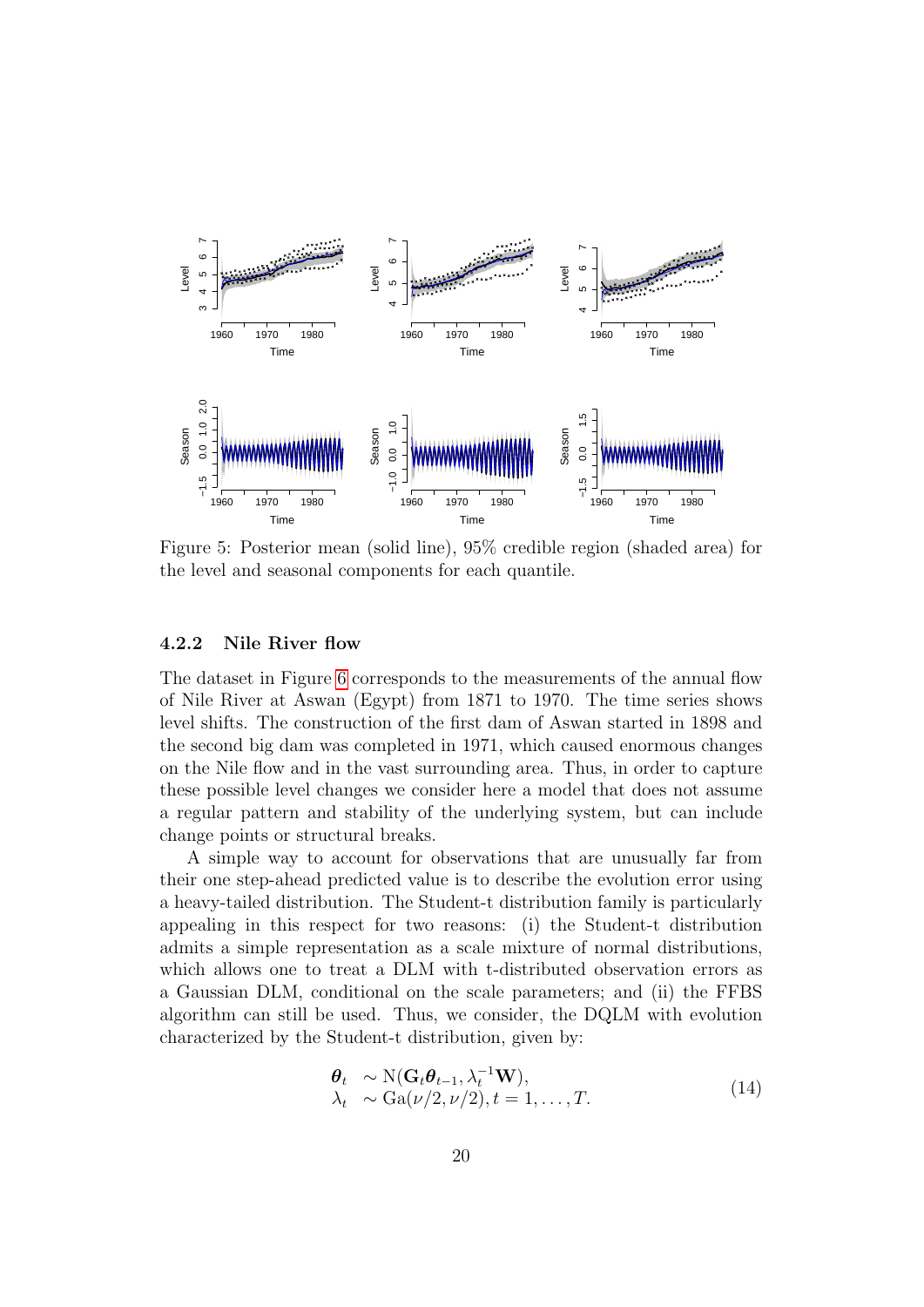

<span id="page-20-0"></span>Figure 6: Measurements of the annual flow of Nile River at Aswan from 1871 to 1970.

The latent variable  $\lambda_t^{-1}$  can be informally interpreted as the degree of non-Gaussianity of  $w_t$ . In fact, values of  $\lambda_t^{-1}$  lower than 1 make larger absolute values of  $w_t$  more likely. Hence, the posterior distribution of  $\lambda_t^{-1}$  can be used to flag possible outliers. Through its degree-of-freedom parameter  $\nu$ , which may also vary on time, different degrees of heaviness in the tails can be attached. This class of models is discussed in [\[34\]](#page-35-1).

In this example, we fitted a first-order polynomial dynamic model, thus we assumed  $F_t = G_t = 1$  in model [\(4\)](#page-5-0). We fitted the model [\(14\)](#page-19-1) and the one with normal evolution, for the 0.25, 0.50, and 0.75-quantiles.

In both cases, for the variance of the states  $W$ , we considered a half-Cauchy prior distribution, discussed by [\[17\]](#page-33-10), with scale 25, set as a weakly informative prior distribution. Although we could even assume a prior distribution for this, as described in [\[34\]](#page-35-1), we assumed  $\nu$  known a priori and fixed at 2.5

Figure [7](#page-21-0) shows the linear predictor for each quantile, with its 95% credibility interval represented by the shaded area, obtained from the normal (first column) and Student-t fits (second column). Model [\(14\)](#page-19-1) results in smoother linear predictors with more accurate credibility intervals.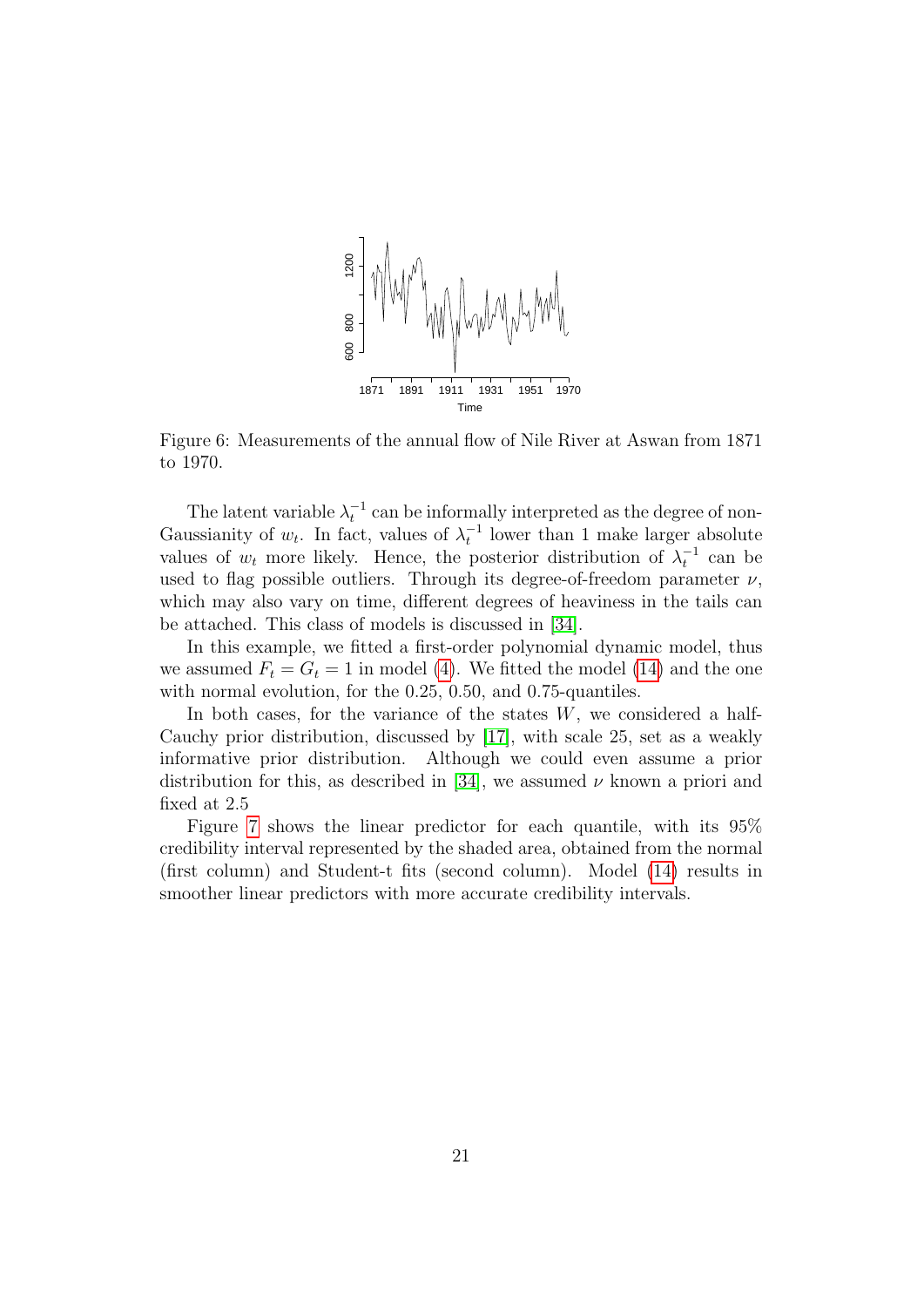

<span id="page-21-0"></span>Figure 7: Posterior mean of the linear predictor (represented by the solid line) and the 95% credible region (represented by the shaded area) for each quantile.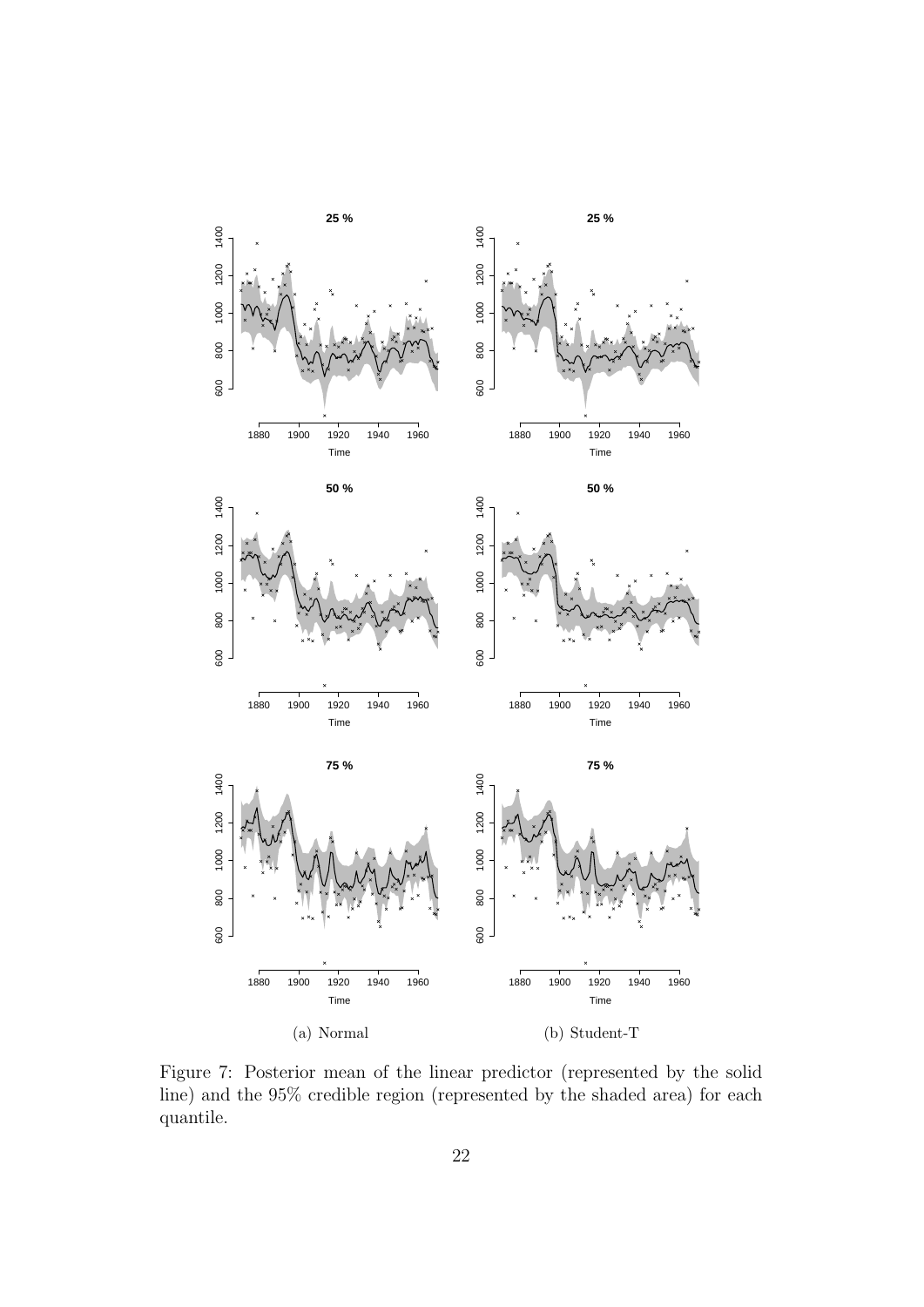Table [1](#page-22-0) presents the posterior mean of the linear predictor for the 0.10, 0.50, and 0.90-quantiles for the model with normal and Student-t evolution around the year 1899. The abrupt regime change is better captured in the Student-t than in the normal model for all quantiles.

<span id="page-22-0"></span>

|      | Student-t |         |         | Normal  |         |         |
|------|-----------|---------|---------|---------|---------|---------|
| Year | 10\%      | $50\%$  | $90\%$  | 10%     | 50%     | 90%     |
| 1896 | 1064.01   | 1134.51 | 1219.03 | 1046.11 | 1124.00 | 1216.96 |
| 1897 | 1004.97   | 1083.83 | 1147.69 | 984.23  | 1064.32 | 1137.24 |
| 1898 | 959.51    | 1047.47 | 1117.77 | 922.98  | 1016.65 | 1093.48 |
| 1899 | 792.07    | 890.29  | 972.25  | 836.57  | 943.65  | 999.19  |
| 1900 | 784.17    | 871.67  | 938.27  | 814.69  | 903.88  | 949.23  |
| 1901 | 771.33    | 863.93  | 926.85  | 794.25  | 882.78  | 930.59  |

Table 1: Posterior mean of the linear predictor for the 0.10, 0.50, and 0.90 quantiles of the model with normal and Student-t evolution.

Figure [8](#page-23-0) shows the boxplots of the posterior distribution of  $\lambda_t^{-1}$  in logarithmic scale from 1871 to 1970 for each quantile. Values of  $\log \lambda_t^{-1}$ greater than 0 indicate an abrupt regime change. Boxplots in gray do not include the value 0. Thus, it is possible to observe that the model in fact accommodates the outliers. The regime change in 1899 is detected for all the quantile regression models fitted. However, for the 0.75-quantile other outliers were detected.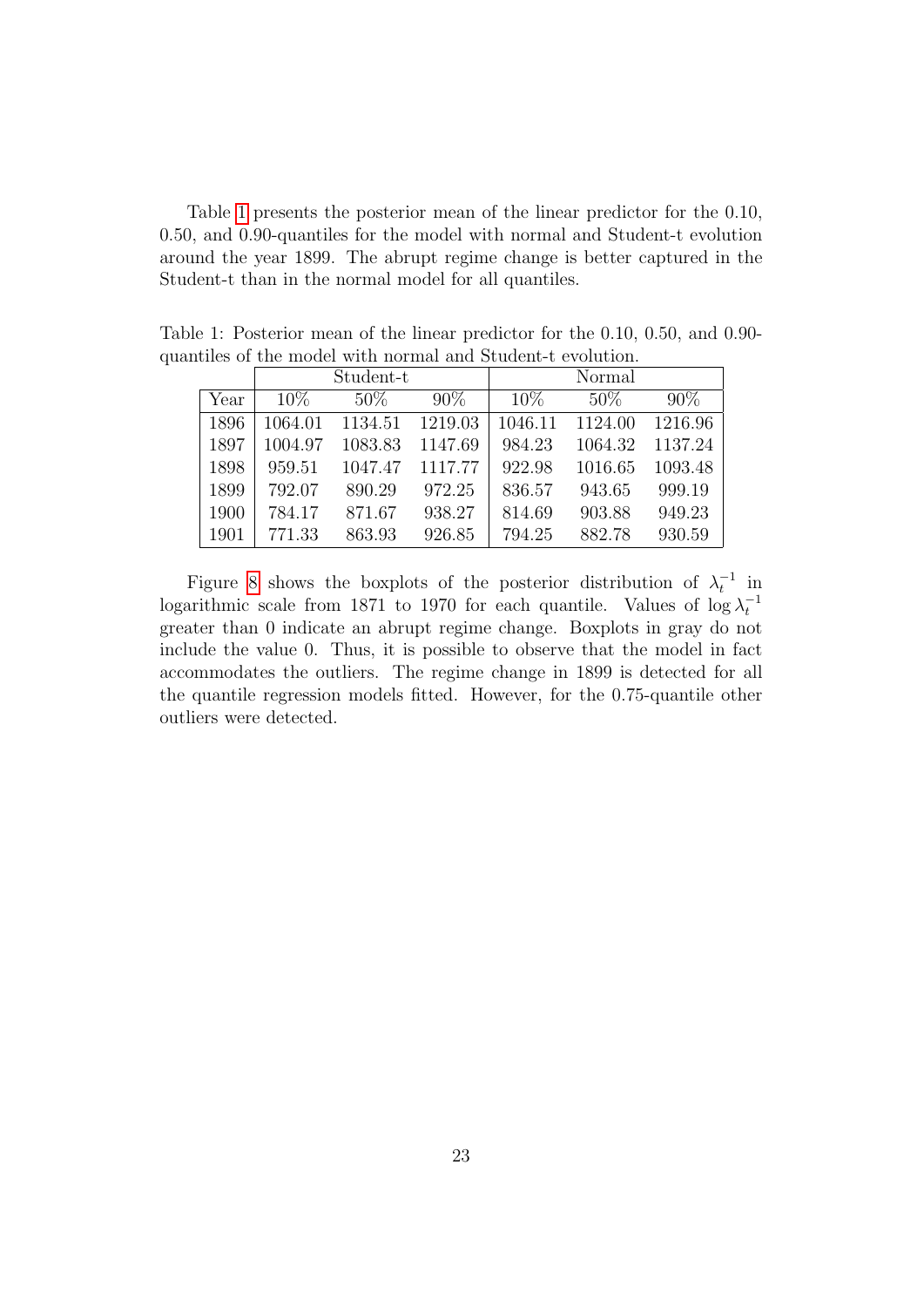

<span id="page-23-0"></span>Figure 8: Boxplots of the posterior samples of  $\lambda_t^{-1}$  in log scale for the 0.25, 0.5, and 0.75 quantiles over the years.

### 4.3 Tuberculosis cases in Rio de Janeiro

According to the World Health Organization (WHO), tuberculosis (TB) is one of the top 10 causes of death worldwide. Brazil is one of the countries with the highest number of cases in the world and since 2003 the disease has been considered a priority by the Brazilian Ministry of Health. As part of the overall effort to reduce the incidence and mortality rate, the Ministry of Health, through the General Office to Coordinate the National Tuberculosis Control Program (CGPNCT), prepared a national plan to end tuberculosis as a public health problem in Brazil, reaching at target of less than 10 cases per 100,000 inhabitants by 2035. The plan to end the TB epidemic is a target under the Sustainable Development Goals that requires implementing a mix of biomedical, public health and socioeconomic interventions along with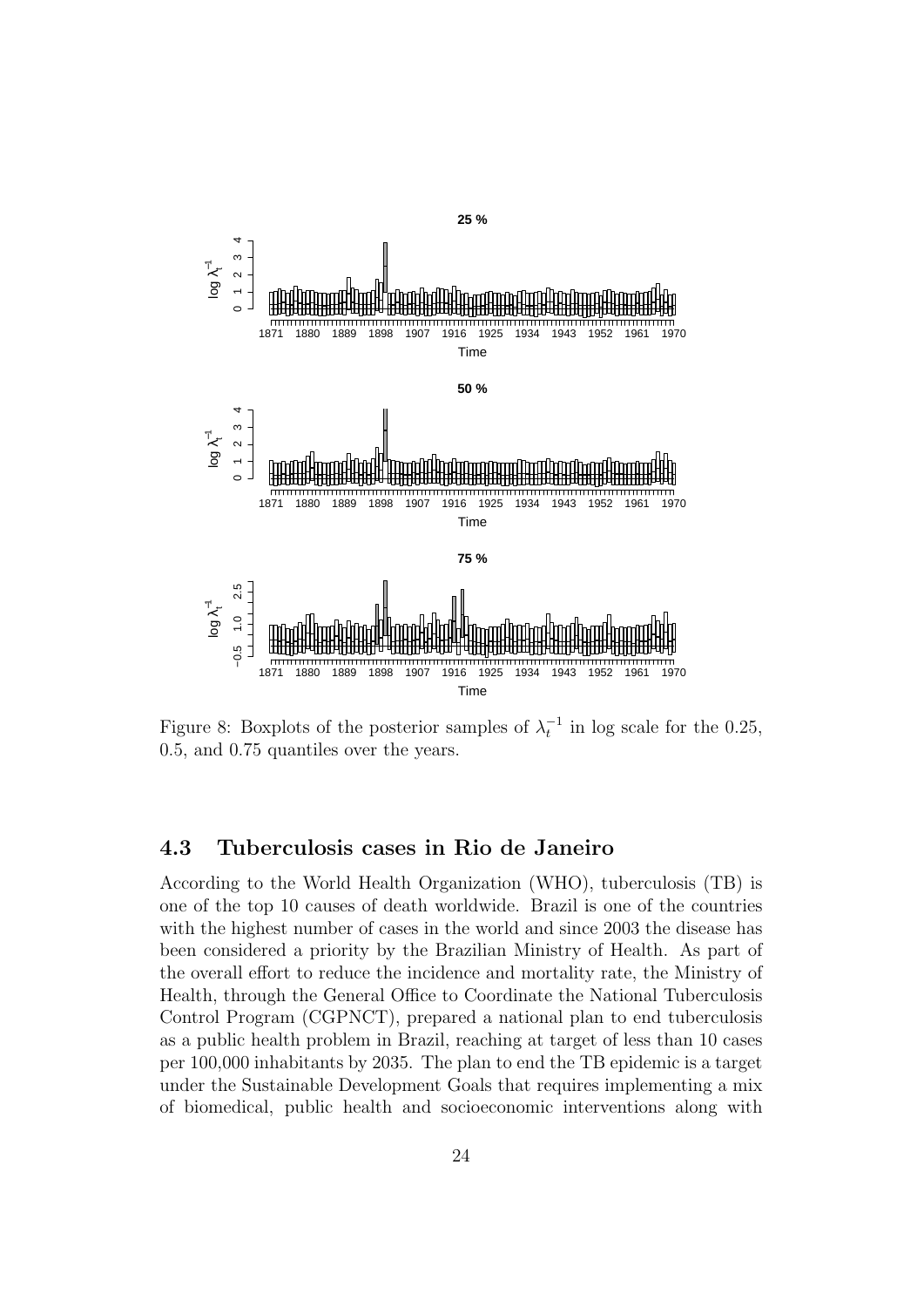research and innovation. The World Health Assembly passed a resolution approving with full support the new post-2015 End TB Strategy with its ambitious targets [\[50\]](#page-36-10).

The state of Rio de Janeiro is located in southeastern Brazil, with over 16 million residents in 2017. The Rio de Janeiro state has one of the highest TB rates in the country. In 2015, there were 13,094 new notified cases, representing 15% of new cases for the whole country. We fit the proposed DQLM with a trend component for monthly incidence in Rio de Janeiro from January 2001 to December 2015. Figure [9](#page-24-0) (a) presents the posterior mean (dashed line) and the 95% credibility interval (region in gray) for the linear predictor for the 0.10, 0.50, and 0.90-quantiles, under the MCMC procedure. Figure [9](#page-24-0) (b) presents the posterior summary of the interquantile range (IQR) between 10% and 90%. It is possible to observe a decreasing pattern for the IQR, mainly after 2008.



<span id="page-24-0"></span>Figure 9: Monthly incidence of TB in Rio de Janeiro state: (a) Posterior mean (dashed line) of the linear predictor for the 0.10, 0.50, and 0.90 quantiles, and their 95% credibility intervals for the 0.10 and 0.90-quantiles; (b) Posterior summary for the interquantile range between the 0.10 and 0.90 quantiles.

One of the targets of the post-2015 global tuberculosis strategy is a 20% reduction in tuberculosis incidence by 2020, a 50% reduction by 2025, an 80% reduction by 2030 and a 90% reduction in tuberculosis incidence by 2035, compared with 2015. Therefore, one interest here is to predict the incidence for the next 20 years, in order to detect in terms of quantiles, if the target can be achieved. For this, we grouped an incidence for all 15 years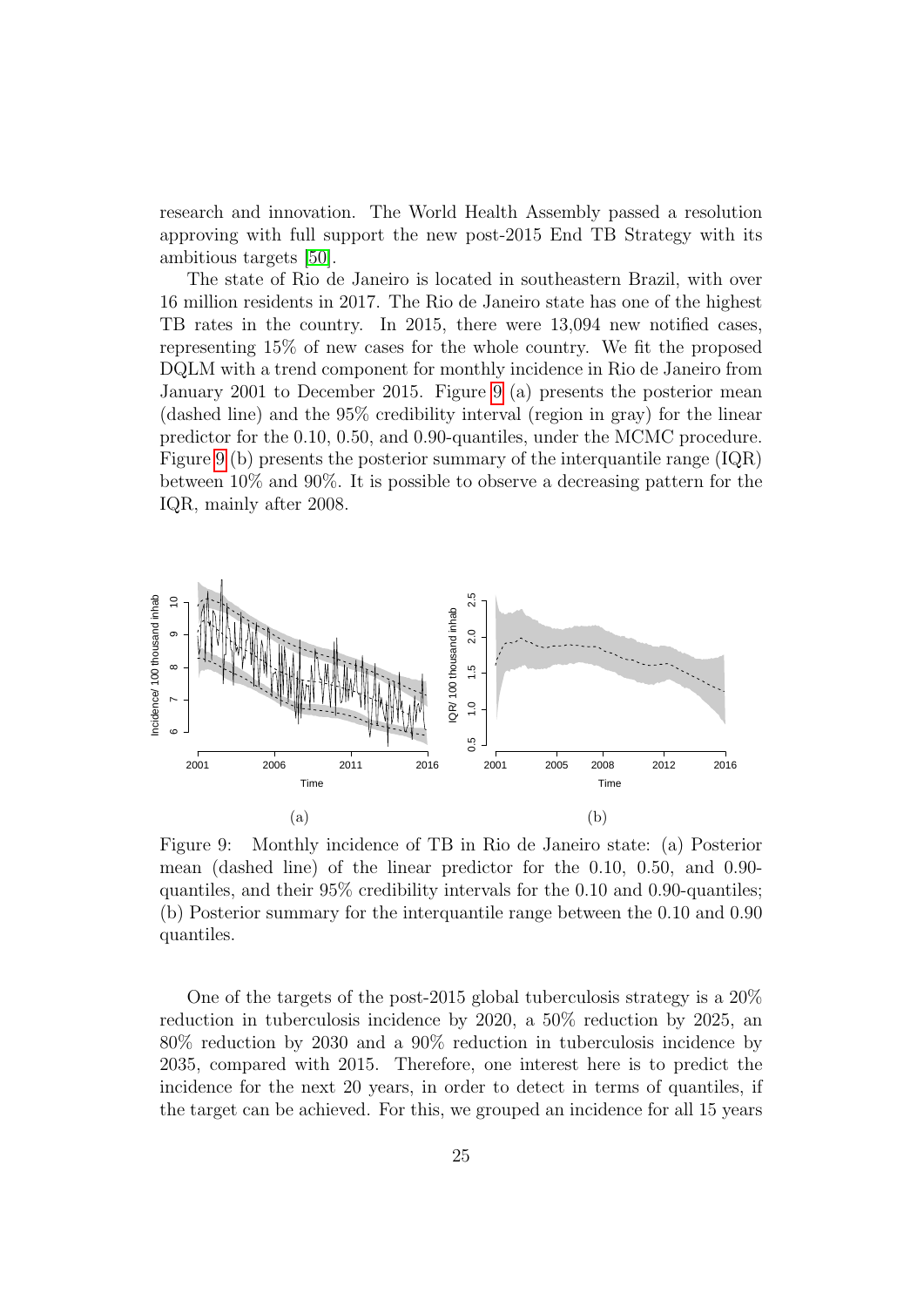and predicted the incidence for the next 20 years.

In MCMC inference procedure, samples from  $\theta_{T+k}$ , k a non-negative integer, are obtained by propagating the samples from the posterior distribution through the evolution equation [\(4\)](#page-5-0). In the approximated method, this is done after estimating  $\phi$  through maximum posterior estimation. Hence, we get that:

$$
\boldsymbol{\theta}_{T+k}^* \mid \mathcal{D}_T \sim [\mathbf{a}_{T+k}^*, \phi^{-1} \mathbf{R}_{T+k}^*],\tag{15}
$$

where  $\mathbf{a}_{T+k}^* = \mathbf{G}_{T+k} \mathbf{a}_{T+k-1}^*$  and  $\mathbf{C}_{T+k}^* = \mathbf{G}_{T+k} \mathbf{R}_{T+k-1}^* \mathbf{G}_{T+k}'$  can be recursively calculated.

Figure [10](#page-25-0) presents the forecast from 2016 to 2035 of the median of the annual incidence of TB per 100 thousand inhabitants under the MCMC approach. The region in gray represents the 95% credibility interval and the red crosses indicate the TB reduction targets calculated for Rio de Janeiro state using 2015 as the baseline. It is possible to observe that the annual decline in Rio de Janeiro TB incidence rates must accelerate to reach the targets.



<span id="page-25-0"></span>Figure 10: Temporal predictions of annual incidence of TB in Rio de Janeiro state for the next 20 years. The circles represent the observations considered in the inference, the line represents the mean of the predictive distribution for the median (0.5-quantile), the region in gray represents the 95% credibility interval for the median, and the red crosses the reduction targets.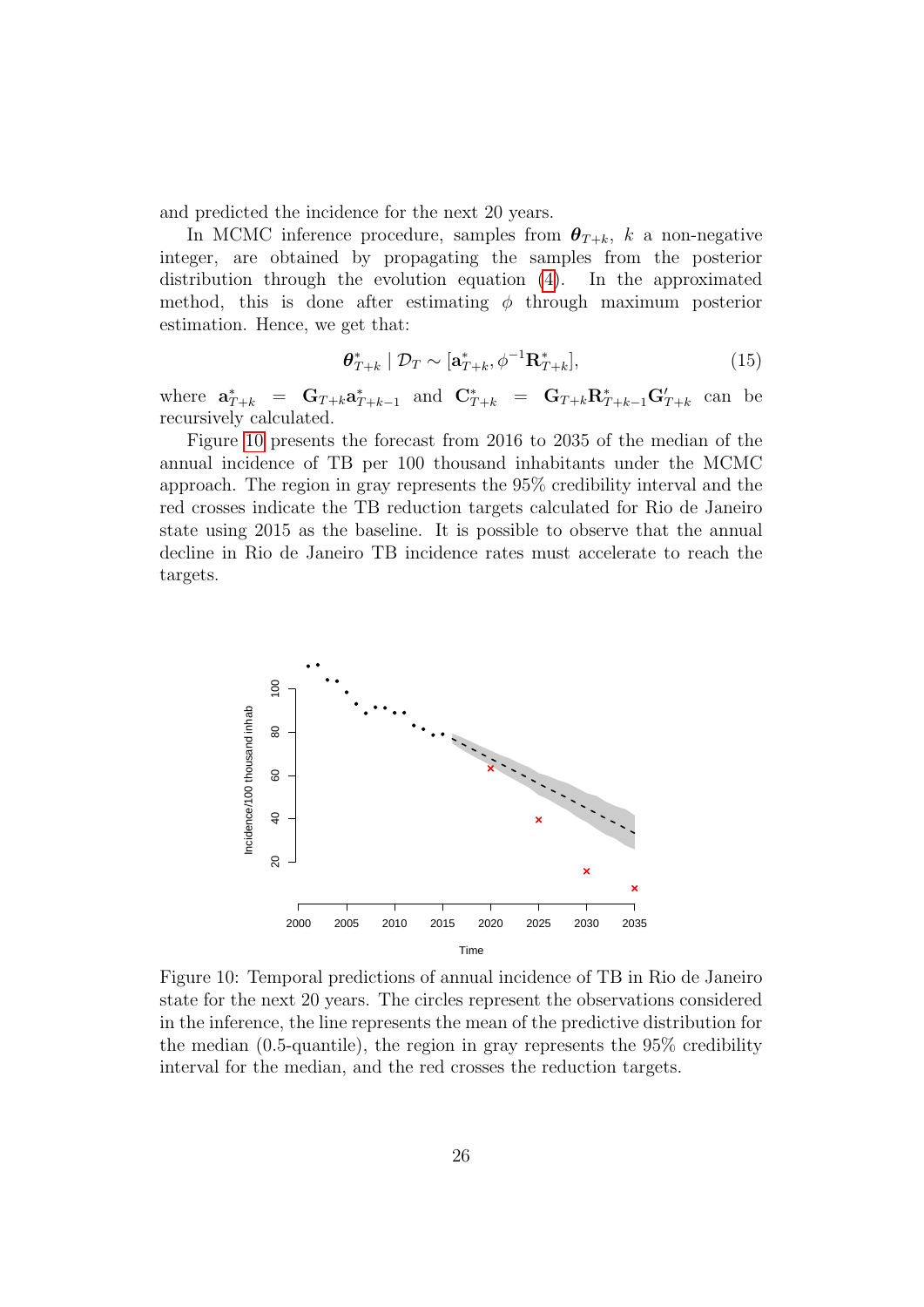## 5 Conclusions

In this article we propose a new class of models, named dynamic quantile linear models. For the inference procedure, we develop two approaches: (i) a MCMC algorithm based on Gibbs sampling and FFBS for the model of the location-scale mixture representation of the asymmetric Laplace distribution; and (ii) a faster sequential method, based on approximations using Kullback-Leibler divergence and Bayes linear method. The second inference approach has the advantage of being computationally cheaper.

We evaluated the DQLM in artificial and real datasets. In the simulation study, we applied our model in a Gaussian example with trend and seasonal components where the DQLM performed well, and the approximate DQLM was a computationally efficient alternative to MCMC. We also applied our model in a non-Gaussian example generated by a gamma model encouraging the investigation of introducing the  $A\mathcal{L}$  model in the link function, or in the response variable. In the classic real data examples, the UK gas consumption is an example of real data with trend and seasonal components which our model was able to capture. The Nile River example, we illustrated by fitting a model for outliers and structural breaks that the detection of occasional abrupt changes differs depending on the quantile of interest.

The application to the tuberculosis data in Rio de Janeiro, Brazil, illustrates the practical importance of evaluating quantiles instead of the mean in the context of forecasting. It also encourages us to extend the proposal to joint modeling for the quantiles and a dynamic quantile hierarchical model. Our method can be applied to any infectious disease. It is important to assess whether public health policies are effective, not only in reducing the trend in the number of cases, but also the variability of number of total cases. Moreover, the upper quantiles can be useful for early detection of an outbreak (epidemic). If the distribution of the number of cases (represented by the quantiles) is much higher than usual, it is a strong indication that attention is required.

## Appendix A: Proof of Lemma [3.2](#page-7-1)

### Lemma [3.2](#page-7-1)

(i) Let us find a tractable monotone transformation  $\zeta = \zeta(\theta)$  to induce normality in the sense of minimizing the divergence measure between  $p(\zeta)$ and its normal approximation. In particular we have  $\theta \sim Ga(a, b)$ . This is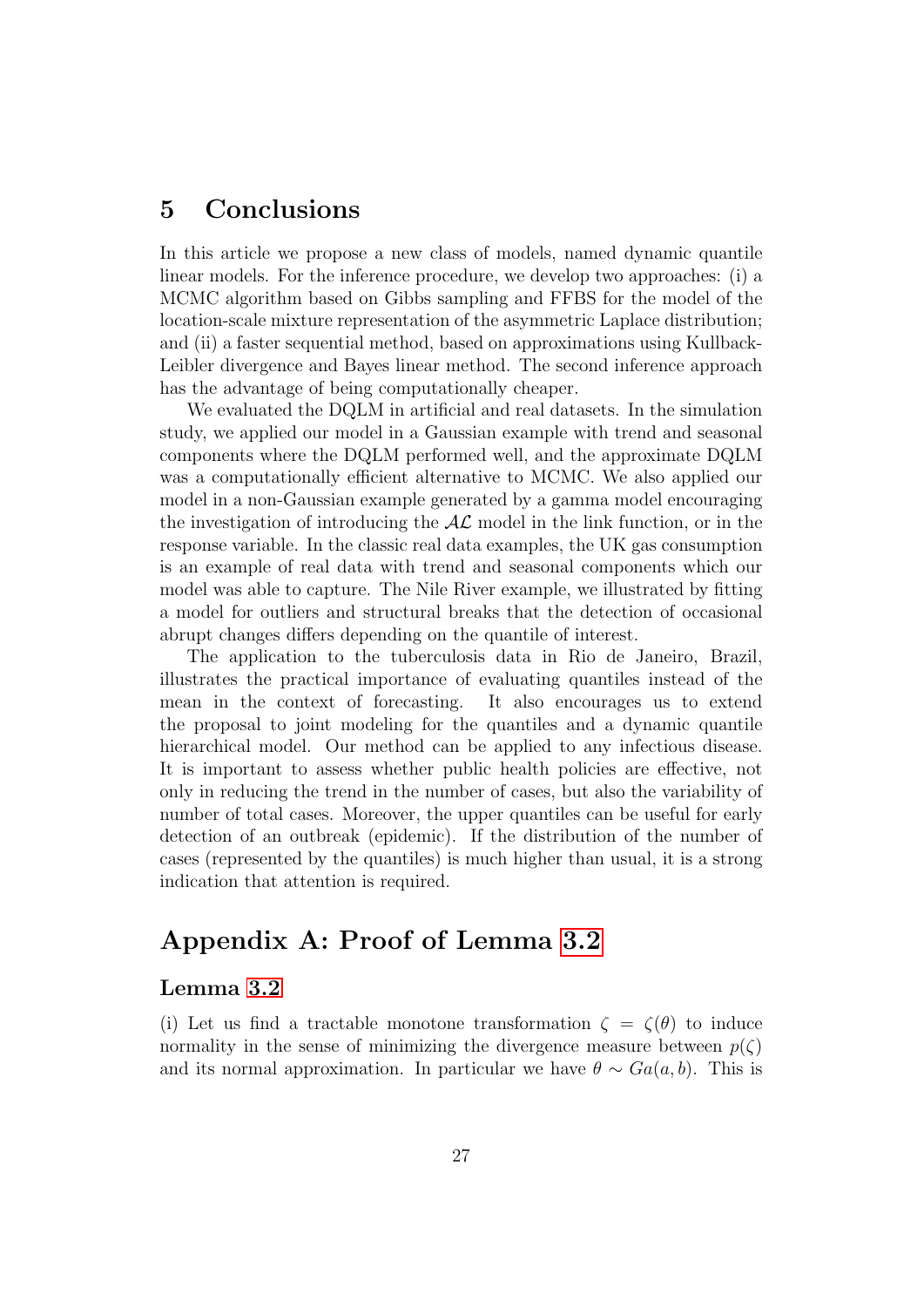equivalent to finding  $\zeta$  that minimizes the expected value

$$
k[p(\zeta), q(\zeta)] = \int p(\zeta) \log \frac{p(\zeta)}{q(\zeta)} d\zeta,
$$

where  $q(\zeta)$  is the density function of the  $N[E(\zeta), V(\zeta)]$  distribution and  $p(\zeta) = p(\theta)/|d\zeta/d\theta|.$ 

Thus, we want a function  $\zeta$  which minimizes

$$
k[p(\zeta), q(\zeta)] = \int p(\zeta) \log p(\zeta) d\zeta - \int p(\zeta) \log q(\zeta) d\zeta
$$
  
= 
$$
\int p(\zeta) \log p(\zeta) d\zeta + \frac{1}{2} \log(2\pi V(\zeta)) \int p(\zeta) d\zeta + \int p(\zeta) \left[ \frac{(\zeta - E(\zeta))^2}{2V(\zeta)} \right] d\zeta
$$
  
= 
$$
\int p(\zeta) \log p(\zeta) d\zeta + \frac{1}{2} \log(2\pi V(\zeta)).
$$

We consider the class of transformations  $\zeta = \zeta(\theta)$ , such that  $d\zeta/d\theta = \theta^{-\alpha}$ ,  $0 \leq \alpha \leq 1$ , which contains as particular cases the standard transformations:

$$
\zeta(\theta) = \begin{cases}\n\theta, & \text{for } \alpha = 0, \\
\log \theta, & \text{for } \alpha = 1, \\
(1 - \alpha)\theta^{1 - \alpha}, & \text{for } \alpha < 1.\n\end{cases}
$$

We have

$$
\int p(\zeta) \log p(\zeta) d\zeta = \int p(\theta) \log p(\theta) d\theta - \int \log \zeta'(\theta) p(\theta) d\theta
$$
  
=  $C_1 + \alpha \int \log \theta p(\theta) d\theta = C_1 + \alpha E(\log \theta) \approx C + \alpha \left( \log \frac{a}{b} - \frac{1}{2a} \right).$ 

Moreover, using that  $V(\zeta) \approx [\zeta'(E(\theta))]^2 V(\theta)$ , we get  $\log(2\pi V(\zeta))$  =  $2\alpha \log(b/a) + C_2$ . Then,

$$
k[p, q] = \alpha \left( \log \frac{b}{a} - \frac{1}{2a} \right) + C,
$$

which is a decreasing function in  $\alpha$  for the particular values that a and b can assume in the method. It follows that progressively better normalizing transformations are obtained for larger values of  $\alpha$ . Thus, in this class of transformations,  $\zeta(\theta) = \log \theta$  is the one which minimizes the divergence measure between  $p(\zeta)$  and its normal approximation.

(ii) If we have  $\zeta \sim N[\mu, \sigma^2]$ , such that  $\mu = E(\zeta)$  and  $\sigma^2 = V(\zeta)$ , then  $\theta = \exp(\zeta)$  has distribution  $LN[\mu, \sigma^2]$  and we desire the better  $Ga(a, b)$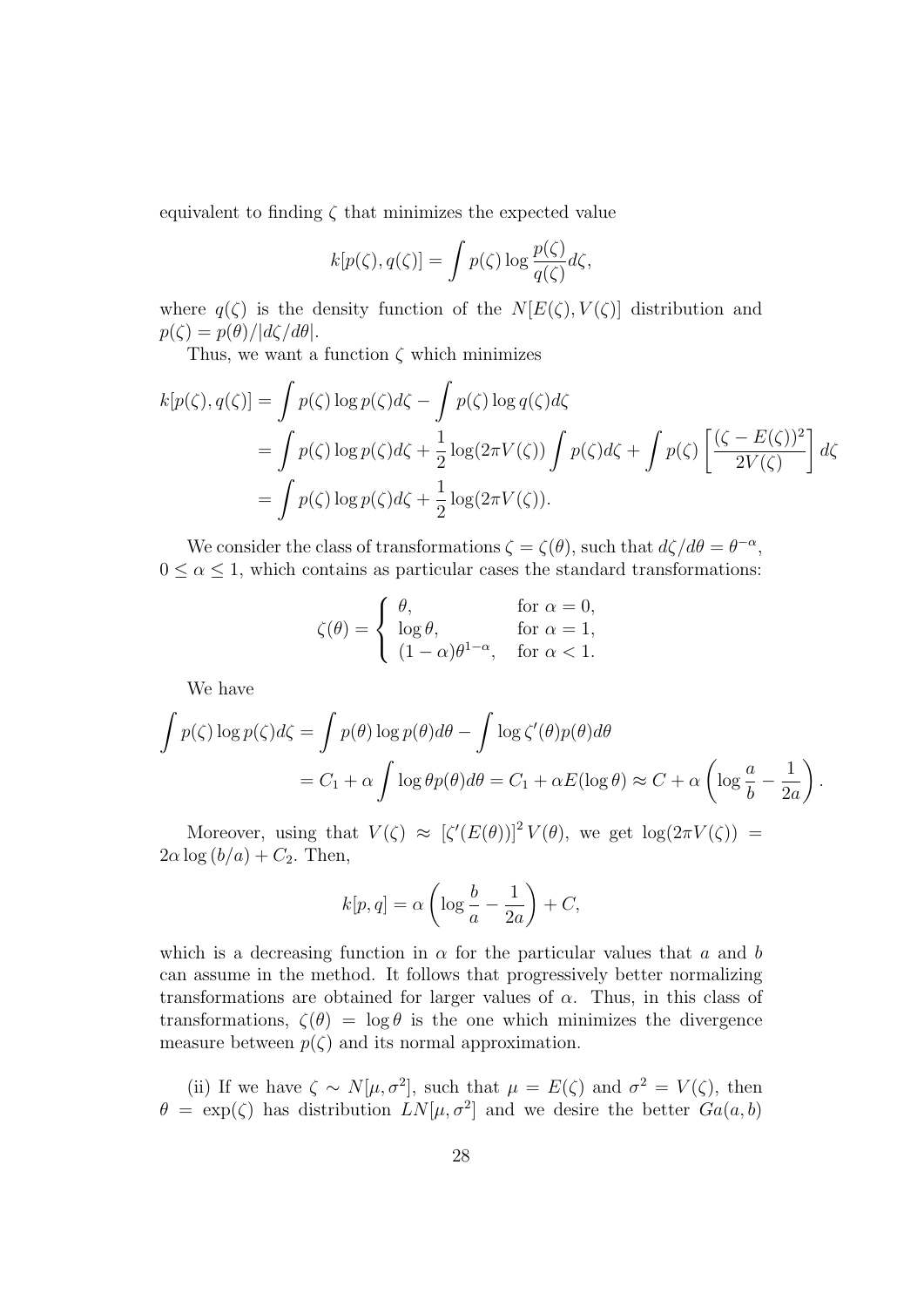to approximate this lognormal distribution in the sense of Kullback-Leibler divergence. That is, we want  $a$  and  $b$  which minimize

$$
k[p(\theta), q(\theta)] = \int p(\theta) \log p(\theta) d\theta - \int p(\theta) \log q(\theta) d\theta,
$$

or maximizes

$$
f(a,b) = \int p(\theta) \log q(\theta) d\theta,
$$

where  $q(\theta)$  and  $p(\theta)$  are the density functions of the  $Ga(a, b)$  and  $LN(\mu, \sigma^2)$ distribution, respectively.

Thus,

$$
f(a,b) = \int p(\theta) \log q(\theta) d\theta = \int (a \log b - \log(\Gamma(a)) + (a-1) \log(\theta) - b\theta) p(\theta) d\theta
$$
  
=  $a \log b - \log(\Gamma(a)) + (a-1) E_{LN}(\log(\theta)) - b E_{LN}(\theta)$   
=  $a \log b - \log(\Gamma(a)) + (a-1)\mu - b \exp(\mu + \sigma^2/2)$ .

Deriving it with respect to  $a$  and  $b$  and setting equal to zero, we get that the maximum of  $f(a, b)$  is achieve when:

$$
a = \sigma^{-2}
$$
 and  $b = \sigma^{-2} \exp \left[ -\left(\mu + \frac{\sigma^2}{2}\right) \right]$ ,

for  $\sigma^2$  < 1, in order to guarantee the existence of the mode of the gamma distribution.

# Appendix B:  $\mathcal{N} \mathcal{G} \mathcal{A} \mathcal{L}$  distribution

This distribution was first presented in [\[38\]](#page-35-11), who described some of its properties. A random variable Y has a  $N \mathcal{GAL}$  distribution if its characteristic function is equal to

<span id="page-28-0"></span>
$$
\varphi_y(s) = \left(\frac{\alpha\beta \exp(i\delta s - \gamma s^2/2)}{(\alpha - is)(\beta - is)}\right)^{\rho},\tag{16}
$$

where  $\alpha$ ,  $\beta$ ,  $\rho$  and  $\gamma$  are positive parameters and  $\delta$  is real. We write Y  $\sim$  $N \mathcal{GAL}(\delta, \gamma, \alpha, \beta, \rho)$  to indicate that Y follows such a distribution. Using the cumulants of the distribution it is possible to obtain:

$$
E(Y) = \rho \left( \delta + \frac{1}{\alpha} - \frac{1}{\beta} \right) \text{ and } Var(Y) = \rho \left( h + \frac{1}{\alpha^2} + \frac{1}{\beta^2} \right).
$$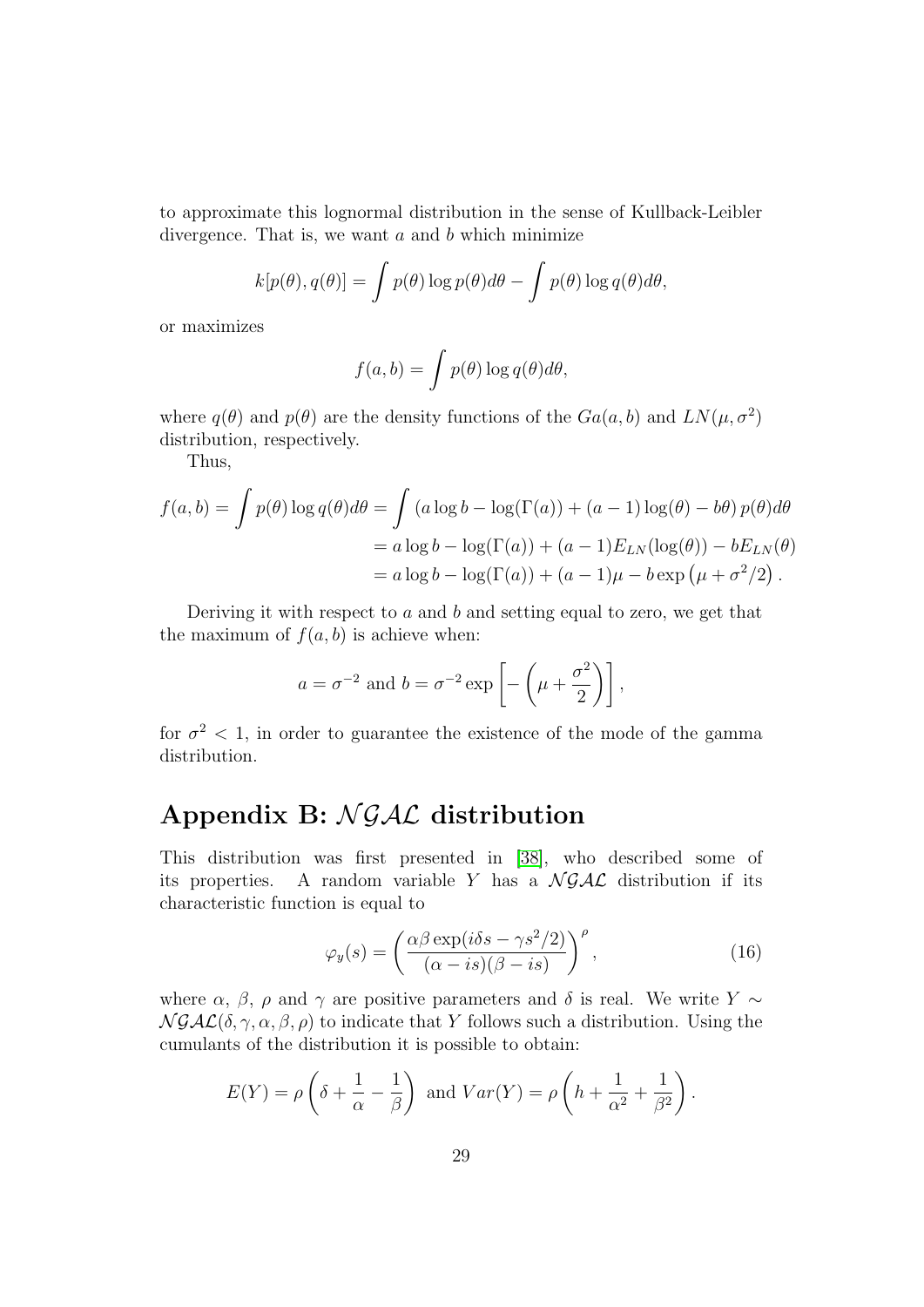Also, the coefficients of kurtosis and skewness are, respectively, given by:

.

$$
\frac{k_4}{k_2^2} = \frac{6(\alpha^4 + \beta^4)}{\rho(h\alpha^2\beta^2 + \alpha^2 + \beta^2)^2}
$$
 and 
$$
\frac{k_3}{k_2^{3/2}} = \frac{2(\beta^3 - \alpha^3)}{\rho^{1/2}(h\alpha^2\beta^2 + \alpha^2 + \beta^2)^2}
$$

Figure [11](#page-29-0) compares the density curves of  $\mathcal{N} \mathcal{G} \mathcal{A} \mathcal{L}$  for some values of the parameters. It is possible to observe that as  $\sigma^2$  increases, the density becomes both wider and flatter. The parameters  $\alpha$  and  $\beta$  affect, respectively, the upper and lower tail behavior of the  $N \mathcal{GAL}$  distribution: small values of  $\alpha$ and  $\beta$  correspond, respectively, to a fat upper and lower tails, while as they increase, the upper and lower tails of the distribution reduce to those of a normal distribution. Finally, as  $\rho$  increases both mean and variance increase.



<span id="page-29-0"></span>Figure 11: Density function of the  $N \mathcal{GAL}$  distribution with some different values of the parameters.

Finally, we need to prove that the distribution described in Theorem [3.3](#page-9-0) is a  $N \mathcal{GAL}$  distribution. In order to facilitate the notation, let us omit the index t and call:  $\theta = \mathbf{F}'_t \mathbf{a}_t$ ,  $\mu = a_\tau \phi^{-1/2} \beta_t^{-1}$ ,  $\sigma^2 = \phi^{-1} b_\tau \beta_t^{-1}$ ,  $c = \phi^{-1} \mathbf{F}'_t \mathbf{R}_t \mathbf{F}_t$ ,  $\rho = \alpha_t$  and  $w = u_t^*$ . Thus, we have:

$$
y \mid w \sim N(\theta + \mu w, c + \sigma^2 w),
$$
  

$$
w \sim Ga(\rho, 1).
$$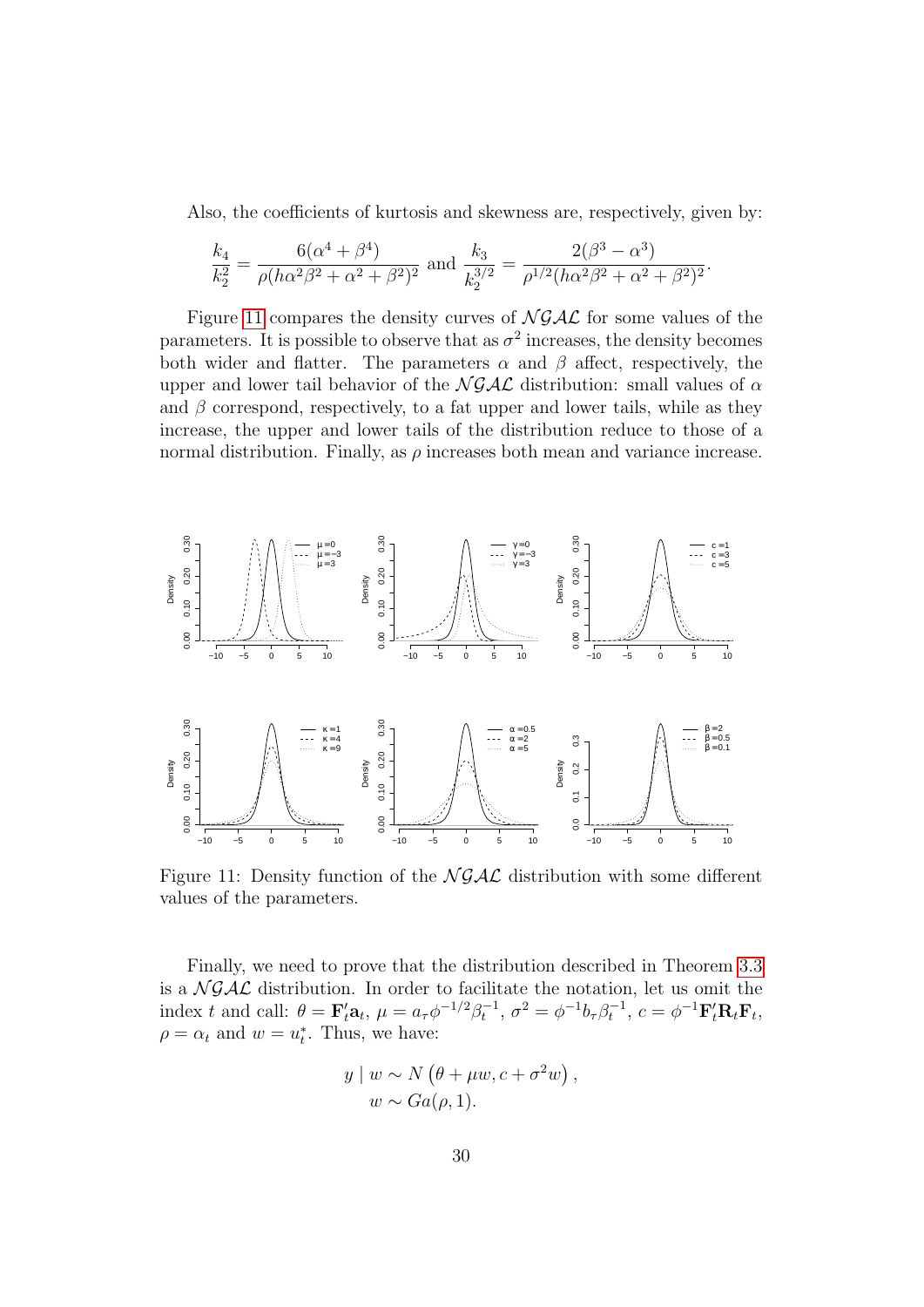Conditional on  $w$ , we obtain the ch.f of  $y$  as:

 $\varphi_y$ 

$$
(s) = E\left[E\left(e^{isy} \mid w\right)\right] = e^{is\theta} \int_0^\infty e^{isyw} E\left(e^{is(c+\sigma^2 w)^{1/2}z}\right) g(w) dw
$$

$$
= e^{is\theta} \frac{1}{\Gamma(\alpha)} \int_0^\infty e^{isyw} e^{-\frac{1}{2}s^2(c+\sigma^2 w)} w^{\alpha-1} e^{-w} dw
$$

$$
= e^{is\theta - \frac{1}{2}s^2c} \frac{1}{\Gamma(\alpha)} \int_0^\infty w^{\alpha-1} e^{-w\left(1 + \frac{1}{2}\sigma^2 s^2 - i\mu s\right)} dw
$$

$$
= e^{is\theta - \frac{1}{2}s^2c} \left(\frac{1}{1 + \frac{1}{2}\sigma^2 s^2 - i\mu s}\right)^\rho.
$$
(17)

Thus,  $\varphi_Y(s) = \varphi_\epsilon(s) \cdot \varphi_\zeta(s)$ , where  $\varphi_\epsilon(s)$  is the N(0, c) ch.f and  $\varphi_\zeta(s)$  is the  $\mathcal{GAL}(\theta, \mu, \sigma, \rho)$  ch.f. Thus, it follows that the NGAL distribution is that of the convolution of the normal  $N(0, c)$  and  $\mathcal{GAL}(\theta, \mu, \sigma, \rho)$  distributions, that is  $Y = \zeta + \epsilon$ , for independent  $\zeta$  and  $\epsilon$ .

Moreover, the ch.f in [\(17\)](#page-30-0) can be expressed as stated in [\(16\)](#page-28-0), for  $\alpha = \frac{2\kappa}{\sqrt{2}}$  $rac{2\kappa}{2\sigma}$  $\beta = \frac{2}{\sqrt{2}}$  $\frac{2}{2\sigma\kappa}$ ,  $\delta = \theta/\rho$ ,  $\gamma = c/\rho$  and the additional parameter  $\kappa > 0$  is related to  $\mu$  and  $\sigma$  as follows:

<span id="page-30-0"></span>
$$
\kappa = \frac{\sqrt{2\sigma^2 + \mu^2} - \mu}{\sqrt{2}\sigma}, \text{ while } \mu = \frac{\sigma}{\sqrt{2}} \left( \frac{1}{\kappa} - \kappa \right),
$$

showing that it is  $\mathcal{N} \mathcal{G} \mathcal{A} \mathcal{L}$  distributed.

## Appendix C: Assessment by MCMC

Figure [12](#page-31-0) shows the trace plot with the posterior distribution of parameters  $\theta_t$ 's for some times for each quantile regression fitted. The chains in black are obtained for quantile 0.10, in dark gray for quantile 0.50 and in light gray for 0.90. The line represents the true value of each component of  $\theta_t$  used in the data generating process.

Figure [13](#page-32-7) presents histograms of the posterior densities of some elements of the covariance matrix  $W$ , where the true value used in the data generation process is given by the vertical dashed line. The hyperparameters appear to be well estimated.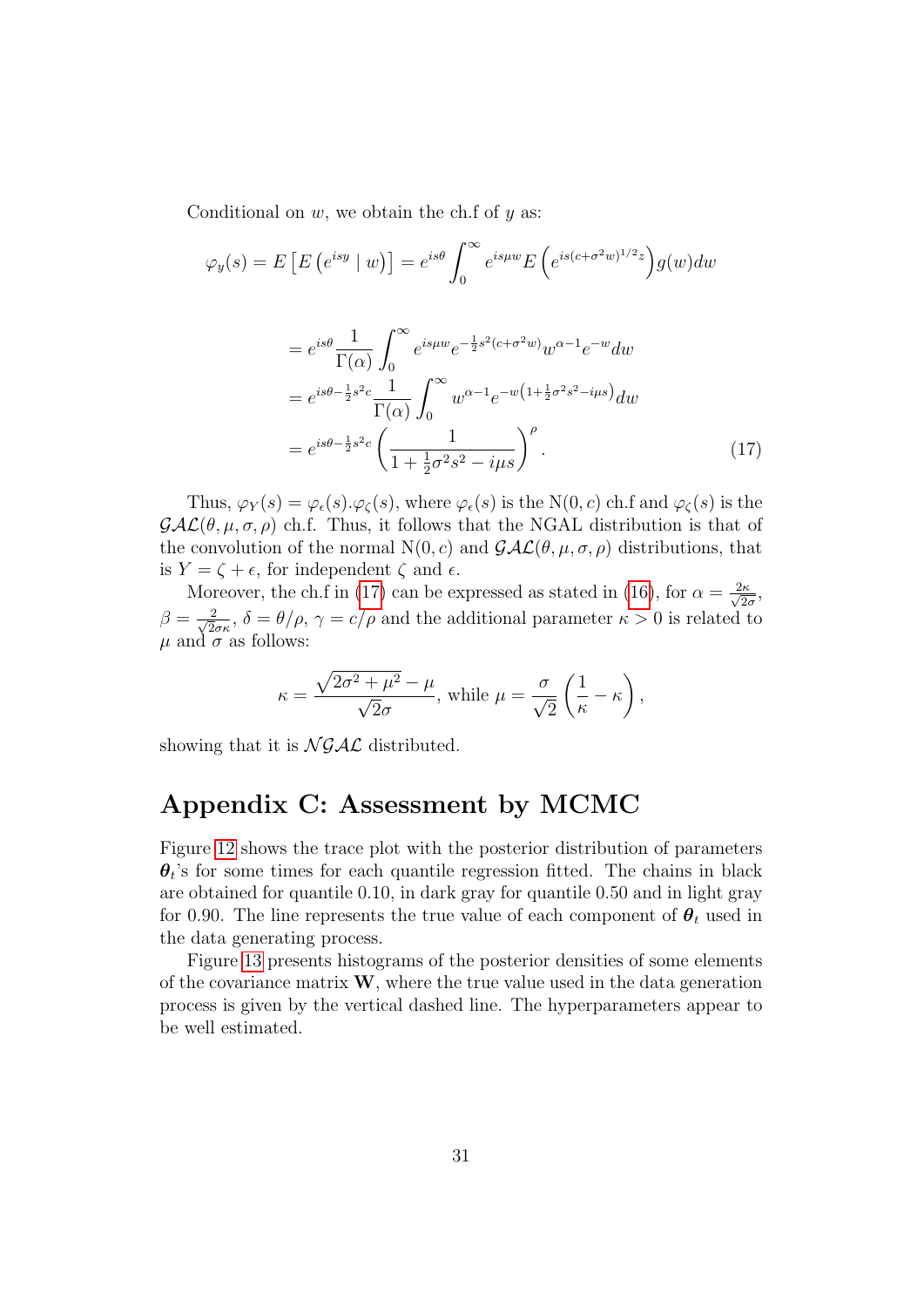

<span id="page-31-0"></span>Figure 12: Trace plot with the posterior densities of  $\theta_t$ 's for some times and  $\sigma$  for each quantile regression fitted.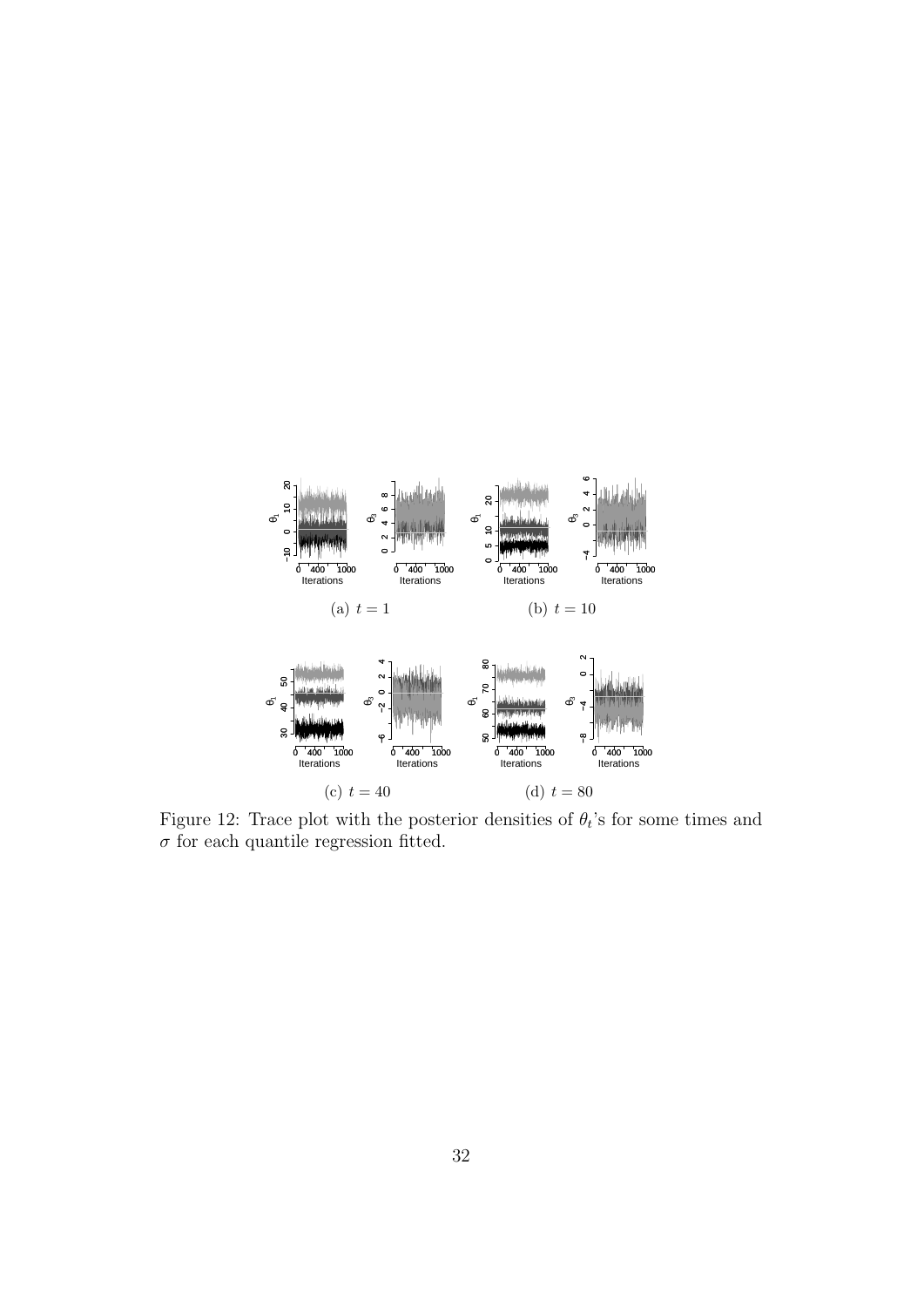

<span id="page-32-7"></span>Figure 13: Histograms with the posterior densities of the hyperparameters in the diagonal of the covariance matrix W.

## <span id="page-32-2"></span>References

- [1] R. Alhamzawi, K. Yu, and J. Pan. Prior elicitation in bayesian quantile regression for longitudinal data. Journal of Biometrics & Biostatistics, 2011(2), 1-7.
- <span id="page-32-4"></span>[2] G. W. Bassett Jr and H.-L. Chen. Portfolio style: Return-based attribution using quantile regression. In Economic Applications of Quantile Regression, pages 293-305. Springer, 2002.
- <span id="page-32-0"></span>[3] L. S. Bastos and D. Gamerman. Dynamic survival models with spatial frailty. Lifetime data analysis, 12(4):441-460, 2006.
- <span id="page-32-6"></span>[4] J. M.-M. B. Bernardo. Bioestadística: una perspectiva bayesiana. Number 61: 311. Vicens-vives, 1981.
- <span id="page-32-3"></span>[5] Z. Cai. Regression quantiles for time series. Econometric theory, 18(01):169-192, 2002.
- <span id="page-32-1"></span>[6] Cai, Z. and X. Xu (2009). Nonparametric quantile estimations for dynamic smooth coefficient models. Journal of the American Statistical Association 104 (485): 371-383, 2009.
- <span id="page-32-5"></span>[7] C. K. Carter and R. Kohn. On gibbs sampling for state space models. Biometrika, 81(3):541-553, 1994.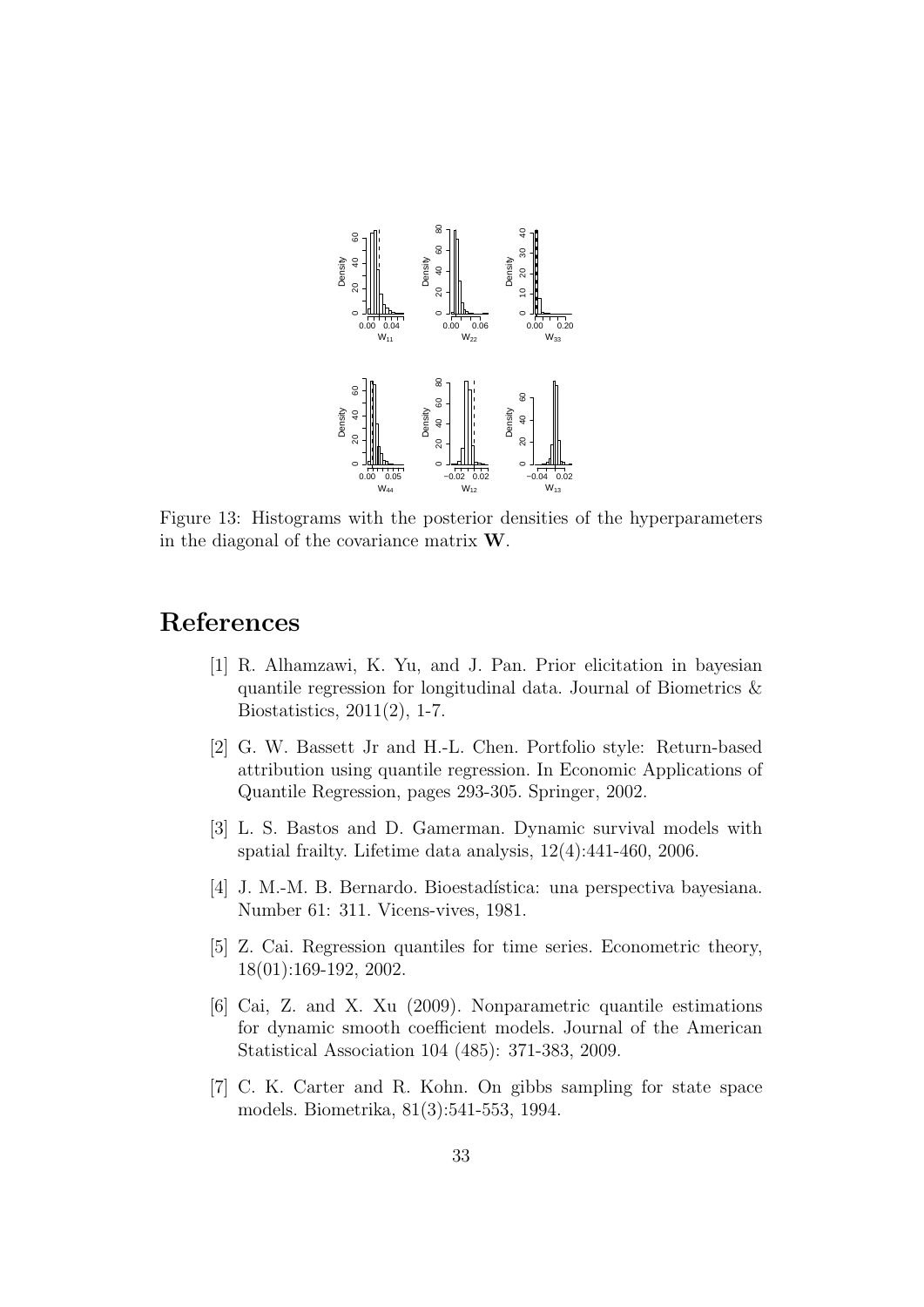- <span id="page-33-7"></span>[8] C. Da-Silva, H. S. Migon, and L. Correia. Dynamic bayesian beta models. Computational Statistics & Data Analysis, 55(6):2074- 2089, 2011.
- <span id="page-33-2"></span>[9] J. Durbin and S. J. Koopman. A simple and efficient simulation smoother for state space time series analysis. Biometrika, 89(3):603-616, 2002.
- <span id="page-33-6"></span>[10] M. V. Fernandes, A. M. Schmidt, and H. S. Migon. Modelling zeroinflated spatio-temporal processes. Statistical Modelling, 9(1):3-25, 2009.
- <span id="page-33-4"></span>[11] M. A. Ferreira, S. H. Holan, and A. I. Bertolde. Dynamic multiscale spatiotemporal models for gaussian areal data. Journal of the Royal Statistical Society: Series B (Statistical Methodology), 73(5):663- 688, 2011.
- <span id="page-33-5"></span>[12] T. C. O. Fonseca and M. A. R. Ferreira. Dynamic multiscale spatiotemporal models for poisson data. Journal of the American Statistical Association, 112(517):215-234, 2017. doi: 10.1080/01621459.2015.1129968.
- <span id="page-33-9"></span>[13] S. Fruhwirth-Schnatter. Data augmentation and dynamic linear models. Journal of time series analysis, 15(2):183-202, 1994.
- <span id="page-33-1"></span>[14] D. Gamerman and H. S. Migon. Dynamic hierarchical models. Journal of the Royal Statistical Society. Series B (Methodological), 55(3):629-642, 1993.
- <span id="page-33-3"></span>[15] D. Gamerman, A. R. Moreira, and H. Rue. Space-varying regression models: specifications and simulation. Computational Statistics & Data Analysis, 42(3):513-533, 2003.
- <span id="page-33-8"></span>[16] A. Gannoun, J. Saracco, and K. Yu. Nonparametric prediction by conditional median and quantiles. Journal of statistical Planning and inference, 117 (2):207-223, 2003.
- <span id="page-33-10"></span>[17] A. Gelman. Prior distributions for variance parameters in hierarchical models (comment on article by Browne and Draper). Bayesian analysis, 1(3):515-534, 2006.
- <span id="page-33-0"></span>[18] P. J. Harrison and C. F. Stevens. Bayesian forecasting. Journal of the Royal Statistical Society. Series B (Methodological), 38(3):205- 247, 1976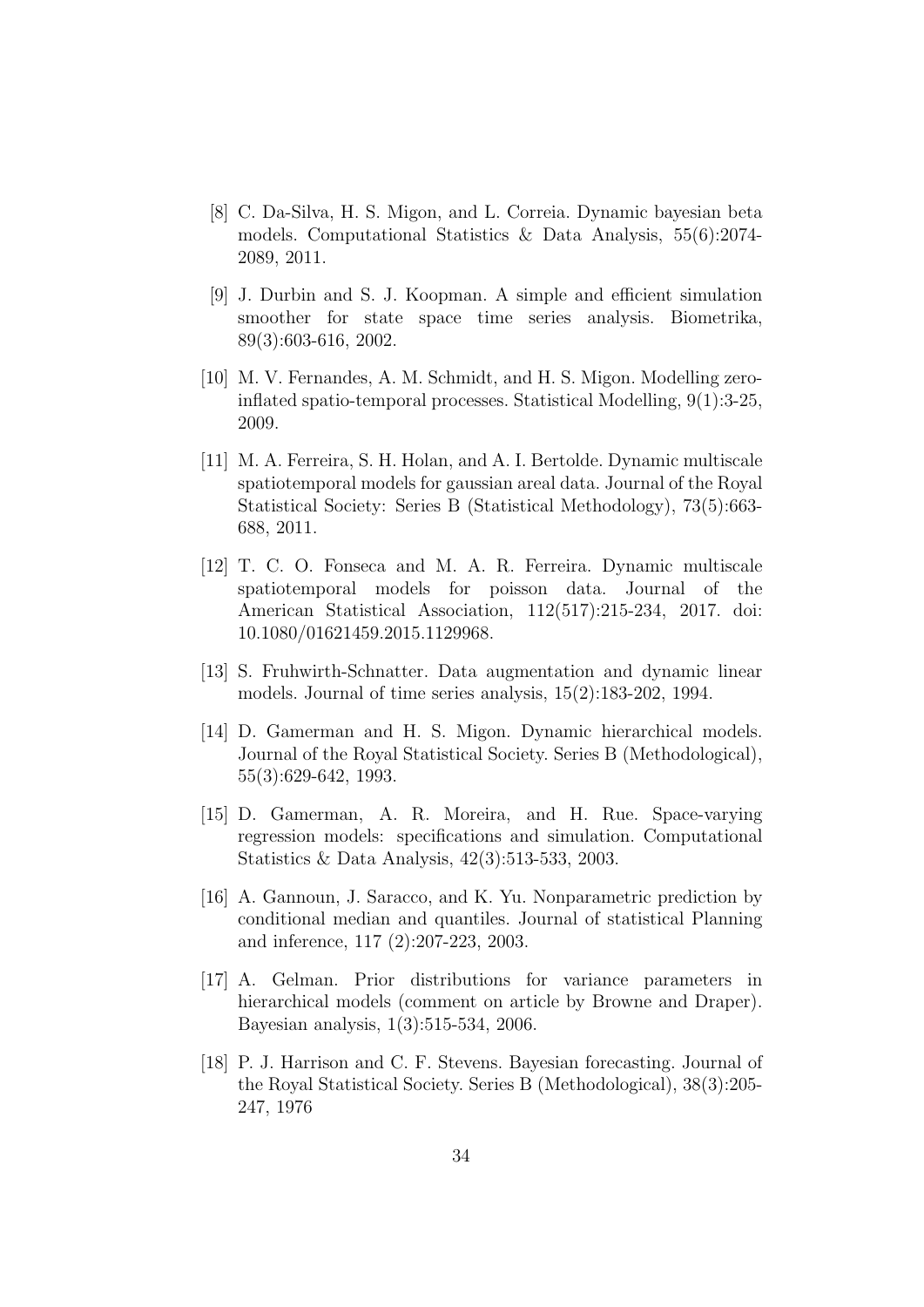- <span id="page-34-4"></span>[19] M.-O. Kim and Y. Yang. Semiparametric approach to a random effects quantile regression model. Journal of the American Statistical Association, 106(496):1405-1417, 2012.
- <span id="page-34-3"></span>[20] R. Koenker. Quantile regression. Number 38. Cambridge university press, 2005.
- <span id="page-34-0"></span>[21] R. Koenker and G. Bassett. Regression quantiles. Econometrica, 46(1):33-50, January 1978.
- <span id="page-34-5"></span>[22] R. Koenker and Z. Xiao. Quantile autoregression. Journal of the American Statistical Association, 101(475):980-990, 2006.
- <span id="page-34-10"></span>[23] S. Kotz, T. Kozubowski, and K. Podgorski. The Laplace distribution and generalizations: a revisit with applications to communications, economics, engineering, and finance. Springer Science & Business Media, 2001.
- <span id="page-34-9"></span>[24] H. Kozumi and G. Kobayashi. Gibbs sampling methods for Bayesian quantile regression. Journal of Statistical Computation and Simulation, 81(11): 1565-1578, 2011.
- <span id="page-34-7"></span>[25] A. A. Kudryavtsev. Using quantile regression for rate-making. Insurance: Mathematics and Economics, 45(2):296-304, 2009.
- <span id="page-34-11"></span>[26] D. Kuonen. Numerical integration in S-PLUS or R: A survey. Journal of Statistical Software, 8(13):1-14, 2003.
- <span id="page-34-8"></span>[27] R. Li, X. Huang, and J. Cortes. Quantile residual life regression with longitudinal biomarker measurements for dynamic prediction. Journal of the Royal Statistical Society: Series C (Applied Statistics), 65(5):755-773, 2016.
- <span id="page-34-1"></span>[28] H. F. Lopes, E. Salazar, D. Gamerman, et al. Spatial dynamic factor analysis. Bayesian Analysis, 3(4):759-792, 2008.
- <span id="page-34-6"></span>[29] K. Lum and A. Gelfand. Spatial quantile multiple regression using the asymmetric laplace process. Bayesian Analysis, 7(2):235-258, 2012.
- <span id="page-34-2"></span>[30] H. S. Migon and L. C. Alves. Multivariate dynamic regression: modeling and forecasting for intraday electricity load. Applied Stochastic Models in Business and Industry, 29(6):579-598, 2013.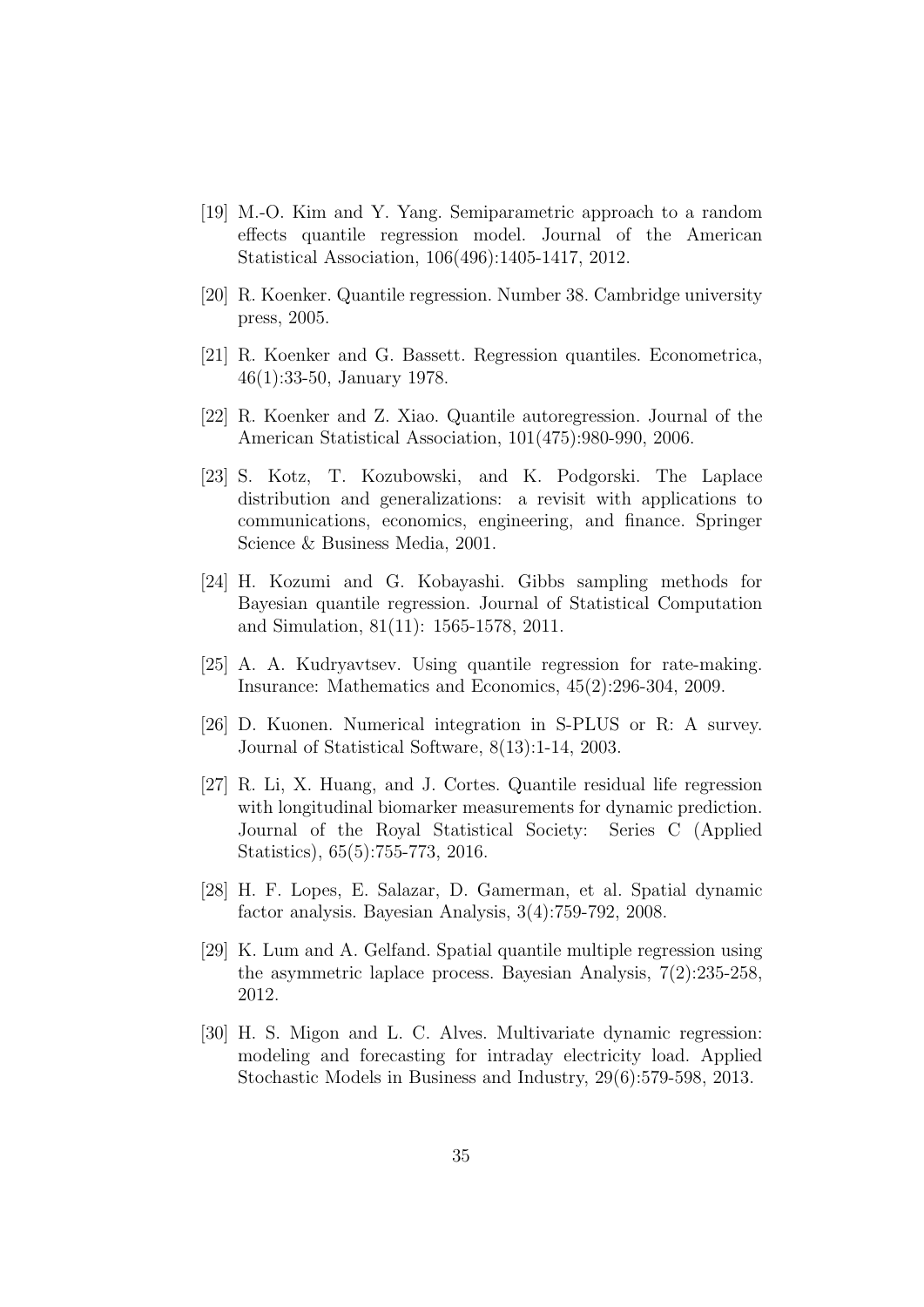- <span id="page-35-0"></span>[31] H. S. Migon, D. Gamerman, H. F. Lopes, and M. A. Ferreira. Handbook of statistics. Bayesian statistics: modeling and computation, volume 25, chapter Bayesian dynamic models, pages 553-588. Elsevier, 2005.
- <span id="page-35-7"></span>[32] B. Neelon, F. Li, L. F. Burgette, and S. E. Benjamin Neelon. A spatiotemporal quantile regression model for emergency department expenditures. Statistics in medicine, 34(17):2559-2575, 2015.
- <span id="page-35-3"></span>[33] L. Peng, J. Xu, and N. Kutner. Shrinkage estimation of varying covariate effects based on quantile regression. Statistics and computing, 24(5):853-869, 2014.
- <span id="page-35-1"></span>[34] G. Petris, S. Petrone, and P. Campagnoli. Dynamic Linear Models with R. Springer-Verlag, 2009.
- <span id="page-35-2"></span>[35] R. Prado and M. West. Time series: modeling, computation, and inference. CRC Press, 2010.
- <span id="page-35-10"></span>[36] R Core Team. R: A Language and Environment for Statistical Computing. R Foundation for Statistical Computing, Vienna, Austria, 2017. URL<http://www.R-project.org/>
- <span id="page-35-8"></span>[37] M. A. Rahman. Bayesian quantile regression for ordinal models. Bayesian Analysis, 11(1):1-24, 2016.
- <span id="page-35-11"></span>[38] W. J. Reed. The normal-Laplace distribution and its relatives. In Advances in Distribution Theory, Order Statistics, and Inference, pages 61-74. Springer, 2006.
- <span id="page-35-5"></span>[39] B. J. Reich. Spatiotemporal quantile regression for detecting distributional changes in environmental processes. Journal of the Royal Statistical Society: Series C (Applied Statistics), 61(4):535- 553, 2012.
- <span id="page-35-6"></span>[40] B. J. Reich and L. B. Smith. Bayesian quantile regression for censored data. Biometrics, 69(3):651-660, 2013.
- <span id="page-35-4"></span>[41] B. J. Reich, M. Fuentes, and D. B. Dunson. Bayesian spatial quantile regression. Journal of the American Statistical Association, 106(493):6-20, 2011.
- <span id="page-35-9"></span>[42] N. Shephard. Partial non-Gaussian state space. Biometrika, 81(1):115-131, 1994.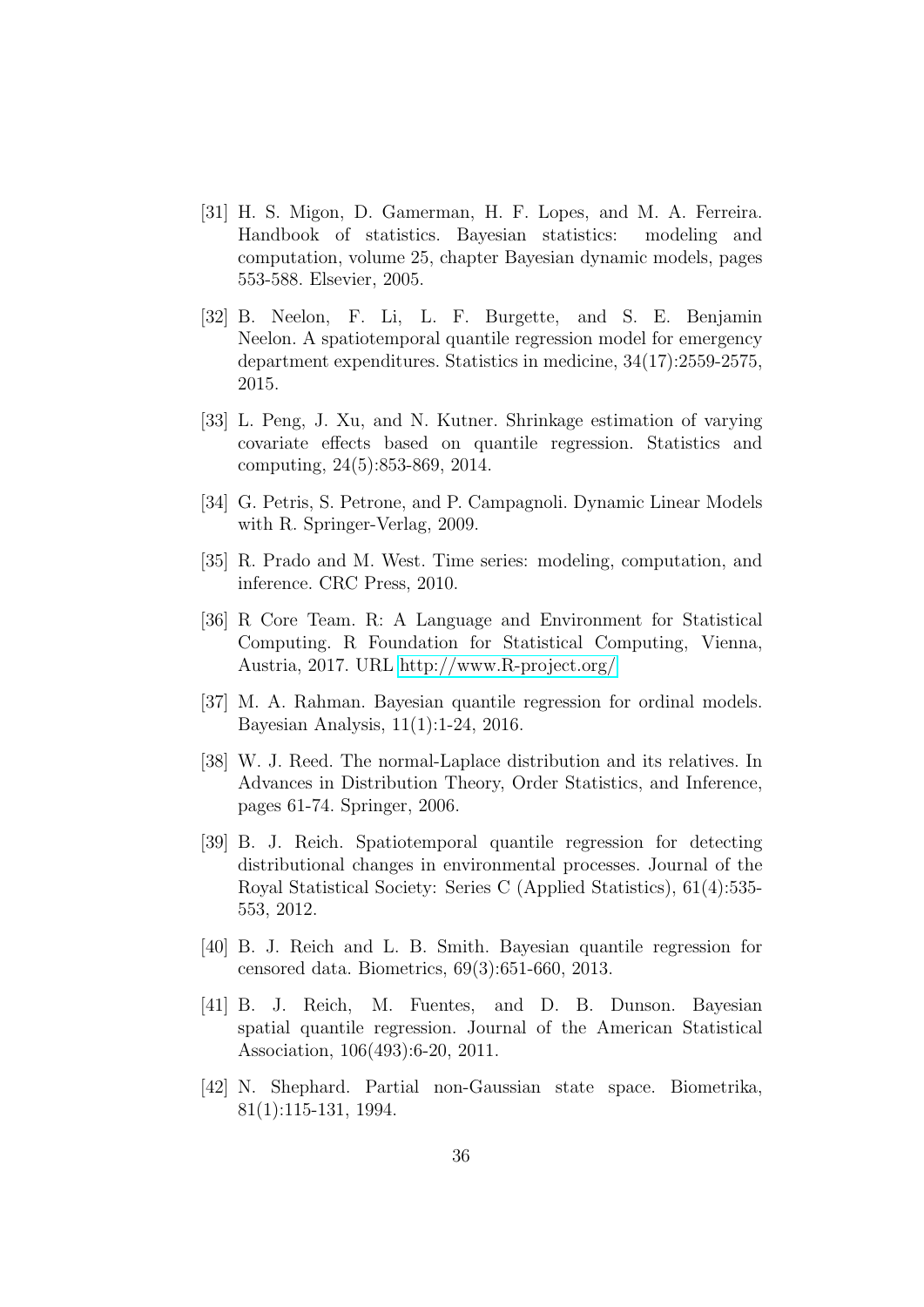- <span id="page-36-2"></span>[43] M. A. O. Souza, H. S. Migon, and J. B. M. Pereira. Extended dynamic generalized linear models: the two-parameter exponential family. Computational Statistics & Data Analysis, 2016. In Press, Corrected Proof.
- <span id="page-36-9"></span>[44] K. Sriram, P. Shi, and P. Ghosh. A Bayesian quantile regression model for insurance company costs data. Journal of the Royal Statistical Society: Series A (Statistics in Society), 179(1):177-202, 2016.
- <span id="page-36-8"></span>[45] J. W. Taylor. A quantile regression approach to estimating the distribution of multiperiod returns. The Journal of Derivatives, 7(1):64-78, 1999.
- <span id="page-36-5"></span>[46] P. Thompson, Y. Cai, R. Moyeed, D. Reeve, and J. Stander. Bayesian nonparametric quantile regression using splines. Computational Statistics & Data Analysis, 54(4):1138-1150, 2010.
- <span id="page-36-3"></span>[47] M. West. Robust sequential approximate bayesian estimation. Journal of the Royal Statistical Society (Ser. B), 43:157-166, 1981
- <span id="page-36-1"></span>[48] M. West and J. Harrison. Bayesian Forecasting and Dynamic Models. Springer, 1997.
- <span id="page-36-0"></span>[49] M.West, P. J. Harrison, and H. S. Migon. Dynamic generalized linear models and bayesian forecasting. Journal of the American Statistical Association, 80(389):73-83, 1985.
- <span id="page-36-10"></span>[50] WHO. Draft global strategy and targets for tuberculosis prevention, care and control after 2015. Documentation for World Health Assembly 67 A67/11, World Health Organization, 2014.
- <span id="page-36-6"></span>[51] Y. Yang, H. J. Wang, and X. He. Posterior inference in Bayesian quantile regression with asymmetric Laplace likelihood. International Statistical Review, 84(3):327-344, 2016.
- <span id="page-36-4"></span>[52] K. Yu and R. A. Moyeed. Bayesian quantile regression. Statistics & Probability Letters, 54(4):437-447, 2001.
- <span id="page-36-7"></span>[53] Y. Yu. Bayesian quantile regression for hierarchical linear models. Journal of Statistical Computation and Simulation, 85(17):3451- 3467, 2015.